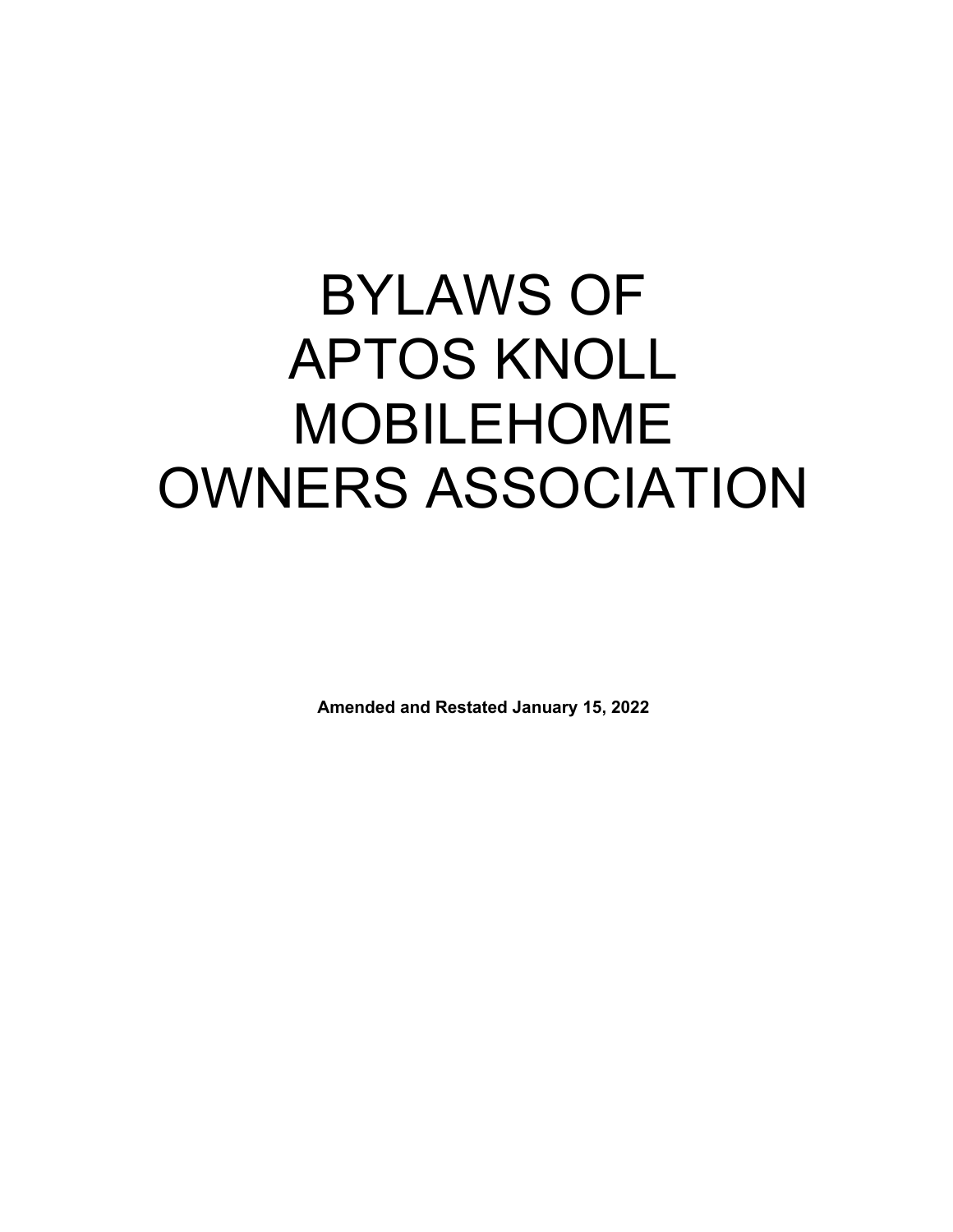| 1.1  |                                                                                                                              |    |
|------|------------------------------------------------------------------------------------------------------------------------------|----|
| 1.2  |                                                                                                                              |    |
| 1.3  |                                                                                                                              |    |
| 1.4  |                                                                                                                              |    |
| 1.5  |                                                                                                                              |    |
|      | ARTICLE 2: MEMBERSHIP QUALIFICATIONS, TRANSFERS, MORTGAGES, MEMBER<br>DISCIPLINE, DISPUTE RESOLUTION, TERMINATION, & RENTALS | 8  |
| 2.1  |                                                                                                                              |    |
| 2.2  |                                                                                                                              |    |
| 2.3  |                                                                                                                              |    |
| 2.4  |                                                                                                                              |    |
| 2.5  |                                                                                                                              |    |
| 2.6  |                                                                                                                              |    |
| 2.7  |                                                                                                                              |    |
| 2.8  |                                                                                                                              |    |
| 2.9  |                                                                                                                              |    |
| 2.10 |                                                                                                                              |    |
| 2.11 |                                                                                                                              |    |
| 2.12 |                                                                                                                              |    |
| 2.13 |                                                                                                                              |    |
| 2.14 |                                                                                                                              |    |
| 2.15 |                                                                                                                              |    |
| 2.16 |                                                                                                                              |    |
|      | ARTICLE 3: MEMBERSHIP MEETINGS, VOTING RIGHTS & PROCEDURES                                                                   | 20 |
| 3.1  | Voting Rights of Members.                                                                                                    |    |
| 3.2  |                                                                                                                              |    |
| 3.3  |                                                                                                                              |    |
| 3.4  |                                                                                                                              |    |
| 3.5  |                                                                                                                              |    |
| 3.6  |                                                                                                                              |    |
| 3.7  |                                                                                                                              |    |
| 3.8  |                                                                                                                              |    |
| 3.9  |                                                                                                                              |    |
| 3.10 |                                                                                                                              |    |
| 3.11 |                                                                                                                              |    |
| 3.12 |                                                                                                                              |    |
| 3.13 |                                                                                                                              |    |
| 3.14 |                                                                                                                              |    |
| 3.15 |                                                                                                                              |    |
| 3.16 |                                                                                                                              |    |
| 3.17 |                                                                                                                              |    |
| 3.18 |                                                                                                                              |    |
| 3.19 |                                                                                                                              |    |
| 3.20 |                                                                                                                              |    |

#### **TABLE OF CONTENTS**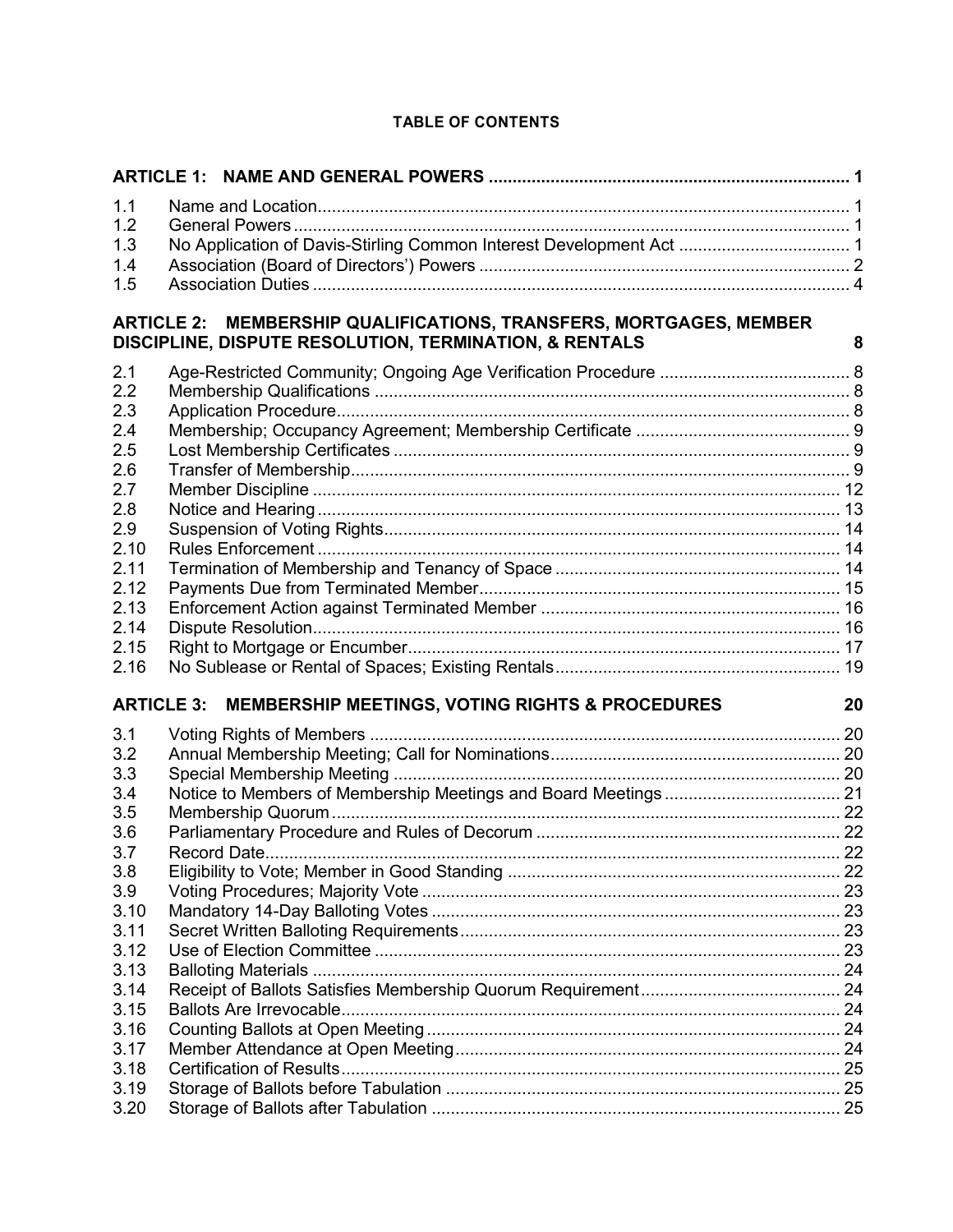| 3.21<br>3.22 |                                                                                  |      |
|--------------|----------------------------------------------------------------------------------|------|
|              |                                                                                  |      |
| 3.23         |                                                                                  |      |
| 3.24         |                                                                                  |      |
| 3.25         |                                                                                  |      |
|              | ARTICLE 4: BOARD OF DIRECTORS AND BOARD MEETINGS                                 | 27   |
| 4.1          |                                                                                  |      |
| 4.2          |                                                                                  |      |
| 4.3          |                                                                                  |      |
| 4.4          |                                                                                  |      |
| 4.5          |                                                                                  |      |
| 4.6          |                                                                                  |      |
| 4.7          |                                                                                  |      |
| 4.8          |                                                                                  |      |
| 4.9          |                                                                                  |      |
| 4.10         |                                                                                  |      |
| 4.11         |                                                                                  |      |
| 4.12         |                                                                                  |      |
| 4.13         |                                                                                  |      |
| 4.14         |                                                                                  |      |
| 4.15         |                                                                                  |      |
| 4.16         |                                                                                  |      |
| 4.17         |                                                                                  |      |
| 4.18         | Director Seat Vacancies; Resignation of Director; Appointment of Replacement  31 |      |
| 4.19         |                                                                                  |      |
| 4.20         |                                                                                  |      |
| 4.21         |                                                                                  |      |
| 4.22         |                                                                                  |      |
| 4.23         |                                                                                  |      |
|              | <b>ARTICLE 5: INDEMNIFICATION OF DIRECTORS, OFFICERS, AND AGENTS</b>             | 34   |
| 5.1          |                                                                                  |      |
| 5.2          |                                                                                  |      |
| 5.3          |                                                                                  | . 34 |
|              | <b>ARTICLE 6: COMMITTEES</b>                                                     | 35   |
| 6.1          |                                                                                  |      |
| 6.2          |                                                                                  |      |
| 6.3          |                                                                                  |      |
|              | <b>ARTICLE 7: ASSESSMENTS</b>                                                    | 36   |
| 7.1          |                                                                                  |      |
| 7.2          |                                                                                  |      |
| 7.3          |                                                                                  |      |
| 7.4          |                                                                                  |      |
| 7.5          |                                                                                  |      |
| 7.6          |                                                                                  |      |
| 7.7          |                                                                                  |      |
| 7.8          |                                                                                  |      |
|              |                                                                                  |      |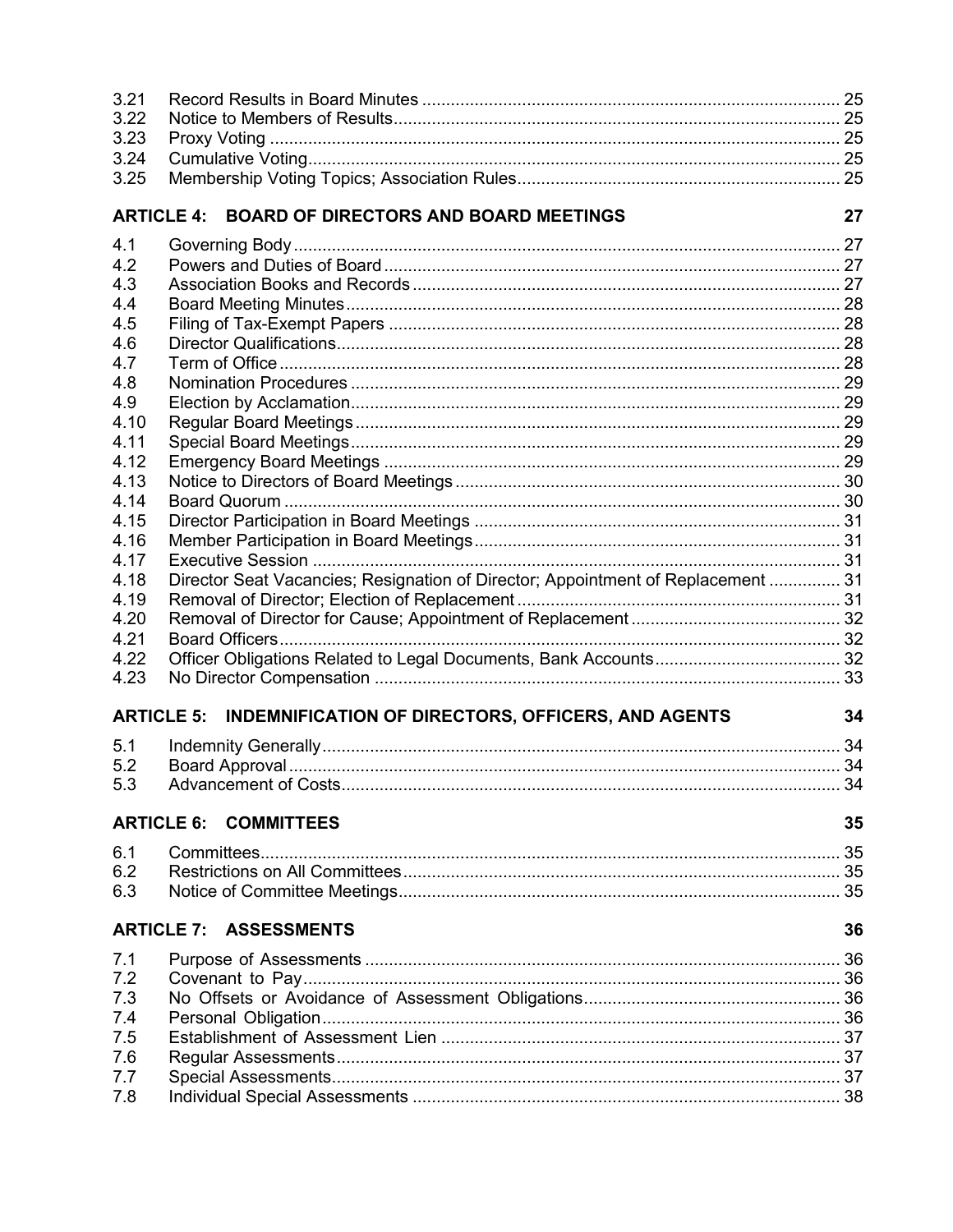| 43 |
|----|
|    |
|    |
|    |
|    |
|    |
|    |
|    |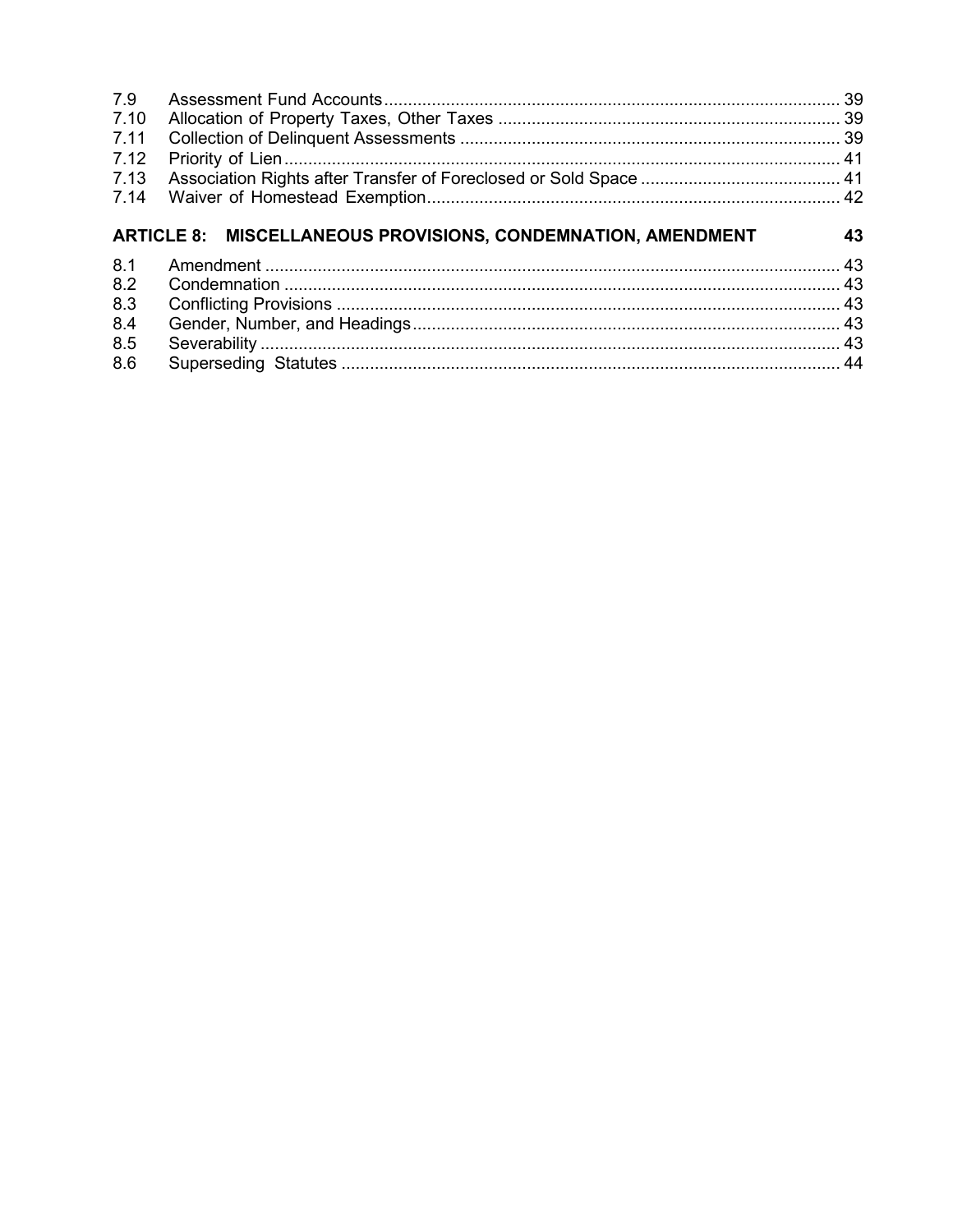#### BYLAWS OF **APTOS KNOLL MOBILEHOME OWNERS ASSOCIATION**

A Common Interest Development

These Amended and Restated Bylaws of APTOS KNOLL MOBILEHOME OWNERS ASSOCIATION ("**Association**") supersede and replace in their entirety all prior versions and iterations of documents entitled or purported to be Association Bylaws (collectively, "**Original Bylaws**").

# **ARTICLE 1: NAME AND GENERAL POWERS**

# **1.1 Name and Location**

The name of this California nonprofit mutual benefit corporation, its successors and assigns, is APTOS KNOLL MOBILEHOME OWNERS ASSOCIATION. The principal office of the Association shall be located in the County of Santa Cruz, State of California.

# **1.2 General Powers**

The Association holds fee simple title to all of the real property located at 600 Trout Gulch Road, Aptos, California 95003 ("**Park**"). The Association has the general power to do any and all things that a nonprofit mutual benefit corporation organized under the laws of the State of California may lawfully do for the benefit of its members ("**Members**"), specifically including any and all lawful actions which may be authorized, required, or permitted to be done pursuant to the Association's articles of incorporation ("**Articles**"), these bylaws ("**Bylaws**"), the Association's occupancy agreement ("**Occupancy Agreement**"), and all duly adopted operating rules ("**Association Rules**"), or which may be necessary and proper for, or incidental to, the exercise of any of the express powers of the Association, or for the peace, health, comfort, safety or general welfare of the Members. Collectively, the Articles, Bylaws, Occupancy Agreement and Association Rules are referred to as "**Governing Documents**."

# **1.3 No Application of Davis-Stirling Common Interest Development Act**

These Bylaws shall not be interpreted to establish a common interest development subject to California *Civil Code* Section 1350 *et seq.* (or any successor statute), and the Park shall not be subject to the Davis-Stirling Common Interest Development Act. Pursuant to *Civil Code Section 799.1 (b),* the provisions of Article 1 (commencing with *Civil Code Section 798*) to Article 8 (commencing with *Section Civil Code 798.84),* inclusive, shall govern the rights of the Members.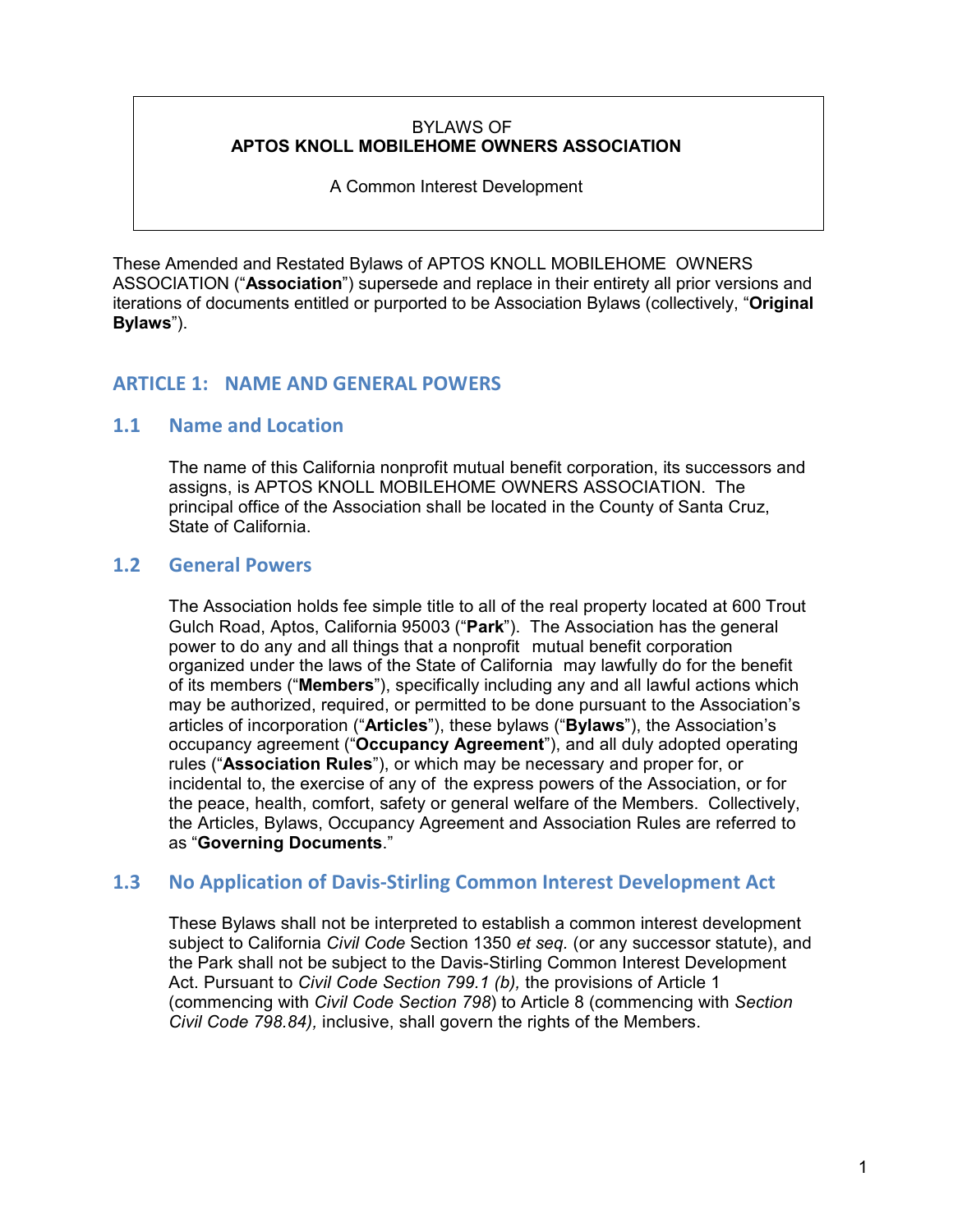# **1.4 Association (Board of Directors') Powers**

The Association's specific powers, which are to be exercised by the Board of Directors ("**Board**"), include the following:

- a. Levy and Collect Assessments. The Board shall establish, fix, and levy Assessments and collect and enforce payment of such Assessments in accordance with the provisions of Article 7, below.
- b. Discipline Members. In addition to all other enforcement rights held by the Board and described elsewhere in the Governing Documents or as authorized by law, the Board may take any of the following actions against a Member whose action, or failure to act, violates or threatens to violate any provision of the Governing Documents: (i) impose monetary fines or penalties, including late fees and interest; (ii) suspend a Member's voting rights as a Member of the Association; (iii) commence legal or equitable action for damages, injunctive relief, or both; and/or (iv) terminate a Member's Membership and occupancy rights. The Association's enforcement rights are described more fully in Article 2, below.
- c. Delegate Duties. The Board may delegate any of the Association's powers or duties to its employees, agents (such as a professional management agent, accountant, or legal counsel), or committees, except for the following duties, which are non-delegable:
	- (i) Deciding whether or not to commence alternative dispute resolution (mediation or arbitration);
	- (ii) Deciding whether or not to commence litigation;
	- (iii) Deciding whether or not to record a lien on a Space, as such term is defined in Section 2.4;
	- (iv) Deciding whether or not to foreclose a lien on a Space, as such term is defined in Section 2.4;
	- (v) Fixing the amount, and levying, of Assessments;
	- (vi) Imposing discipline on a Member.
- d. Borrow Funds. To the extent permitted by the mortgage held by the Association encumbering the Park, the Board may borrow money for the improvement or maintenance of the Park and may hypothecate any or all real or personal property owned by the Association, including pledging as collateral any Assessment liens collected; provided, however, that the Association may not borrow money or hypothecate any real or personal property totaling more than five percent (5%) of the fiscal year's budgeted gross expenses, unless the Association first obtains the affirmative vote of at least sixty-seven percent (67%) of the Members, in an election conducted using secret ballots.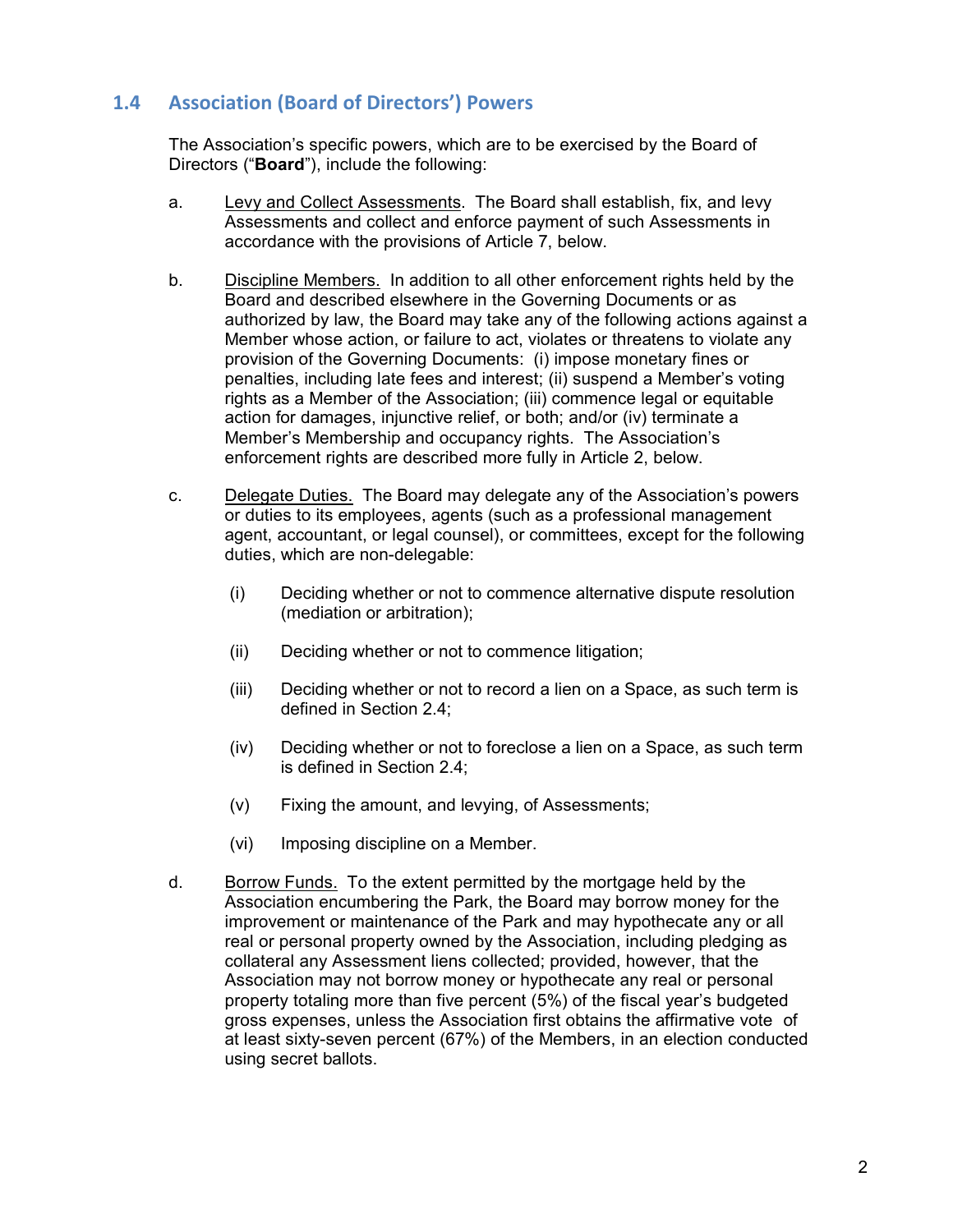- e. Determine Membership Qualification. The Board shall have the power to determine whether or not a person seeking to occupy a Space (as such term is defined in Section 2.4) within the Park meets the Membership criteria outlined in Section 2.2, below, and in connection with such determination, the Board shall have the power to revise any Application form used for that purpose, from time to time, in the good faith discretion and judgment of the Board.
- f. Terminate Membership and Right of Occupancy. The Board shall have the power, as described in detail in Sections 2.11, 2.12, and 2.13, below, to terminate a Member's Membership and tenancy of a Space (as such term is defined in Section 2.4); repossess the Space through any legal means; and collect all unpaid amounts owed to the Association through any legal means.
- g. Enforce the Governing Documents. The Board shall have the power to enforce the provisions of the Governing Documents in any manner provided by law or equity. The Board has no power to cause a forfeiture or abridgement of a Member's right to the full use and enjoyment of that Member's mobile home or manufactured home situated within the Park ("**Residence**"), including access thereto, due to the Member's failure to comply with the provisions of the Governing Documents unless the loss or forfeiture is the result of an order of a court or an order pursuant to a final and binding arbitration decision.
- h. Right of Entry. If a Member fails to maintain his/her/their Space (as such term is defined in Section 2.4) and/or Residence in accordance with the Governing Documents, the Board shall have the power to enter the Space and/or Residence and have the Association, or its agent or representative, perform such maintenance, after providing the Member with Notice and Hearing (as defined in Section 2.8, below), unless an emergency exists, in which case Notice and Hearing is not required and entry shall be permitted even if the Member is not present. The Association shall levy an Individual Special Assessment against the Member for the costs of such maintenance work. Except in an emergency, the Association must give at least seventytwo (72) hours' advance written or verbal notice of the dates and times such maintenance is to be performed.
- i. Enter into Contracts. The Board shall have the power to enter into third party contracts for goods and services for the benefit of the Association.
- j. Elect Board Officers; Fill Vacancies. Consistent with the provisions of these Bylaws, the Board shall have the power to (i) elect Officers of the Board; (ii) appoint replacement Directors to fill vacancies on the Board created by the resignation or other departure of a Director, as provided in Sections 4.20 and 4.22, below; provided, however, that the Board shall not have the power to appoint a replacement Director for a Director removed from office, as described in Section 4.21, below.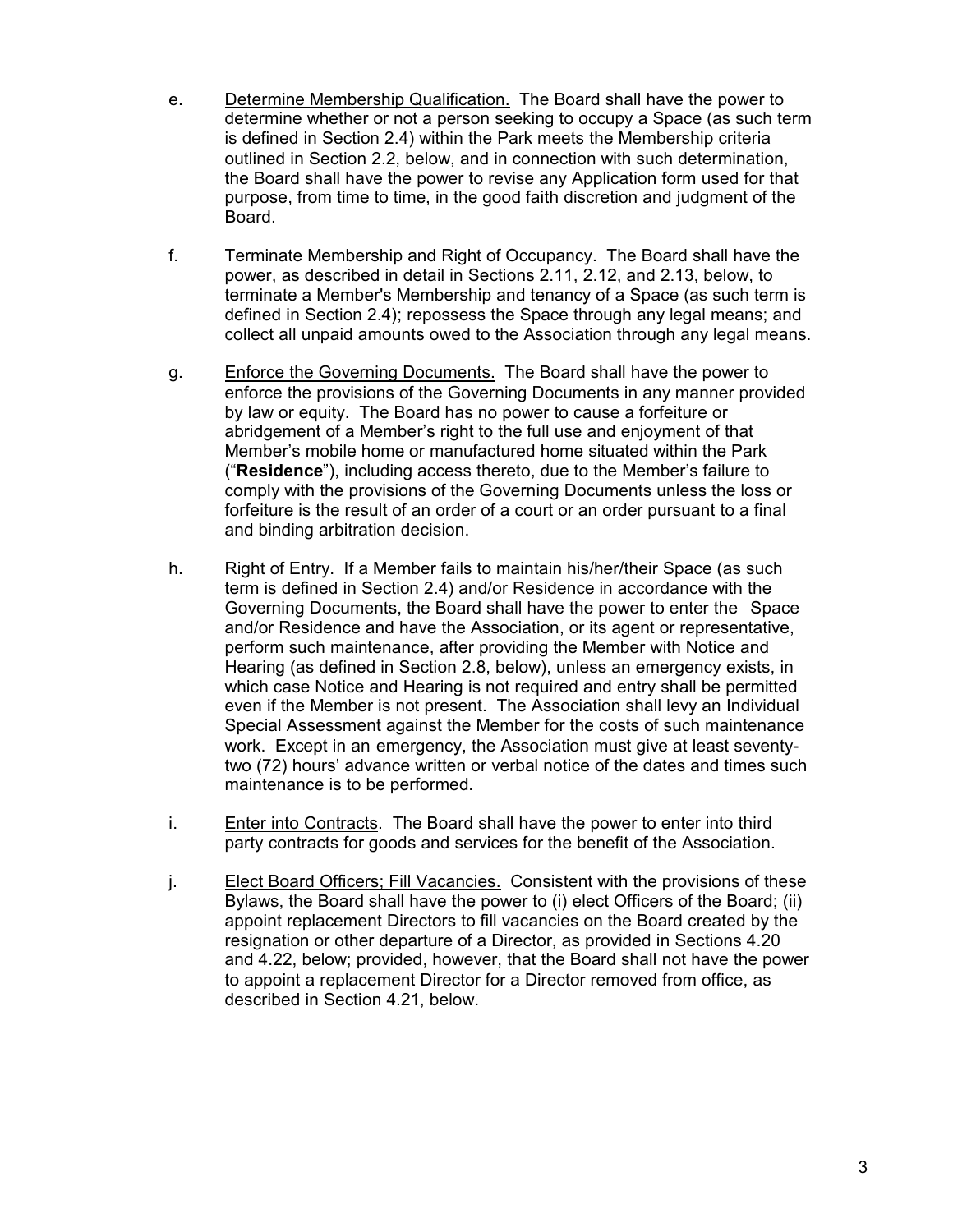# **1.5 Association Duties**

In addition to all other Association duties and obligations described in the Governing Documents, the Association shall have also the following duties and obligations:

- a. Pay Operating Costs and Maintain Reserve Funding. The Board is obligated to ensure that all Park operating costs, including but not limited to, operating and management expenses, taxes, insurance, utility fees for water and trash collection serving both Residences and the Common Area, and utility fees for electricity and gas services serving only the Common Area are paid. The Board is also obligated to ensure adequate reserve funding to repair, replace, restore and/or maintain the Major Components, as such term is defined in Section 1.5(c)(ii), below. The payment of such operating expenses and collection of reserve monies are accomplished through the levying and collection of Regular Assessments and Special Assessments, as described in Article 7, below. "**Common Area**" means the entirety of the Park, excluding only Residences and those portions or elements of Spaces for which Members are solely responsible for maintaining.
- b. Obtain and Maintain Insurance. The Board shall make every reasonable effort to obtain and maintain the following types of insurance policies for the Park: (1) property insurance; (2) general liability insurance; (3) Directors and officers' insurance for errors and omissions; (4) worker's compensation coverage; (5) fidelity bond; and (6) other types of insurance as the Board determines is appropriate. The Board shall annually review the adequacy of said insurance policies and shall adjust the policies to provide coverage and protection that is customarily carried by prudent owners of similar property in the area in which the Park is situated in the Board's good faith judgment.
	- (i) Property Insurance. The Association shall maintain an "All-Risk" or Special Form policy of property insurance, including fire and extended coverage, insuring the full replacement value (excluding depreciation, land, foundations, excavation and other items normally excluded from coverage) of all insurable Park Improvements. "**Improvements**" mean everything constructed, installed or planted within the Park, excluding the Residences, but including without limitation, buildings, streets, fences, walls, paving, pipes, wires, grading, landscaping and other works of improvement as defined in California *Civil Code* Section 3106.
	- (ii) Liability Insurance. The Association shall maintain a combined single limit policy of liability insurance for no less than Two Million Dollars (\$2,000,000.00) covering all damage or injury occurring within the Park (excluding Residences) that is the result of the negligence of (A) the Association, (B) the Board or any of its agents or (C) any Member. This policy shall insure the Association, Board, and Members against any liability to the public or to any Member incident to the use of, or resulting from, any accident or intentional or unintentional act occurring in or about the Park (excluding Residences).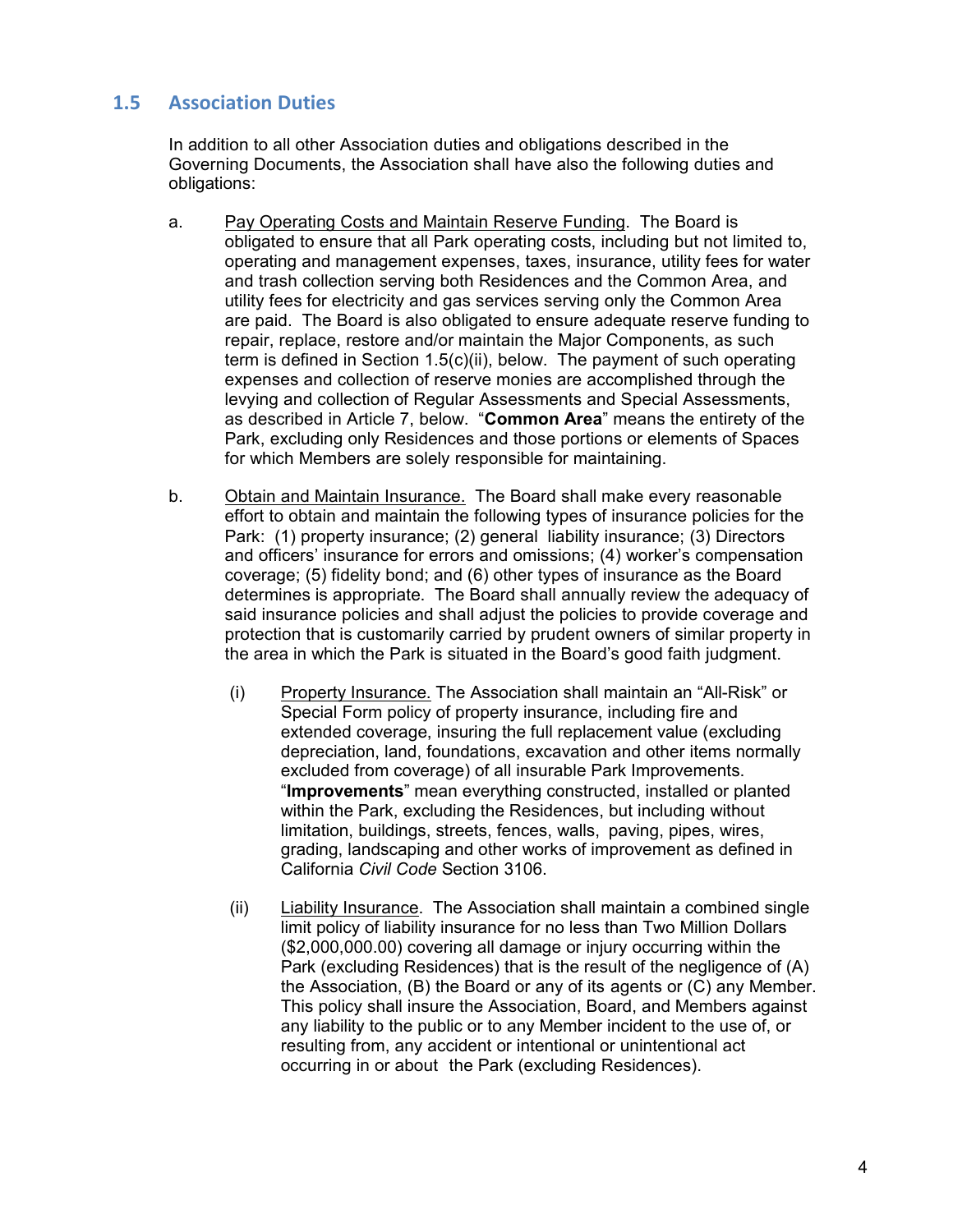- (iii) Directors and Officers' Insurance for Errors and Omissions. To the extent such insurance is available, the Association shall maintain insurance in an amount up to One Million Dollars (\$1,000,000.00) on behalf of any Director, officer, or Member of a committee of the Association (collectively, "**Agents**") against any liability asserted against or incurred by the Agent in such capacity or arising out of the Agent's status as such, regardless of whether the Association would have the power to indemnify the Agent against such liability under applicable law.
- (iv) Worker's Compensation. The Association shall maintain worker's compensation insurance to the extent required to comply with applicable State laws and/or the regulations of any governmental entity having jurisdiction over the Park.
- (v) Fidelity Bond. The Association shall maintain fidelity bond coverage for the Board, officers, employees, and any other principals named by the Board, in an amount equal to at least one-quarter (¼) of the total sum of the current fiscal year's operating budget and reserve account.
- (vi) General Provisions for All Association Insurance Policies. To the greatest extent possible, the Board shall insure that each insurance policy provides for the following:
	- (A) A waiver of subrogation by the insurer as to any claims against the Board, Association management company (if one), the Member and Members' Invitees (as such term is defined in Section 2.8);
	- (B) A waiver by the insurer of its right to repair and reconstruct instead of paying cash;
	- (C) That no policy may be cancelled, invalidated, or suspended on account of any Member's act or omission;
	- (D) That no policy may be cancelled, invalidated, or suspended on account of any act or omission by the Association or any of its employees or contractors, by any Board member, or by the Association management company (if one) without the prior written notice of the insurer (1) identifying the default and (2) permitting a reasonable amount of time to cure by the Association;
	- (E) That no policy may be cancelled or substantially modified without at least ten (10) days' prior written notice to the Association;
	- (F) An agreed amount of endorsement, if the policy contains a coinsurance clause;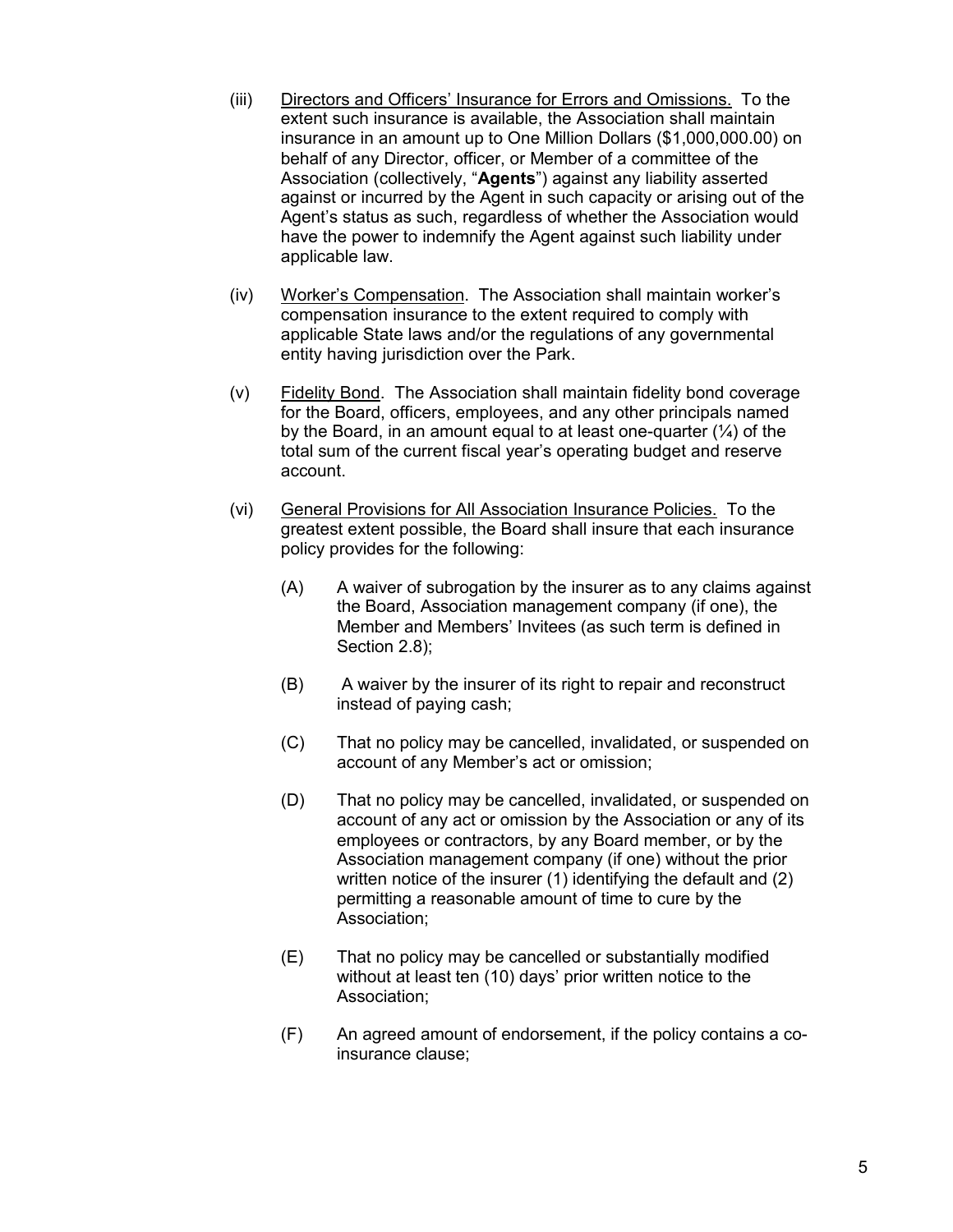- (G) A guaranteed replacement cost or replacement cost endorsement; and
- (H) An inflation guard endorsement.
- c. Prepare and Distribute Annual Notices, Budgets, and Reports.
	- (i) Pro-Forma Operating Budget. The Board shall prepare, or cause to be prepared, a pro-forma operating budget ("**Budget**") for each fiscal year at least fifteen (15) days before the beginning of the fiscal year, estimating the common expenses for the upcoming fiscal year, including additions to any reserve fund established to defray the costs of future repairs, replacement, restoration, or additions to the Park. The Budget shall include:
		- (A) Revenues and Expenses. Estimated Association revenue and expenses, calculated on an accrual basis.
		- (B) Outstanding Loans. A statement as to whether the Association has any outstanding loan with an original term of more than one (1) year, including the interest rate, outstanding principal, annual payment, and when the loan is expected to be paid off in full.
		- (C) Reserve Fund Budget. A budget of the Association's reserve funding intended for the repair, replacement, and restoration of Park Improvements, and a description of the procedure used by the Board for the calculation and establishment of reserves.
	- (ii) Prepare and Review Reserve Study. At least once every three (3) years, the Board shall prepare, or cause to be prepared, a reasonably competent and diligent visual inspection of the accessible areas of the Major Components as part of a study of reserve funding requirements ("**Reserve Study**"). At a minimum, the Reserve Study shall include: (A) the current estimated replacement cost, estimated remaining life, and estimated useful life of each major component with a useful life of less than thirty (30) years which the Association is obligated to maintain (collectively, "**Major Components**"); (B) the current estimate of the amount of cash reserves necessary to repair, replace, restore and/or maintain the Major Components; (C) an estimate of the total annual contribution necessary to defray the cost to maintain the Major Components after subtracting the reserve funds as of the date of the Reserve Study; and (D) the current amount of accumulated cash reserves actually set aside to repair, replace, restore and/or maintain the Major Components. The Board shall annually review, or cause to be reviewed, the Reserve Study and adjust the Association's reserve funding accordingly.
	- (iii) Review Financial Statements. The Board shall prepare, or cause to be prepared, a review of the Association's financial statement, prepared in accordance with generally accepted accounting principles ("**GAAP**") by a licensee of the California Board of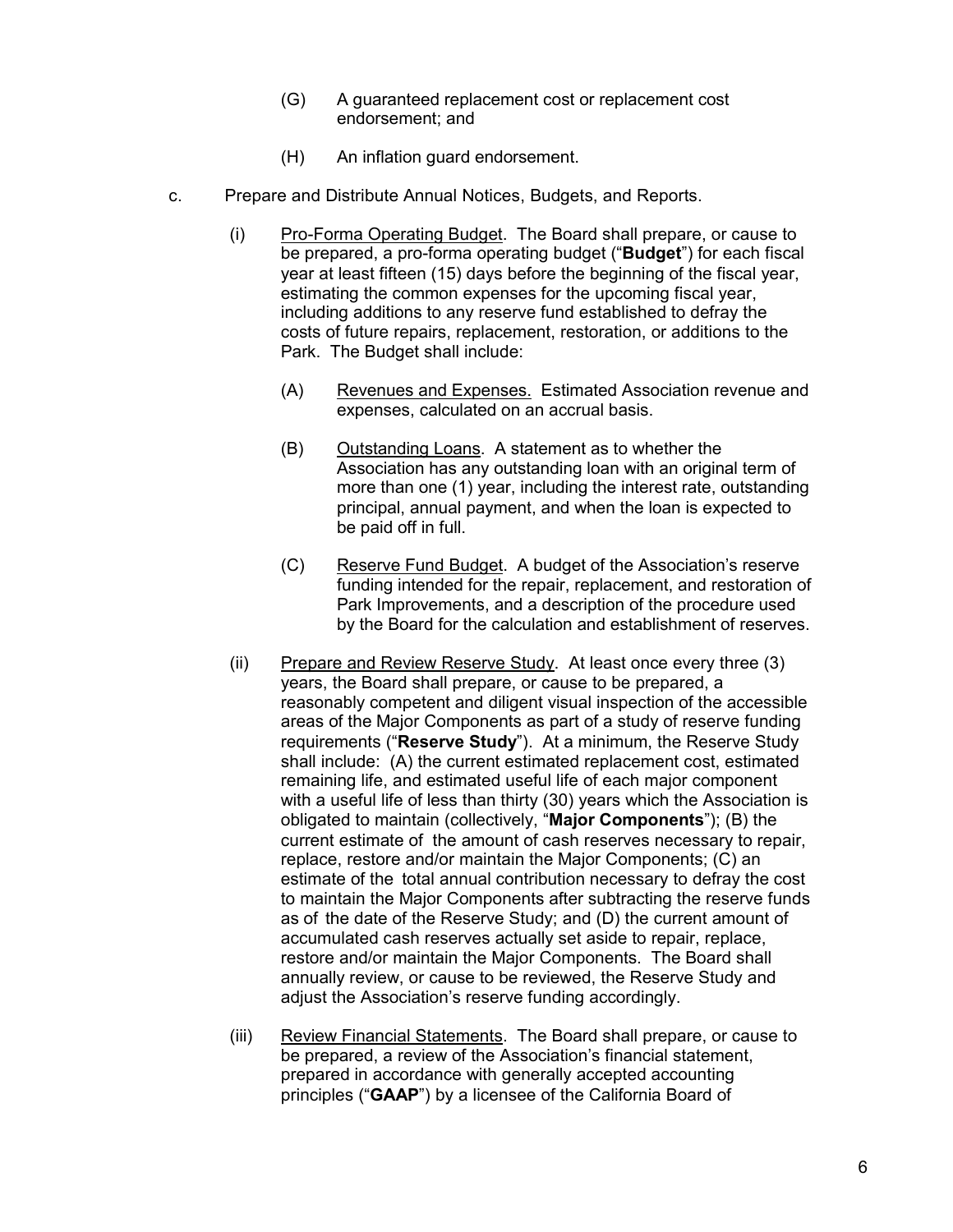Accountancy for each fiscal year. The Board shall review the Association's financial statements at least once every three (3) months.

(iv) Provide Notice of Right to Receive Annual Report. The Association shall prepare, or cause to be prepared, an annual report, and shall distribute to all Members a notice regarding the availability of the Association's annual report and Members' right to request a complete copy of said report, consistent with California *Corporations Code* Section 8321.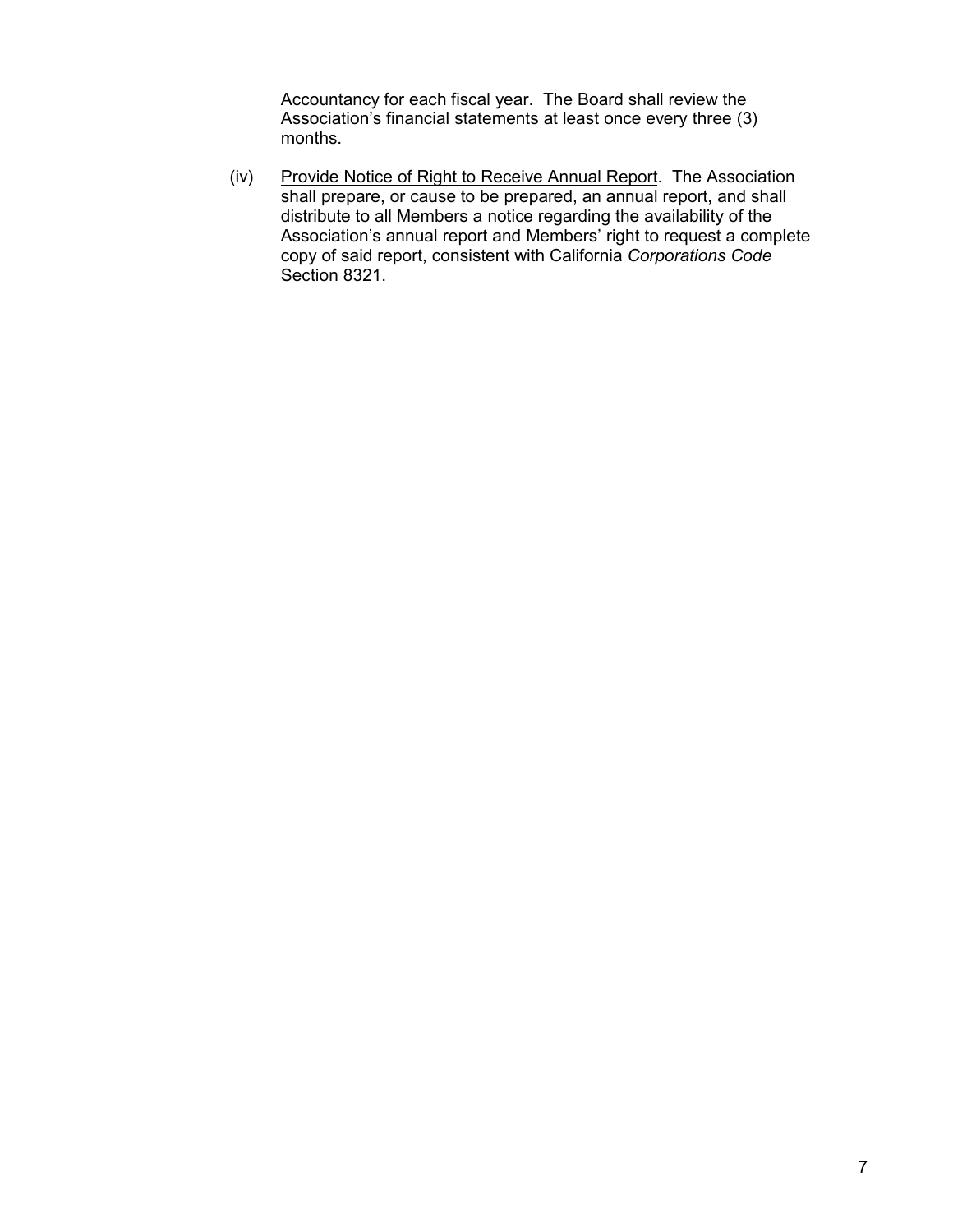# **ARTICLE 2: MEMBERSHIP QUALIFICATIONS, TRANSFERS, MORTGAGES, MEMBER DISCIPLINE, DISPUTE RESOLUTION, TERMINATION, & RENTALS**

# **2.1 Age-Restricted Community; Ongoing Age Verification Procedure**

The Park is an age-restricted community that offers housing to persons fifty-five (55) years of age and older, and, consistent with the provisions of the federal Fair Housing Act and the California Civil Rights Act, the Park is exempt from the familial status housing protection found therein. Consistent with the provisions of the federal Fair Housing Act [42 U.S.C. §3607(b)] and the California Civil Rights Act [*Civil Code* §51 et seq.], the Association shall screen all prospective Members to determine their ages and shall regularly verify the ages of all residents within the Park by inspecting at least one of the following documents: (a) State driver's license or identity card, (b) birth certificate, or (c) passport. The Association shall maintain records indicating when such verification procedures are conducted and shall securely store copies of verification records.

# **2.2 Membership Qualifications**

Members may only be natural persons, or revocable living trusts established by natural, living persons; provided that all of the following conditions are met:

- a. The Board determines that the prospective Member has the financial ability to pay Regular Assessments, Special Assessments, and, as applicable, Individual Special Assessments. Financial ability shall be determined pursuant to *Civil Code Section 798.74*.
- b. The prospective Member agrees to comply with the terms and conditions of the Governing Documents.
- c. The prospective Member shall be the registered Member of the Residence situated within a specific Space (as such term is defined in Section 2.4) in the Park.
- d. The prospective Member shall occupy the Residence as his/her/their primary residence.
- e. The prospective Member shall be at least fifty-five (55) years of age and such person must reside on a full-time, permanent basis at the Residence in the Park, consistent with the requirements of the federal Fair Housing Act and California Civil Rights Act, and related regulations, including all subsequent amendments thereto. Any guest or other approved occupant must be at least forty-five (45) years of age. A guest, designated companion or health care or supportive caregiver may occupy the Residence pursuant to the provisions of *Civil Code Section 798.34.*

# **2.3 Application Procedure**

The Board shall conduct a personal interview of each prospective Member and review the application for Membership ("**Application**") submitted by the prospective Member to determine if the prospective Member meets all of the criteria set forth in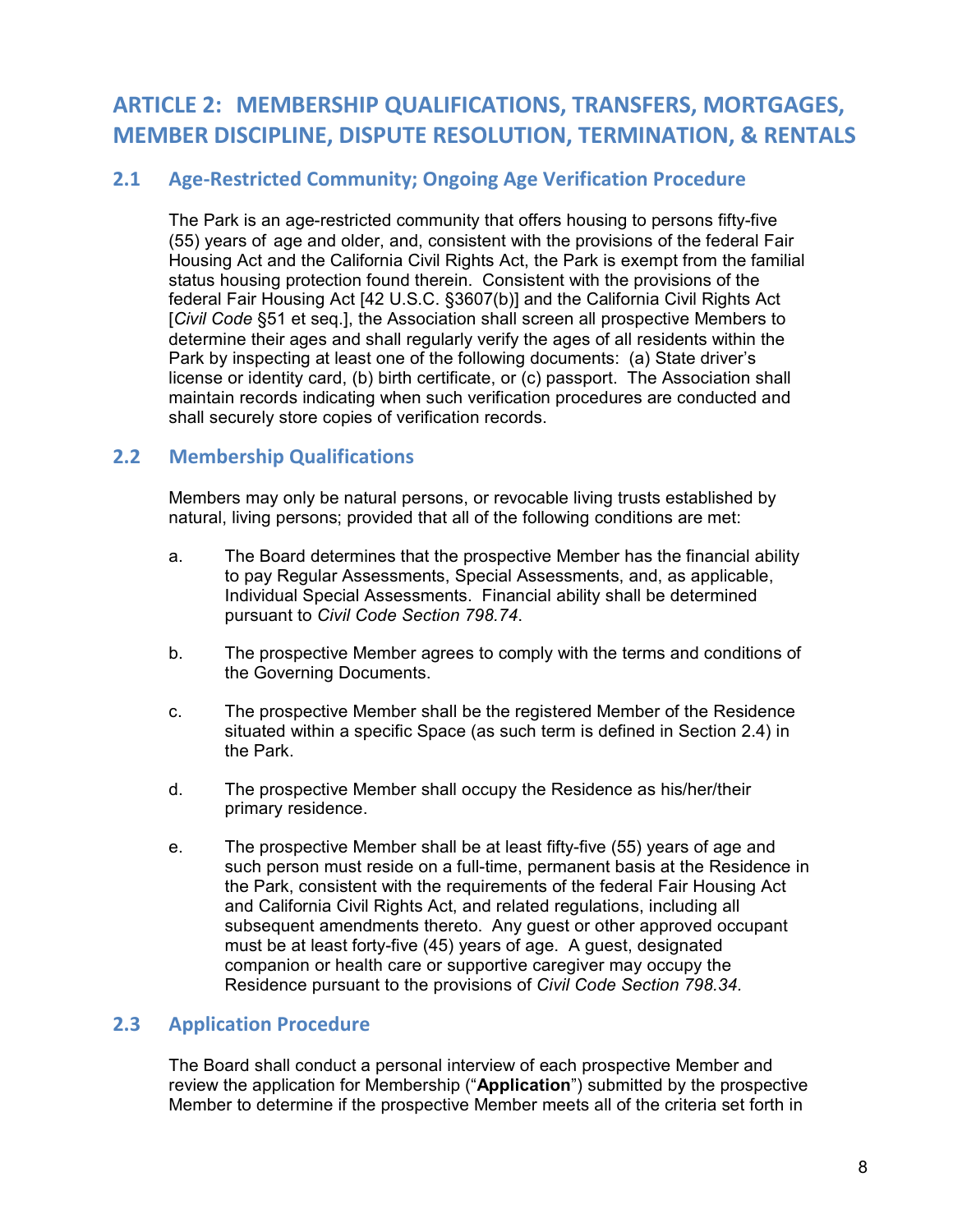Section 2.2, above. Within fifteen (15) business days of receipt of the Application, the Board shall act on the Application by providing the prospective Member written notice of the acceptance or rejection of his/her/their Application. If the Application is rejected, the written notice shall also include the reason(s) for the rejection. The Application form may be revised from time to time, in the discretion of the Board.

# **2.4 Membership; Occupancy Agreement; Membership Certificate**

If a prospective Member meets the criteria set forth in Section 2.2, above, and is approved by the Board, said prospective Member shall be required to (a) enter into the proscribed written Occupancy Agreement with the Association, and (b) commence payment of Assessments. Upon execution of the Occupancy Agreement and commencement of payment of Assessments, the Association shall then issue a Membership certificate ("**Membership Certificate**") and said prospective Member shall officially be a Member of the Association. The Occupancy Agreement shall designate that the Member has the exclusive right to occupy and use a particular space ("**Space**") within the Park, subject to the provisions of the Governing Documents. Each Membership Certificate shall be signed by the Board President or Vice President, and the Secretary. Membership Certificates shall be consecutively numbered and a copy shall be retained in the Association's records. The Membership Certificate shall indicate, at a minimum, all of the following:

- a. The Association is organized under the laws of the State of California;
- b. The name of the Member(s) who is the registered holder of the Space; and
- c. The Member's occupancy is subject to the Governing Documents.

# **2.5 Lost Membership Certificates**

The Board may issue a replacement Membership Certificate where a Member alleges that his/her/their original Membership Certificate has been destroyed or lost; provided, however, that the Member shall first sign, and have notarized, an affidavit stating that the original Membership Certificate is lost or destroyed. The Association shall retain a copy of such notarized, signed affidavit in its records.

# **2.6 Transfer of Membership**

Except as provided in this Section, Membership shall not be transferable and, in no event shall any Membership be transferred within ten (10) days prior to the Annual Membership Meeting (as such term is defined in Section 3.2). A Membership may be sold or transferred by the Association or by a Member only to a person, or persons, who meets the Membership qualifications and has been duly approved by the Board consistent with Section 2.2, above.

a. Option of Association to Purchase Membership. If the Member desires to leave the Park and sell his/her Membership, he/she/they shall notify the Association in writing of such intention and the Association shall have an option for a period of 30 (thirty) days, commencing with the first day of the month following the receipt of such notice by the Association, but not the obligation, to purchase the Membership, together with all of the Member's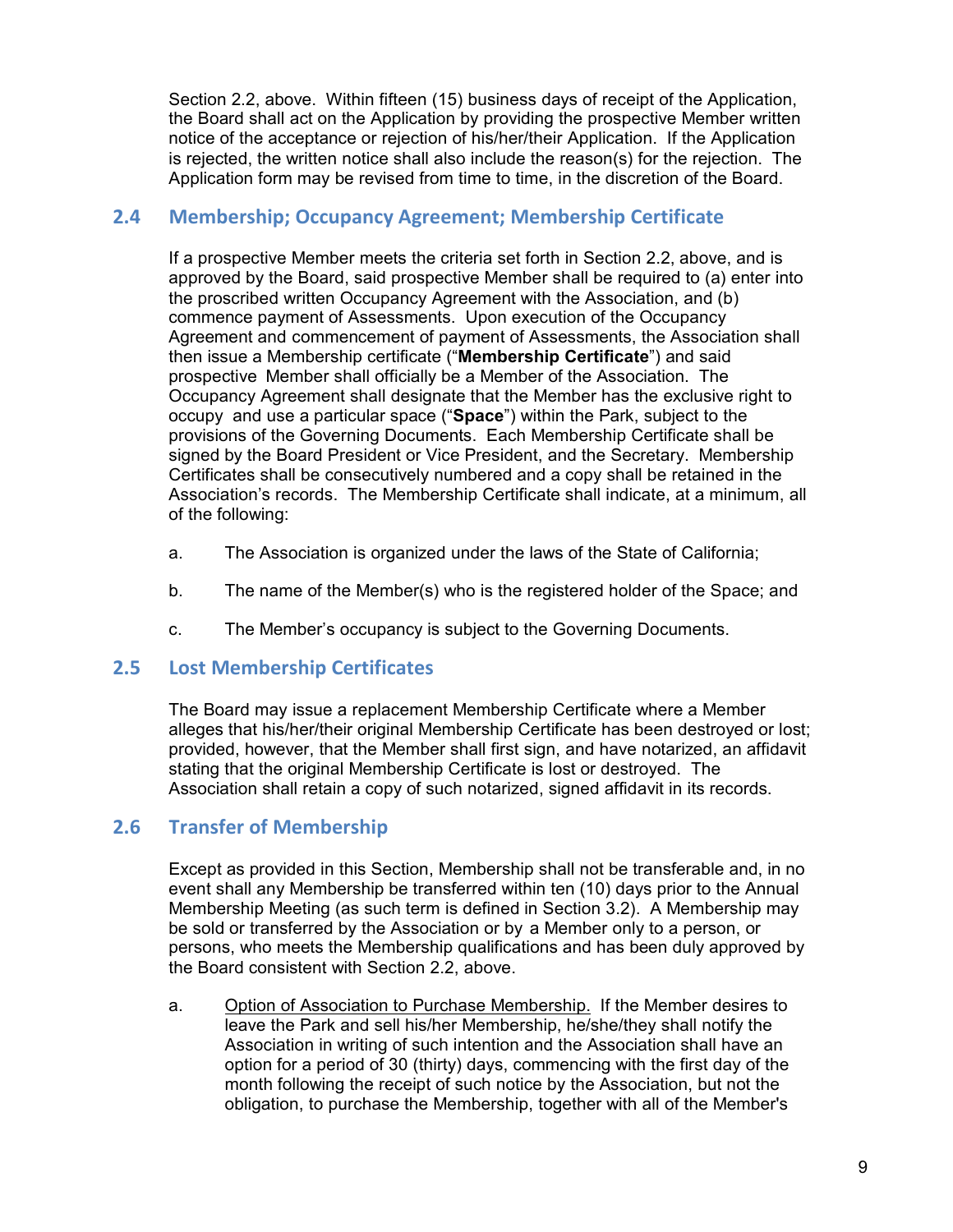rights with respect to occupancy of a Space, at an amount no greater than that provided in subsection (d) of this Section, less any amounts due by the Member to the Association under the Governing Documents, and less the cost or estimated cost of all deferred maintenance, repairs, and replacements as are deemed necessary by the Association to restore, repair, or otherwise modify the Space so that it is in a suitable condition for another occupant.

Should the Association decide to exercise its option to purchase the Membership within the thirty (30) day period, the transfer of the Membership to the Association shall be effective upon the termination of the departing Member's obligations to the Association under the terms of the Governing Documents; provided, however, that the departing Member has paid all amounts due to the Association. A departing Member shall not be released from the Occupancy Agreement until full payment of all amounts due to the Association are paid. Notwithstanding the foregoing sentence, the purchase by the Association of the Membership will immediately terminate the departing Member's rights and the departing Member shall vacate his/her/their Space. The Association shall then be obligated to sell the Membership to a person, or persons, who meets the Membership qualifications and has been duly approved by the Board consistent with Section 2.2, above.

- b. Association Does Not Purchase Membership. If the Association does not exercise its option to purchase the Membership, or expressly waives such right in writing, the Member may sell his/her/their Membership to any person who meets the Membership qualifications and has been duly approved by the Board consistent with Section 2.2, above. If the Association agrees, at the request of the Member, to assist the Member in finding a purchaser, the Association shall be entitled to a reasonable fee to compensate for such service. When the transferee (prospective buyer) has been approved for Membership and has executed the proscribed Occupancy Agreement, the departing Member shall be released of his/her/their obligations under his/her/their Occupancy Agreement; provided, however, that the departing Member has paid all amounts due to the Association. A departing Member shall not be released from the Occupancy Agreement until full payment of all amounts due to the Association pursuant to the Governing Documents are paid. Notwithstanding the foregoing sentence, the purchase by an approved transferee of the Membership will immediately terminate the departing Member's rights and the departing Member shall vacate his/her/their Space.
- c. Death of a Member. Upon the death of a Member and during the probate administration of his/her estate, the voting rights and other rights of the deceased Member's estate to participate in the affairs of the Association shall be suspended. The rights of any surviving Member residing in the deceased Member's Residence on a full-time basis shall not be suspended. Any heir, devisee, or legatee of the deceased Member's estate shall not succeed to any rights of Membership, except in accordance with this Section.
	- (i) Will or Intestate Succession. If, upon the death of a Member, his/her Membership in the Association passes by will or intestate succession to a legatee or devisee ("**Legatee**"), the Legatee may assume the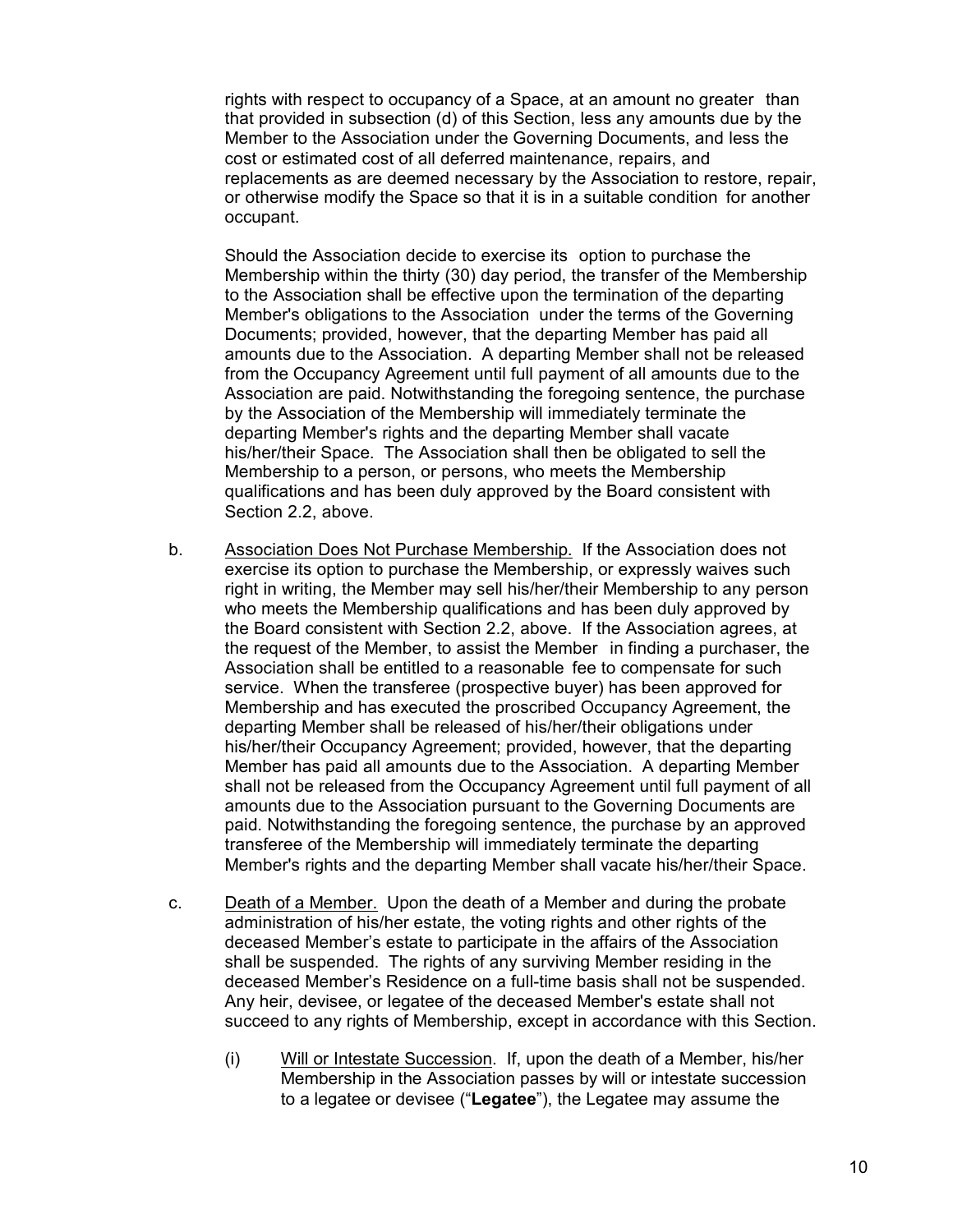Membership by executing a written assumption of the deceased Member's Occupancy Agreement within 60 (sixty) days after the Member's death; provided, however, that the Legatee meets the Membership qualifications and has been duly approved by the Board consistent with Section 2.2, above. If a Member dies and no Legatee assumes the Member's Occupancy Agreement, or the Legatee does not meet the Membership qualifications and is not approved by the Board, then the Membership shall be sold in accordance with subsections (a) and (b) of this Section, where all references to "Member" therein shall be construed as references to the legal representative of the deceased Member, and in accordance with *Civil Code Section 798.78*.

- (ii) Trust Beneficiary. If, upon the death of a Member, his/her Membership in the Association passes to a trust for the benefit of a beneficiary, the beneficiary may become a Member of the Association in the same manner as a Legatee, as described in subsection (c)(i) of this Section.
- d. Transfer Value Member Equity. Whenever the Board, on behalf of the Association, elects to purchase a Membership, the transfer value ("**Transfer Value**") of the Membership shall mean the sum of the following:
	- (i) The consideration (*i.e.* the initial cash investment) paid for the Membership by the preceding Member as shown in the Association records; plus
	- (ii) The amount computed at the rate of seven percent (7%) simple annual interest on the initial cash investment paid for the Membership by the preceding Member; plus
	- (iii) The value, as mutually determined by the Board and the Member, of any Improvements, excluding the Residence, installed with the preapproval of the Board at the expense of the Member.

A Member who sells his/her/their Membership to any person who meets the Membership qualifications and has been duly approved by the Board consistent with Sections 2.2 and 2.6(b), above, is not restricted to the Transfer Value as the sales value.

e. Notification of Sale and Documents to be given to Transferee. As soon as practical before transferring a Space, the Association, on behalf of the departing Member (transferor), shall give to the transferee (prospective buyer) copies of the Articles, Bylaws, and Association Rules. Within five (5) business days of the opening of escrow, the departing Member and the transferee shall notify the Association in writing of: (i) the name of the transferee; (ii) the name of the transferor; (iii) the sales price of the Membership; (iv) the address of the Space transferred; and (v) the date of the transfer. Prior to the receipt of such notification, any and all communications required to be given by the Association, the Board, or the managing agent shall be deemed to be duly made and given to the transferee if such documents were given to said transferee's transferor.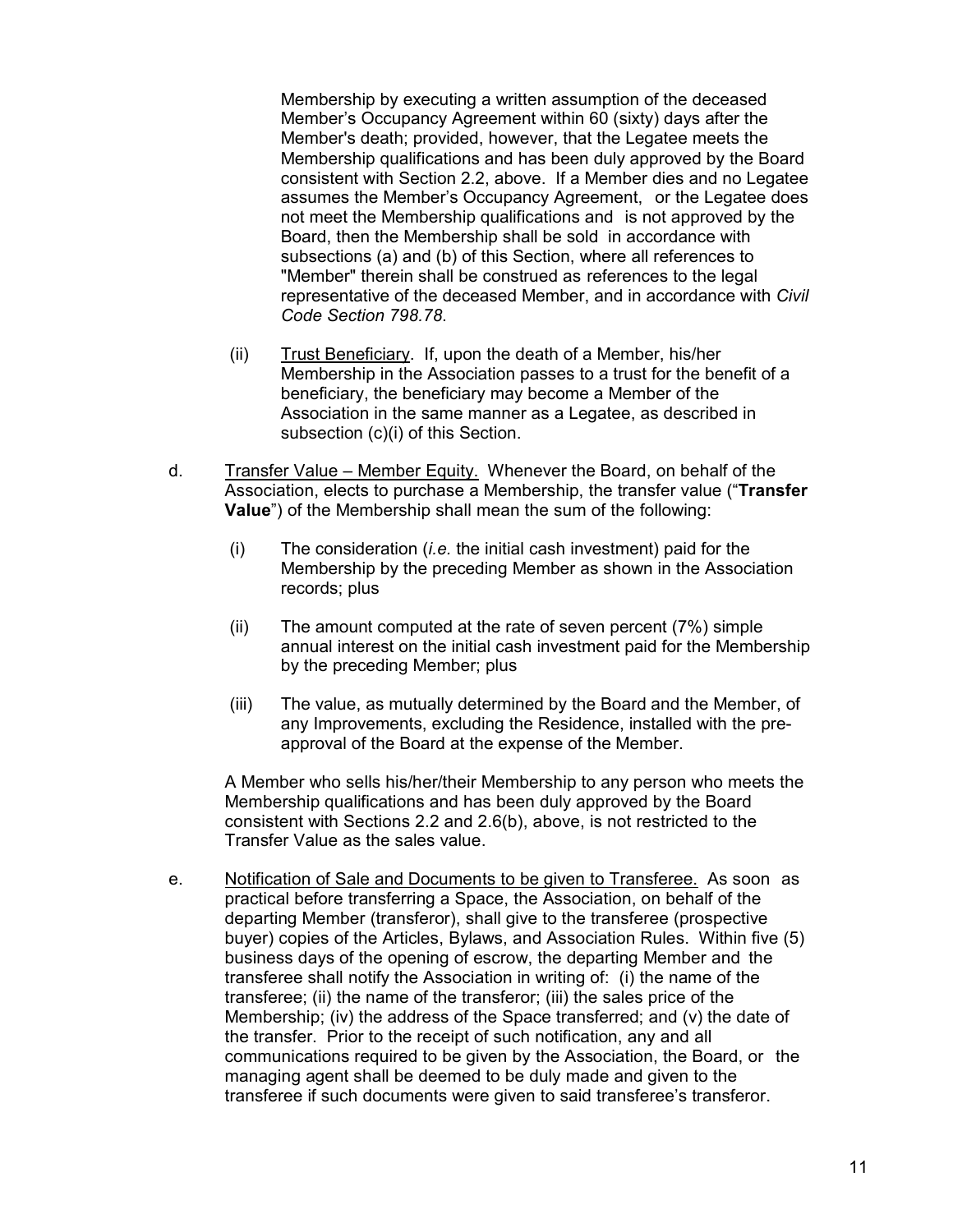# **2.7 Member Discipline**

- a. Request to Enforce by Member. If any Member believes that the Association should take action to enforce any claimed violation of the Governing Documents, the Member shall notify the Board in writing of the claimed violation using the communication form available in the park clubhouse, and the Member's request that the Association take steps to enforce the provision which the Member claims has been violated. Upon receipt of a request, the Board shall review and investigate the matter and shall determine what enforcement action, if any, is appropriate. Neither the Board nor the Association, including its Directors, officers, or agents shall have any obligation to enforce the provision that the Member claims has been violated if the Board decides not to take any enforcement action. Members should attempt to voluntarily meet and confer between themselves to resolve any problems or issues first, before bringing same to the attention of the Board.
- b. Violation Defined; Violation of Law. A violation of the Governing Documents shall be defined as a single act or omission occurring on a single day. If the detrimental effect of a violation continues for additional days, discipline imposed by the Board may include one component for the violation and, according to the Board's discretion, a per diem component for as long as the detrimental effect continues. Similar violations on different days shall justify cumulative imposition of disciplinary measures. The Association shall take reasonable and prompt action to repair or avoid the continuing damaging effects of a violation or nuisance occurring within the Common Area at the cost of the responsible Member. Any violation of federal, State, municipal, or local law, ordinance, or regulation pertaining to the Membership, occupancy, or use of any property, whether real or personal, within the Park, shall constitute a violation of these Bylaws subject to the enforcement procedures described herein.
- c. Investigation of Violation. Whenever an alleged violation of any Governing Document comes to the attention of the Association, the Board, the Association's managing agent, or any other designated Association representative, the Association shall initiate an appropriate compliance process, giving due consideration to the nature of the alleged or apparent violation. Written reports of alleged violations of the Governing Documents may be made to the Board, managing agent, or other designated representative. Oral reports presented by telephone or in person to the Board, managing agent, or other designated representative shall be memorialized in writing. Such reports shall constitute "complaints" and they should clearly state the facts and circumstances regarding the alleged violation and shall be appropriately filed for future reference. Upon receipt of a complaint, the Association's managing agent or other designated representative, after a thorough review of all circumstances and investigation, is authorized by the Board to take appropriate action, including issuance of a warning notice or citation or discussing the matter. Should such action fail to remedy the infraction, or if the nature of the violation requires an action or response by the Board, the Association's managing agent or other designated representative may refer the matter for further action in accordance with the Association's Notice and Hearing procedures.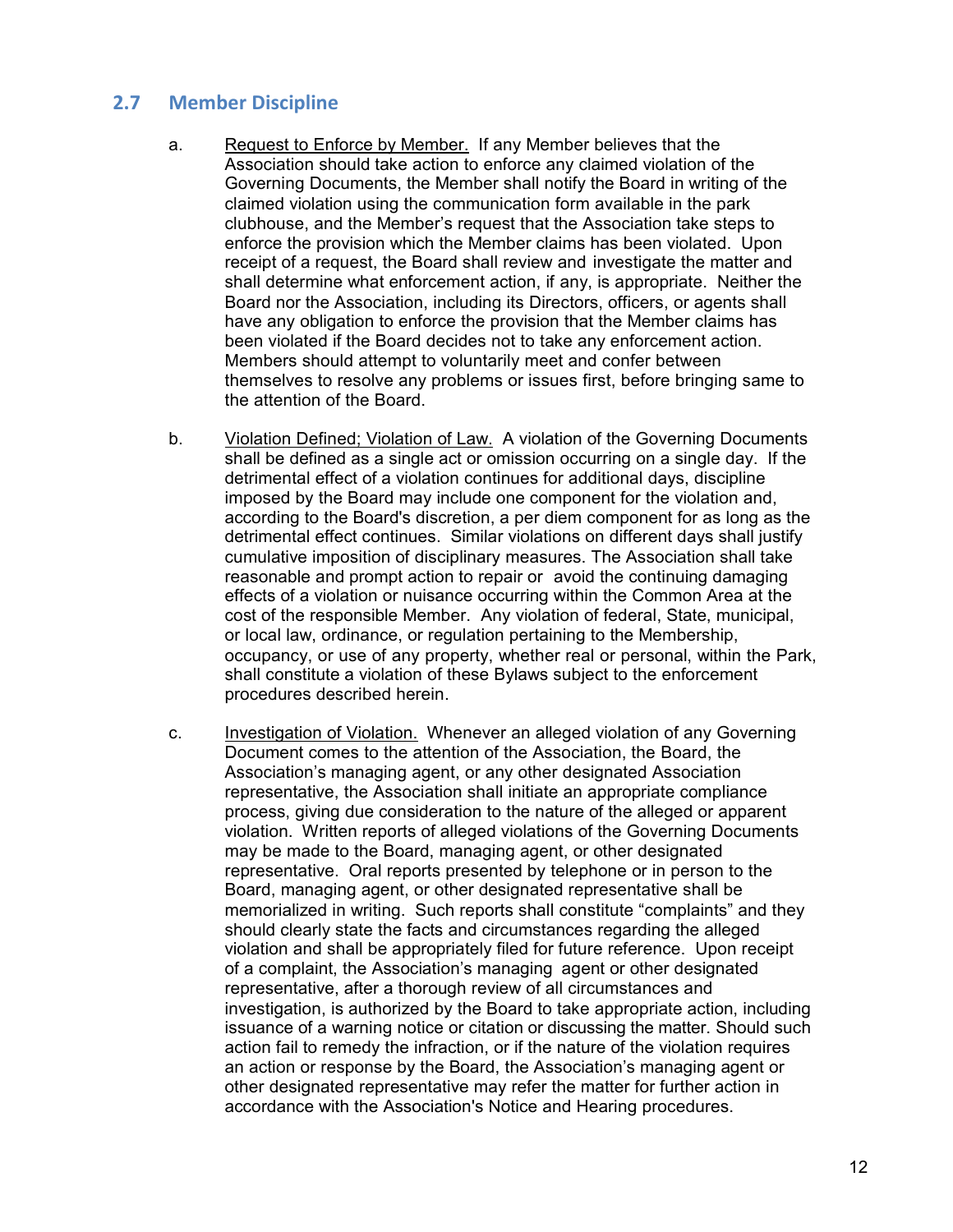# **2.8 Notice and Hearing**

"**Notice and Hearing**" means the procedure by which a Member is notified of an alleged violation of the Governing Documents or is notified that the Member is in violation of one or more of the grounds for termination described in Section 2.11, below, and provided with the opportunity for a hearing before the Board in executive session. Members are responsible for the conduct of their family members, household members, Residence occupants, guests, tenants, lessees, visitors, employees, licensees, and contractors (collectively, "**Invitees**") whose presence within the Park is approved by, or at the request of, a Member.

- a. Requirements of Notice. If a Member, or Member's Invitee, appears to be in violation of any provision of the Governing Documents or any of the grounds for termination described in Section 2.11, below, appear to exist, the Association shall give written notice to the Member specifying the nature of the damage or violation, citing the specific Governing Document provision alleged to have been violated (and providing any other appropriate information) and stating the time, date, and place that the Member will have an opportunity to attend and address the Board in executive session. The notice shall also state that the Association may either (i) temporarily suspend a Member's voting rights if the Association finds that a violation of the Governing Documents or Occupancy Agreement has occurred or (ii) give notice terminating the Member's Membership and tenancy as provided in *Civil Code Sections 798.55 and 798.56*, and pursue a judgment for possession of the Space. Written notice shall be given at least fifteen (15) days prior to the date set for the hearing and may be delivered either personally or by mail. If delivery is made by mail, it shall be deemed to have been delivered seventy-two (72) hours after it has been deposited in the United States mail, first-class postage prepaid, addressed to the Member at the address given by the Member to the Board for the purpose of service of notice or to the address of the Member's Space if no other address has been provided.
- b. Requirements of Hearing. The Board shall meet in executive session whenever contemplating Member discipline in a hearing. For hearings addressing the possible termination of Membership, the Member may request that the hearing be conducted by a five (5) person committee consisting of three (3) Board Members and two (2) impartial and disinterested persons who may, or may not, be Members; provided, however, that the Member notifies the Board of such request at least seven (7) days prior to the scheduled hearing date. An "impartial and disinterested person" means an individual who has no financial or personal interest in the outcome of the hearing. A Member may provide a written statement in lieu of attending the hearing in person. Failure to attend the hearing by the Member who is the subject of the Notice and Hearing, or failure to provide a written statement to the Board in a timely manner, shall not be a reason for the Board to postpone the hearing; the Board may, in its discretion, conduct the hearing in the absence of the Member who is the subject thereof, and render a judgment based upon the facts presented thereat, consistent with subsection (d) of this Section, below.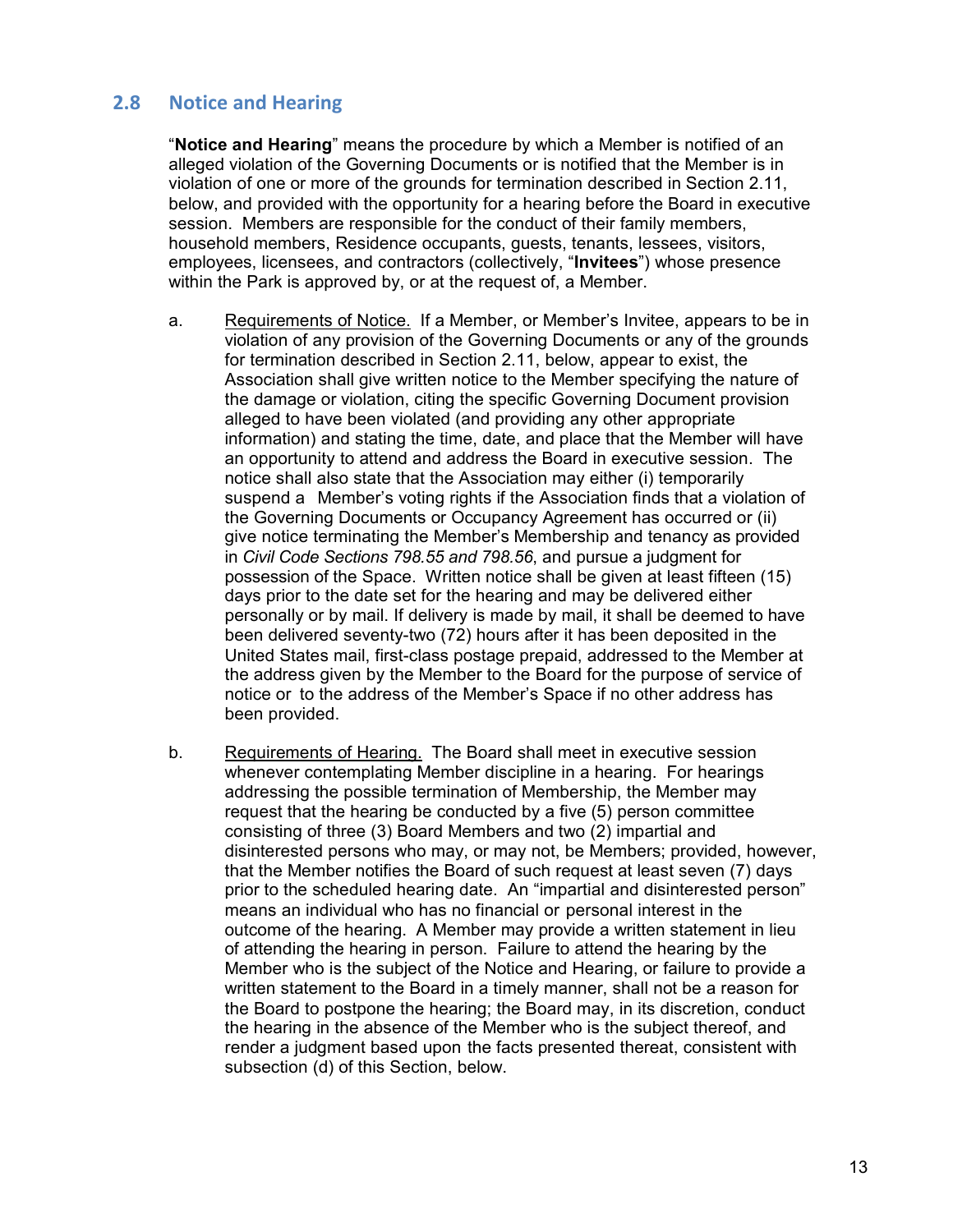- c. Emergency Circumstances. Under circumstances involving conduct that constitutes (i) an immediate and unreasonable infringement of, or threat to, the safety or quiet enjoyment of neighboring Members; (ii) a traffic or fire hazard; (iii) a threat of material damage to, or destruction of, the Common Area; or (iv) a violation of the Governing Documents that is of such a nature that there is no material question regarding the identity of the violator or whether a violation has occurred (such as late payment of Assessments or parking violations), the Board or its duly authorized agents may undertake immediate corrective or disciplinary action and, upon request of the offending Member (which request must be received by the Association, in writing, within five [5] days following the Association's disciplinary action), or on its own initiative, conduct a Hearing as soon thereafter as reasonably possible.
- d. Determination After Hearing. After the hearing has taken place, the Board shall determine (i) whether the Member has violated the Governing Documents and, if so, may impose an Individual Special Assessment or take such other action as may be appropriate or (ii) whether the Member's Membership and tenancy should be terminated. The determination of the Board shall be final. If the Board imposes an Individual Special Assessment or other discipline on a Member, or terminates the Member's Membership, the Board shall provide the Member a written notification of the determination, by either personal delivery or first class mail, within fifteen (15) days following the action. No Individual Special Assessment, termination of Membership, or other disciplinary action shall be effective unless the Board fulfills the requirements of this Section, and no Individual Special Assessment or termination of Membership shall be effective until no sooner than five (5) days after the date of the written notification of the determination**.** A notification of Membership termination shall include the effective date of the termination and the date of removal of the Residence from the Space, which shall be no less than sixty (60) days from the date of the notification; such notification shall comply with the requirements of California *Civil Code Sections 798.55 and 798.56.*

# **2.9 Suspension of Voting Rights**

The Board shall have the authority, after Notice and Hearing, to suspend temporarily the voting rights of any Member. If a Member's voting rights are suspended for non-payment of Assessments, such suspension shall in no way constitute a waiver or discharge of the Member's obligation to pay Assessments as provided herein.

# **2.10 Rules Enforcement**

A Member shall not be charged a fee for enforcement of any rules or regulations of the Park, except as allowed by *Civil Code Section 798.36*, which authorizes service of a 14-day Notice to comply.

# **2.11 Termination of Membership and Tenancy of Space**

Subject to the Notice and Hearing requirements set forth in Section 2.8, above, the Association may upon written notice terminate a Member's Membership and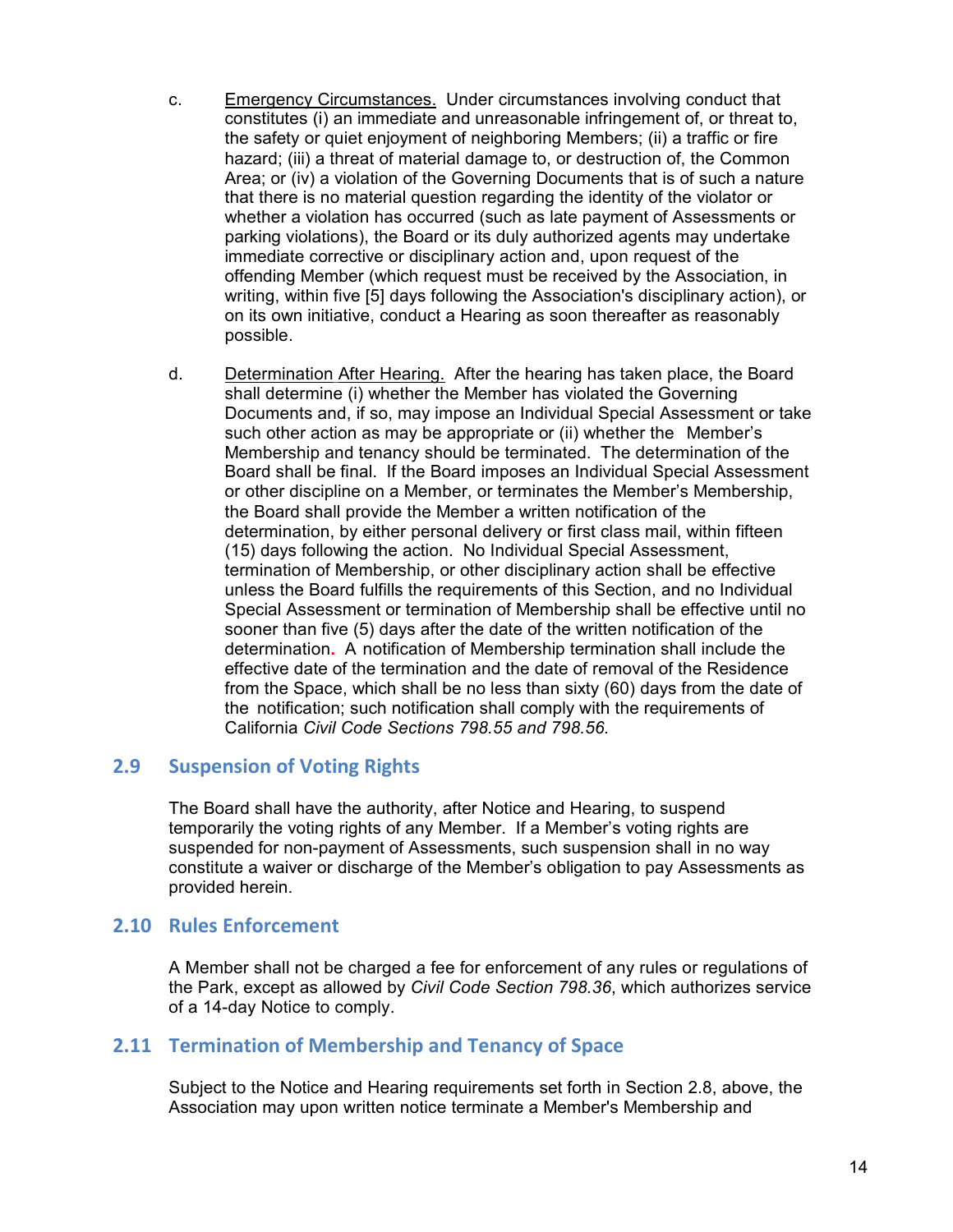tenancy of a Space and seek possession of same pursuant to *Civil Code Section 798.55 and 798.56* for any of the following reasons:

- a. Failure of a Member, or full-time occupant of the Member's Residence, to comply with all applicable federal, State, and/or local laws, ordinances, rules, and regulations.
- b. Engagement in conduct or activities by a Member, or full-time occupant of the Member's Residence, anywhere within the Park that constitutes a substantial annoyance to other Members or approved occupants, or otherwise materially and adversely affects any other Member's, or full-time occupant's, use and enjoyment of the Park.
- c. Failure of a Member, or full-time occupant of the Member's Residence, to comply with the Association's Governing Documents, including any and all subsequent amendments to such documents following a 7-day written notice.
- d. Unauthorized transfer, in whole or in part, by a Member of his/her/their Membership Certificate and/or his/her/their right to occupy a Space in a manner inconsistent with the Governing Documents.
- e. Failure of a Member to repair, restore, improve, or maintain the Residence or Space in accordance with the provisions of the Governing Documents or any unauthorized alteration, modification, or other change to a Space or to the exterior of a Residence without the prior written approval of the Board, following a 7-day written notice.
- f. Non-payment of Assessments and any other amounts due by the Member to the Association as provided in *Civil Code Section 798.56 (e);* provided that the amount due has been unpaid for a period of at least ten (10) days from its due date.
- g. Conviction of any of the offenses set forth in *Civil Code Section 798.56 (c*) which are committed anywhere within the premises of the Park.
- h. Condemnation of the Park for any public or quasi-public use under any statute, by right of eminent domain or by purchase in lieu of eminent domain.
- i. Change of use of the Park, or any portion thereof.

# **2.12 Payments Due from Terminated Member**

Upon termination, the terminated Member shall be required to surrender promptly his/her/their Membership Certificate and Occupancy Agreement to the Association, and to quit the premises. Within ten (10) days of the date of expiration of the notice of termination required by Civil Code Section 798.55 and 798.56, both the Membership Certificate and Occupancy Agreement shall be endorsed by the terminated Member to indicate that Membership is terminated and the right of occupancy is extinguished. If the terminated Member fails to provide the Association with such endorsed copies within the specified time limit, the Membership Certificate and Occupancy Agreement shall be deemed cancelled, and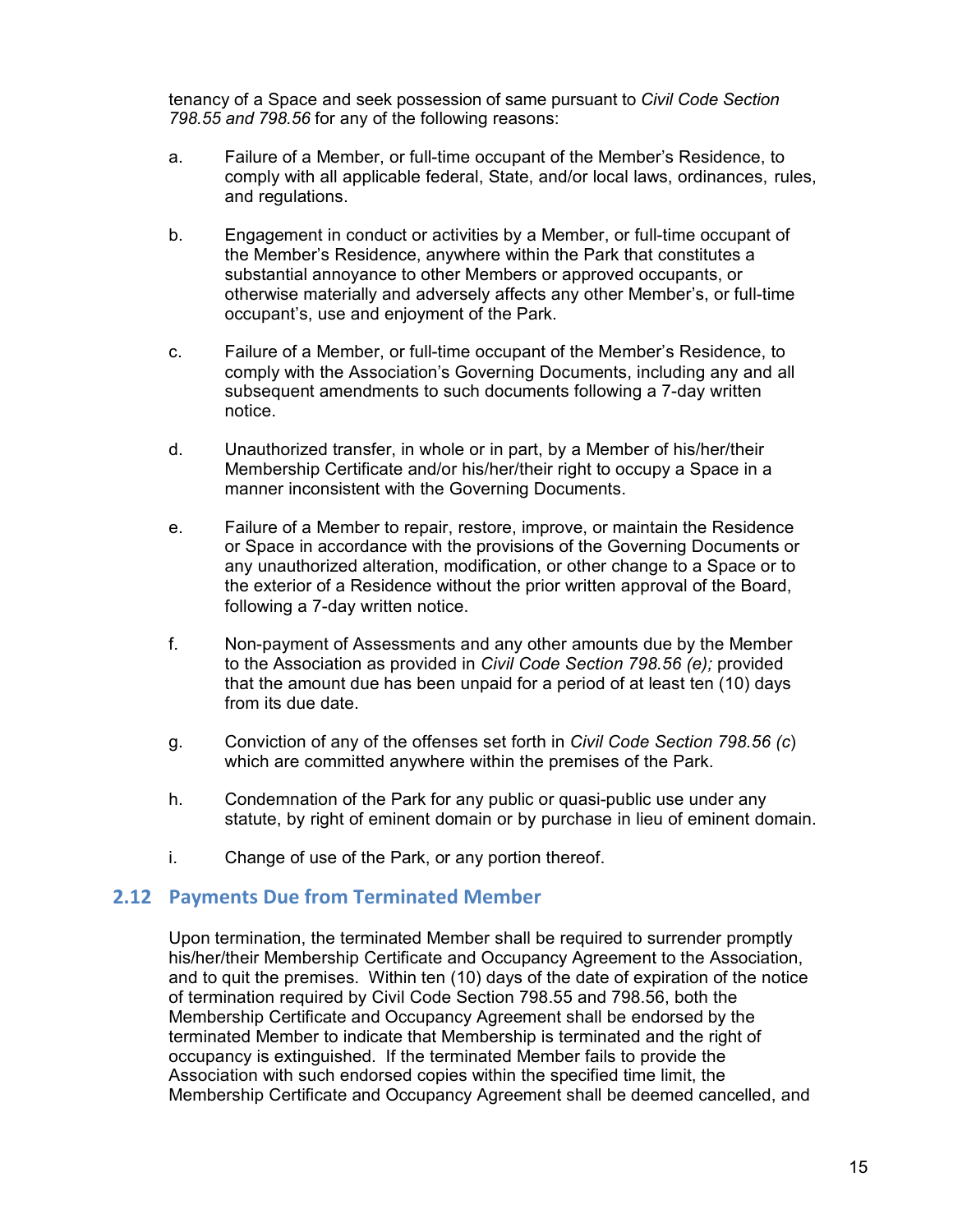the Association shall be authorized to issue a Membership Certificate and enter into an Occupancy Agreement for the Space of the terminated Member with a duly approved purchaser. At its election, the Association shall thereupon either: (1) repurchase the Membership at its Transfer Value, or (2) proceed with reasonable diligence to effect a sale of the Membership to a purchaser at a sales price acceptable to the Association. The terminated Member shall be entitled to receive the purchase price, less the following amounts:

- a. Any amounts due to the Association from the Member pursuant to the Governing Documents;
- b. The cost or estimated cost of all deferred maintenance, repairs, and replacements as are deemed necessary by the Association to restore, repair, or otherwise modify the Space so that it is in a suitable condition for another occupant;
- c. All legal and other expenses incurred by the Association in connection with the default and termination of such Member and the resale of his/her/their Membership, including, without limitation, the costs of the removal and/or storage of the terminated Member's Residence.
- d. The determination of such amounts by the Association shall be conclusive and final.

# **2.13 Enforcement Action against Terminated Member**

If a terminated Member fails to surrender possession of the Space to the Association, the Association may institute legal action, including unlawful detainer proceedings, to obtain possession of the Space, and to cause the terminated Member's Residence to be removed from the Park, placed in storage, or stored in the Park.

# **2.14 Dispute Resolution**

Before the Association or a Member may institute legal action for declaratory relief or injunctive relief, whether with or without a claim for monetary damages, relating to the enforcement of the Governing Documents, the parties shall endeavor to resolve the matter through the use of the following two-tiered process. Notwithstanding the foregoing sentence, the Association may institute legal action without engaging in the dispute resolution process outlined in this Section where (1) the Association is pursuing delinquent Assessments (including collection costs, interest, late charges, and attorneys' fees), lien rights, judicial foreclosure, or unlawful detainer proceedings; or (2) the Association's legal claim would be barred by the applicable statute of limitations or statute of repose unless legal action was instituted in a timely manner.

a. Internal Dispute Resolution ("Negotiation"). Either the Member or the Association may request the other party to meet and confer in an effort to resolve the dispute. The request must be in writing. The Board shall designate the President, or in his/her absence, the Vice-President, as well as the Association manager (if any) to meet and confer with the Member (collectively, "**Board Designee**"). The Board Designee shall also have the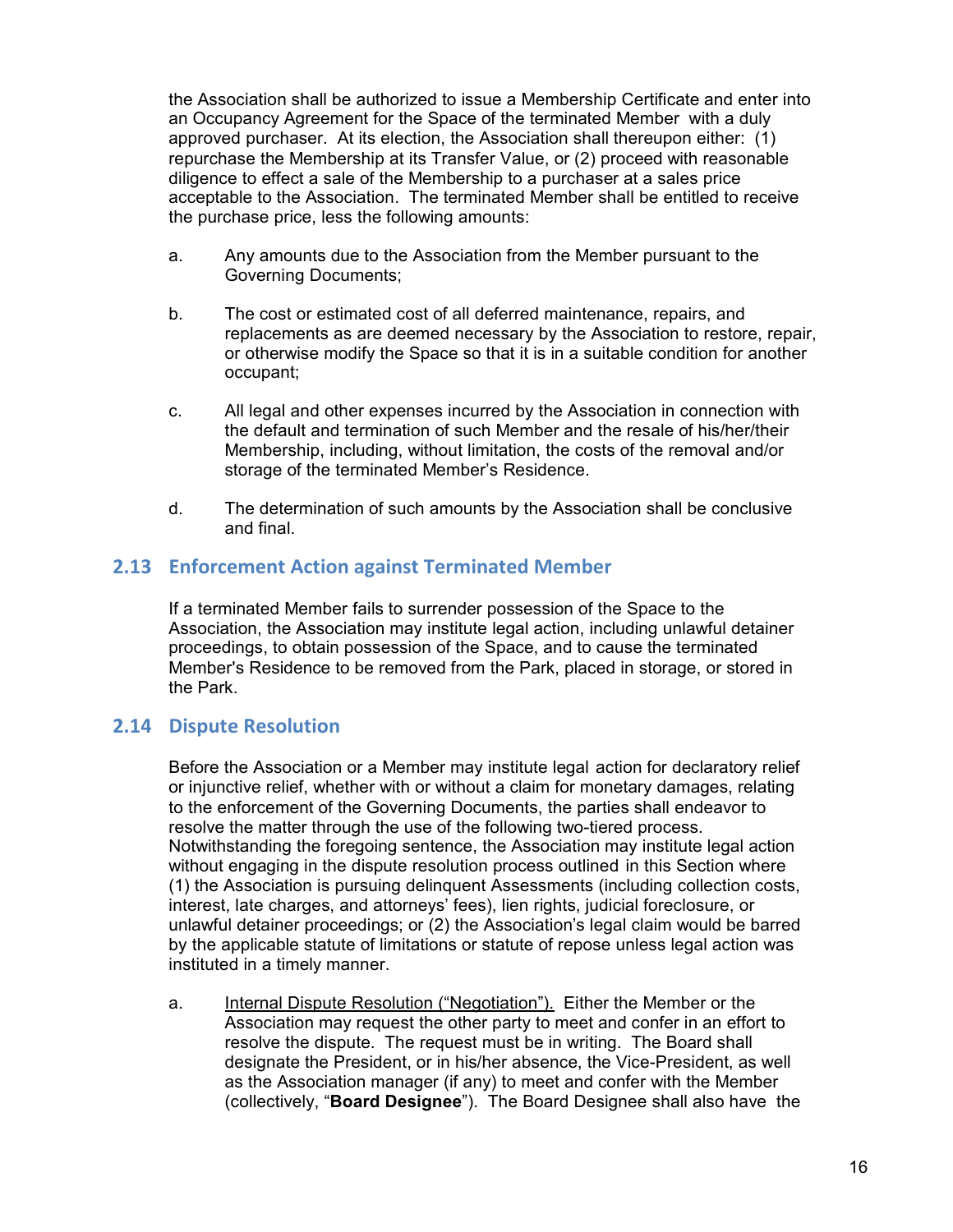right to request the chairperson of any committee involved in the dispute to assist in resolving the dispute, if applicable.

The Member and Board Designee shall meet promptly, within no more than twenty (20) days after a meet and confer request is made, at a mutually convenient time and place, explain their positions and confer in good faith in an effort to resolve the dispute. Any resolution of the dispute shall be memorialized in writing and signed by the parties. Any resolution so reached shall be binding upon the parties and shall be judicially enforceable if the resolution is not in conflict with law or with the Governing Documents and the resolution is ratified by the Board within thirty (30) days of the date that the resolution was executed by the parties. There shall be no fee charged to the Member participating in this "negotiation" process.

b. Alternative Dispute Resolution ("Mediation or Arbitration"). Should "negotiation" be unsuccessful, the parties shall submit the dispute to a form of alternative dispute resolution ("**ADR**") such as mediation, conciliation, or arbitration. The form of ADR may be binding or non-binding, at the option of the parties. Any party to such dispute may initiate this process by serving, by personal delivery, first-class, postage prepaid U.S. mail, facsimile transmission or other means reasonably calculated to provide the party on whom the request is served notice of the request, on another party to the dispute a request for resolution ("**Request**"). The Request shall include (i) a brief description of the dispute between the parties, (ii) a request for ADR and the type of ADR requested (mediation or arbitration, binding or nonbinding), and (iii) a notice that the party receiving the Request is required to respond thereto within thirty (30) days of receipt or it will be deemed rejected.

Parties receiving a Request shall have thirty (30) days following service of the Request to accept or reject ADR and, if not accepted within the thirty (30) day period by a party, ADR shall be deemed rejected by that party and the party who initiated the Request shall be allowed to institute legal action. If ADR is accepted by the party upon whom the Request is served, ADR shall be completed within ninety (90) days of receipt of the acceptance by the party initiating the Request, unless extended by written stipulation signed by both parties. The costs of ADR shall be borne equally by both parties. If a Request is served before the end of the applicable time limitation for commencing an enforcement action, then the applicable statute of limitations or statute of repose shall be tolled for the period of time that the ADR process is ongoing.

#### **2.15 Right to Mortgage or Encumber**

Any Member may encumber his/her/their Membership interest with a mortgage or other encumbrance ("**Membership Share Loan**"); provided, however, that the Member must first notify the Board of his/her/their intention to mortgage his/her/their Membership interest and the Member must obtain the Board's prior written approval regarding the identity of the lender and the terms of the loan, and provide the Board with the document evidencing the loan.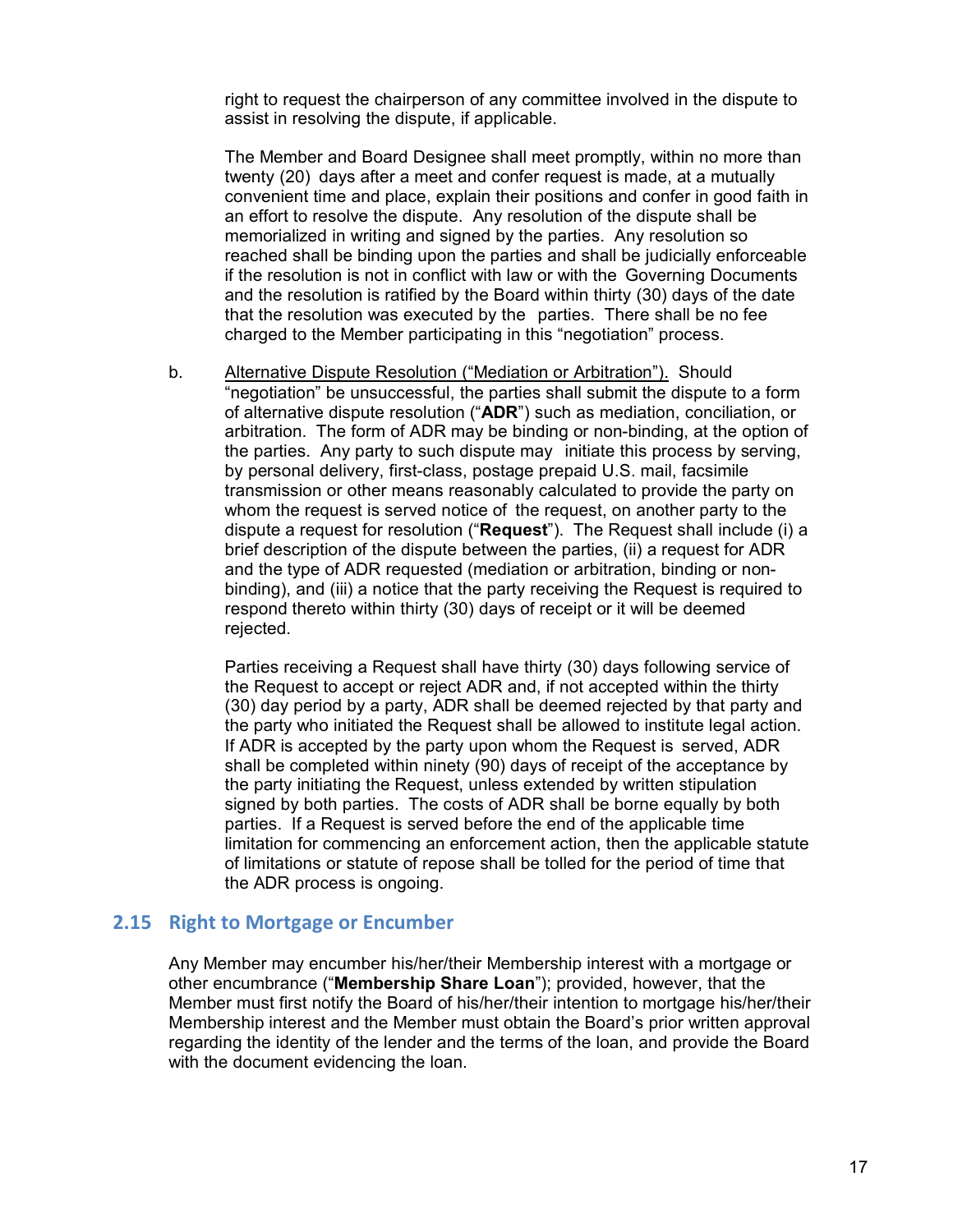- a. Association Rights upon Default. Any default by a Member under a Membership Share Loan shall be considered a default by the Member of the Governing Documents and may lead to termination of Membership. Any amounts expended by the Association to cure any such default to repay such Membership Share Loan shall be a personal obligation of the defaulting Member and shall be immediately due and payable to the Association by said Member.
- b. Mortgagee Assumption of Membership Interest. If any Membership interest is encumbered by a mortgage made in good faith and for value, the foreclosure of any Assessment lien created pursuant to the Governing Documents shall not operate to affect or impair the lien of any mortgage recorded prior to the recording of said Assessment lien ("**Prior Mortgage**"). On foreclosure of any Prior Mortgage, the Assessment lien that has accrued up to the time of foreclosure shall be subordinate to the lien of the mortgage, with the foreclosure-purchaser assuming the Membership interest free of the Assessment lien that has accrued up to the time of the foreclosure sale; the foreclosure-purchaser shall only be obligated to pay Assessments or other charges levied or assessed by the Association after the foreclosurepurchaser assumed the Membership interest. Where a lender or mortgagee acquires the Membership interest through foreclosure or other legal means, the lender shall:
	- (i) Pay all Assessments, fees, and other charges levied after assuming the Membership interest until transfer of the Membership interest to an approved person, as described in (ii), below;
	- (ii) Transfer the Membership interest to a person, or persons, who meets the Membership criteria set forth in Section 2.2, above, and is approved by the Board; and
	- (iii) Maintain the Residence (if one) and Space in first-class condition until the Membership is transferred in accordance with these Bylaws.

A lender shall have no voting rights with respect to any Membership interest.

- c. Lender Protections. Provided that the Board receives written notice from the lender or mortgagee holding a lien on a Membership interest, the lender or mortgagee shall be entitled to the following:
	- (i) Notice. The Association shall notify the appropriate lender, in writing, of any default or violation of the Governing Documents by the Member holding the Membership Share Loan, which may lead to the termination of the Member's Membership interest.
	- (ii) Right to Cure. The lender or mortgagee itself shall have an additional ten (10) days, beyond the date required for the Member, to cure any monetary default by said defaulting Member.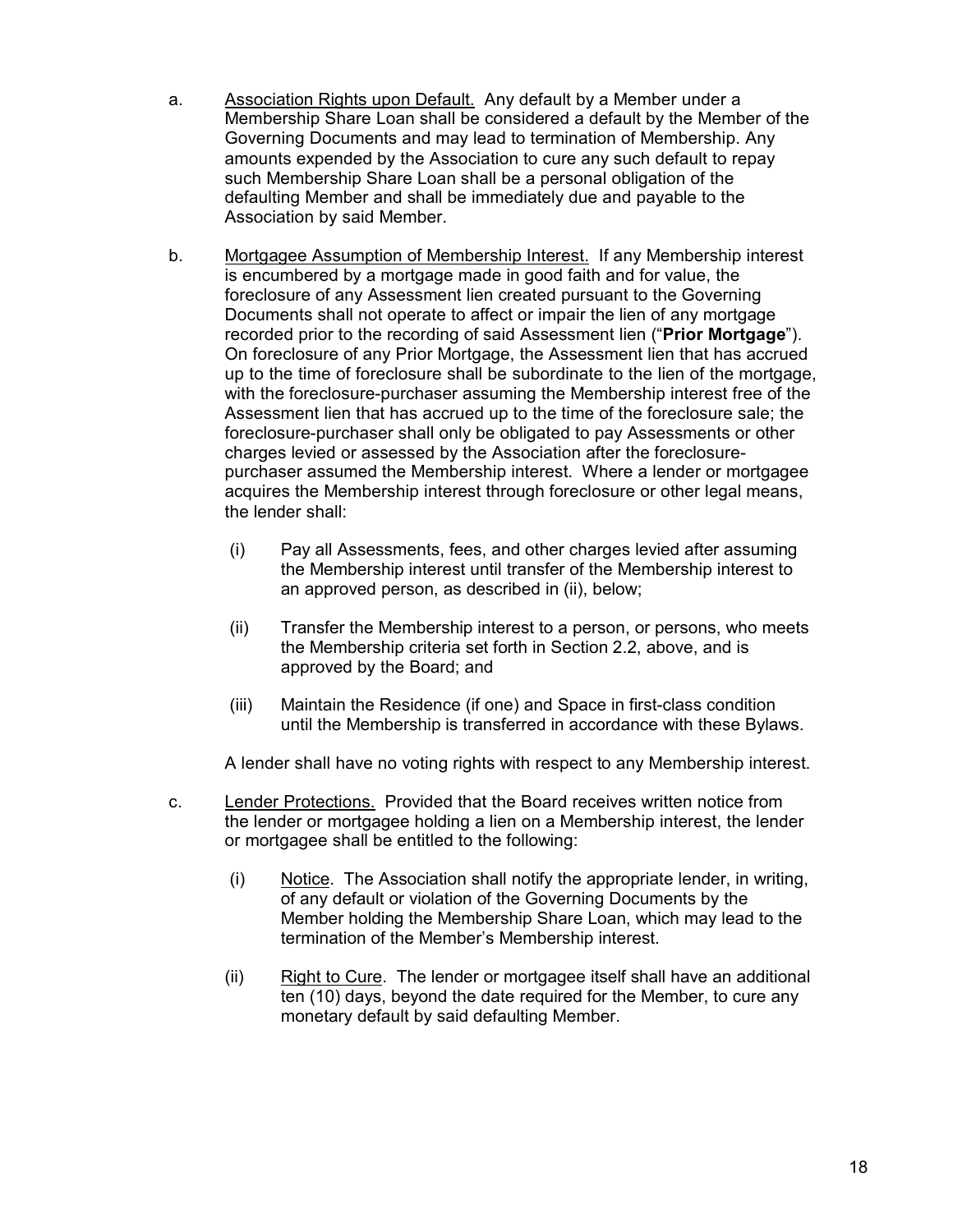# **2.16 No Sublease or Rental of Spaces; Existing Rentals**

- a. Existing Rentals. As of the date of certification of these Bylaws by the Secretary, the Association rents one (1) Space to non-Member individuals ("**Renters**"). When such individuals choose to leave the Park, the Association must sell the memberships associated with such Spaces to individuals who meet, and become, Members of the Association, pursuant to the procedure outlined in this Article 2. Said Renters are not, and shall not be, allowed to sublet or sell any interest in the Spaces they currently occupy. A Renter shall provide at least thirty (30) days' prior written notice to the Board of his/her/their intention to quit the Park. A Renter shall be allowed to sell the Residence to a purchaser; however, the purchaser must purchase a membership from the Association prior to, or concurrent with, the purchase of the Residence if the purchaser wishes to reside at the Park. The purchaser may cause the Renter's Residence to be removed from the Park and shall be responsible for all associated costs with such action. Renters are obligated to comply with the provisions of the Articles, these Bylaws, and the Association Rules at all times and are subject to disciplinary action by the Board for violations. Renters shall not have voting rights with respect to any Association matter.
- b. No Renting or Sublease of Residences by Members Allowed. Members shall not rent or sublease their Residences, whether short-term or long-term, and shall at all times occupy same as their principal place of residence.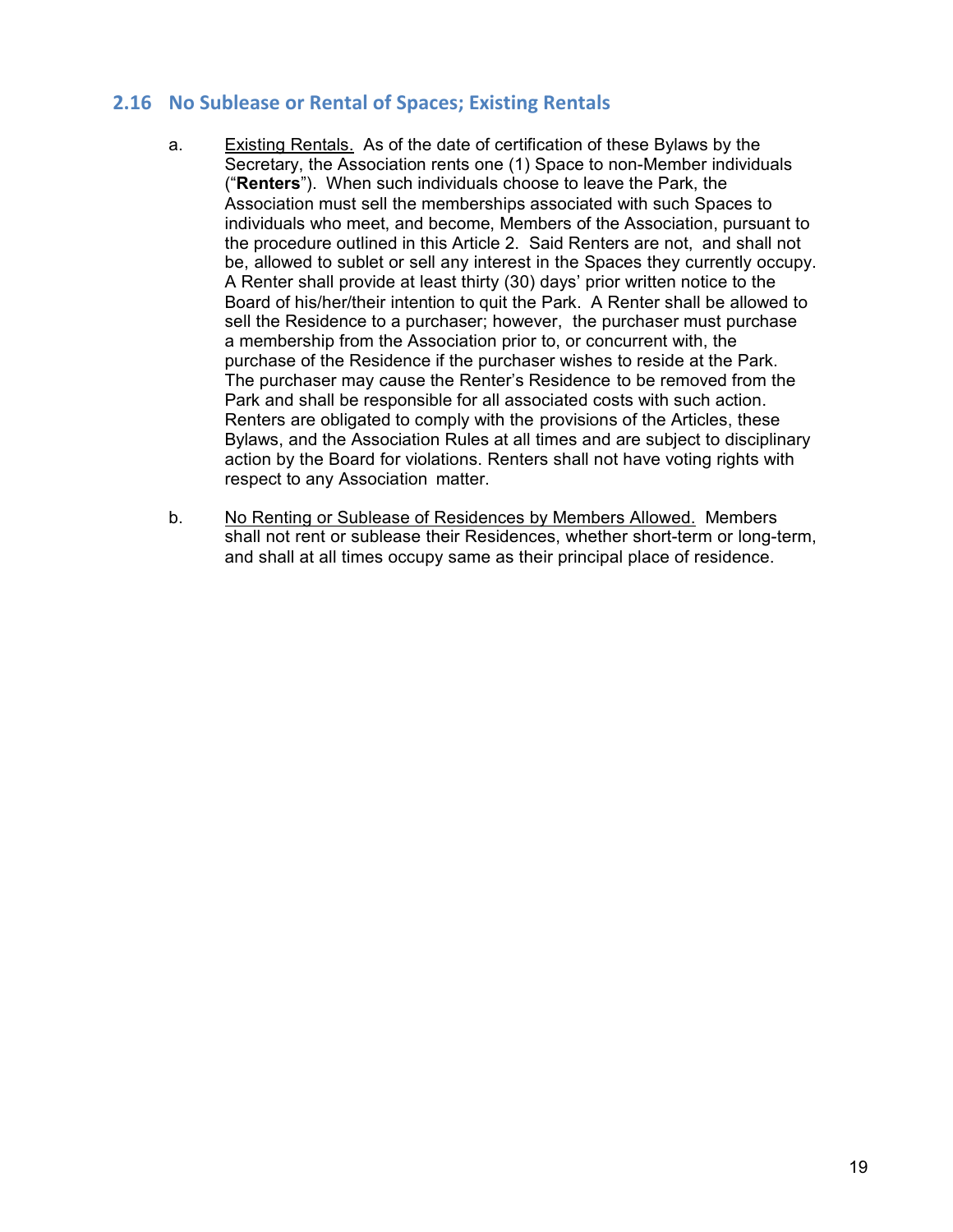# **ARTICLE 3: MEMBERSHIP MEETINGS, VOTING RIGHTS & PROCEDURES**

# **3.1 Voting Rights of Members**

The Association shall have one (1) class of voting Membership. All persons meeting the criteria of Section 2.2, above, and issued a Membership Certificate (whether singly or jointly) in accordance with these Bylaws shall be deemed a Member of the Association; however, only one (1) vote may be cast for each of the Spaces within the Park. However, those Spaces occupied currently by Renters shall have no voting rights associated with them, and Renters shall not have voting rights with respect to any Association matter. When the Spaces currently occupied by Renters are occupied by Members, such Spaces shall have voting rights associated with them, subject to the provisions found in these Bylaws. If more than one (1) person holds an interest in a Space, the vote for such Space shall be exercised as determined among themselves, but in no event shall more than one (1) vote be cast with respect to any one (1) Space. If the joint Space holders cannot agree among themselves how to cast the vote for the Space, they shall forfeit the vote on the matter in question. Any vote cast by a single Member shall be deemed to be the authorized vote for that Space. If more than one (1) joint holder of a Space casts a vote for their jointly held Space, then all votes for that Space shall be void and no vote shall be counted for that Space. Voting rights may be temporarily suspended, as described more fully in Section 2.9, above.

# **3.2 Annual Membership Meeting; Call for Nominations**

The Annual Membership Meeting shall be held annually in the month of January on a date and at a time and place to be designated by the Board. At the Annual Membership Meeting, nominations for the Board shall be taken from the floor of the meeting. The final roster of candidates shall be determined by the close of the Annual Membership Meeting, and shall include the names of all qualified Members who responded to the "call for nominations" and those nominated from the floor of the meeting who are present and have confirmed a willingness to serve, or who have provided such confirmation in writing prior to the meeting. The Annual Membership Meeting shall be for the purpose of finalizing the roster of candidates for the election of Directors and any other matters being reviewed or voted on by the Members. There shall be a quorum requirement for Member attendance at any Membership Meeting. However, when voting on matters by secret ballot, the quorum requirement shall be met by the submission of ballots, not the number of Members in attendance at a Membership Meeting. Notice of the Annual Membership Meeting shall be in accordance with Section 3.4(a), below. Upon the affirmative vote of a majority of the total voting power of the quorum of Members in attendance, where the total number of nominations for Board positions does not exceed the number of vacant Board seats, a vote to approve those candidates may be taken by acclamation at the Annual Meeting, and no subsequent Director vote by balloting shall be required.

# **3.3 Special Membership Meeting**

A Special Membership Meeting may be called at any time by the President or by the Board. A Special Membership Meeting shall be promptly called by the President, or if the President refuses, by any Member of the Board upon: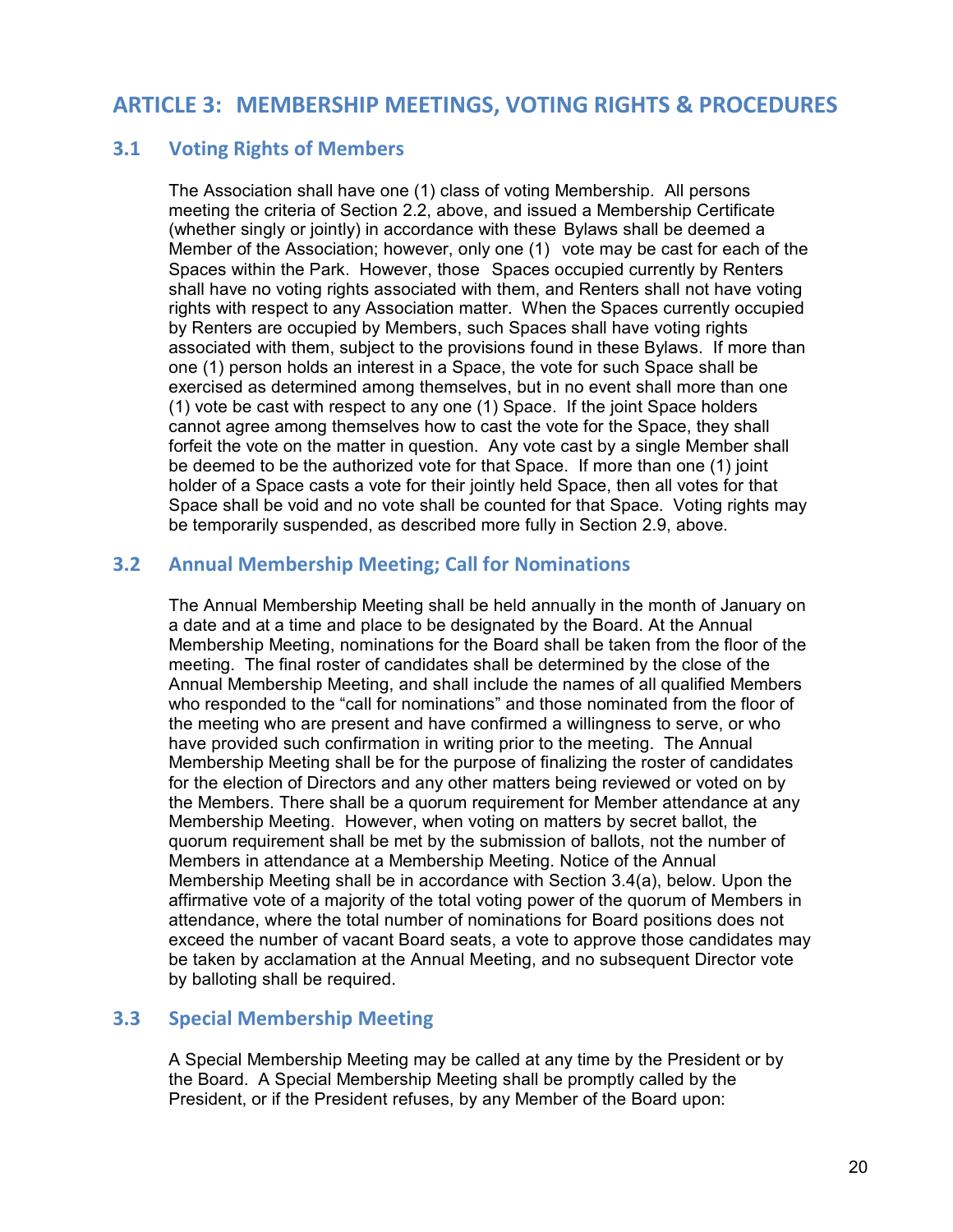- a. The vote for such a Special Membership Meeting by a majority of a Board Quorum; or
- b. Receipt by the Board of a written request for a Special Membership Meeting signed by Members representing five percent (5%) or more of the voting power of the Association. The request for a Special Membership Meeting shall specify the general nature of the business to be transacted, and shall be delivered personally or sent by first-class, certified or registered mail, or by telephonic or other facsimile transmission to the President or the Secretary.

# **3.4 Notice to Members of Membership Meetings and Board Meetings**

Written notice of Membership Meetings shall be given by, or at the direction of, the Secretary or other person authorized to call the meeting. Notice of each meeting shall be given to each Member entitled to vote at the meeting and shall be addressed to the Member at either (i) the most recent address appearing on the books of the Association or (ii) the address supplied by the Member to the Association for the purpose of receiving notices.

- a. Notices for the Annual Membership Meeting shall be personally delivered or mailed first-class with postage prepaid at least ten (10) but not more than ninety (90) days before the meeting, and shall include a meeting agenda and a call for nominations asking members interested in running for Board of Directors to contact, in writing, the President of the Board no later than the close of the Annual Membership Meeting.. The Annual Membership Meeting shall be held annually in the month of January on a date and at a time and place to be designated by the Board.
- b. Notices for a Special Membership Meeting shall be personally delivered or mailed first-class with postage prepaid no later than twenty (20) days after receipt by the Board of the written request from Members representing five percent (5%) or more of the voting power of the Association, and indicating that the Special Membership Meeting is scheduled for a date not less than thirty five (35) but not more than ninety (90) days after receipt of said written request. If notice of the meeting is not given within twenty (20) days after receipt of the request, the Member(s) requesting the meeting may give such notice. Notices for a Special Membership Meeting called by the Board shall be personally delivered or mailed first-class with postage prepaid at least ten (10) but not more than ninety (90) days before the meeting. Notices shall include a meeting agenda. No matters other than those specified in the notice may be discussed at a special membership meeting.
- c. Notices for Regular Board Meetings shall be posted in a prominent location(s) within the Common Area (such as the clubhouse), published in the Association's newsletter or similar media, personally delivered, or mailed first-class with postage prepaid at least four (4) days prior to the meeting. Members may request that notices of Regular Board Meetings be mailed to them, even if notices are posted in a prominent location(s) within the Common Area and/or published in the Association's newsletter. Included with the notice shall be the meeting agenda.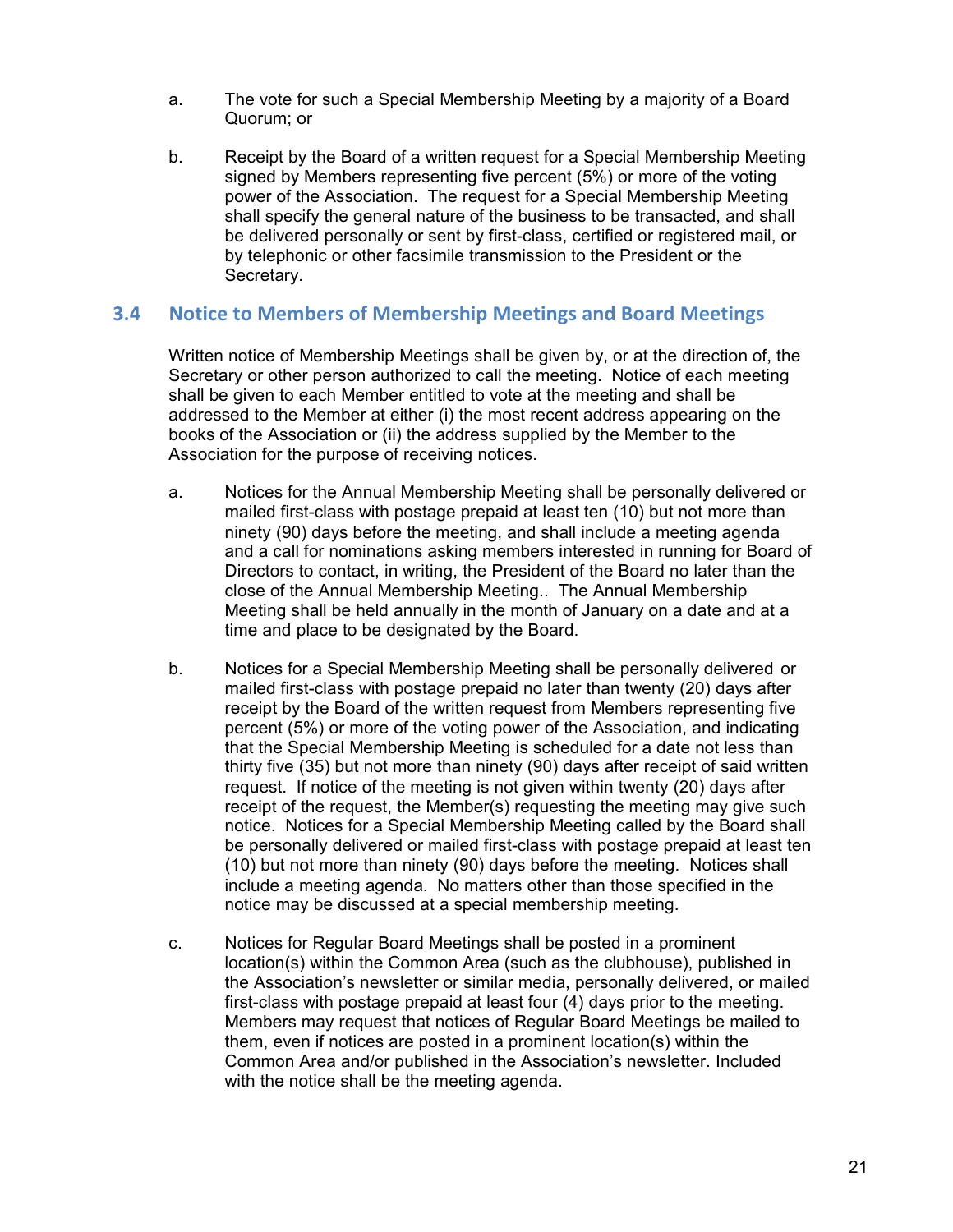- d. Notices for a Special Board Meeting shall be mailed first-class with postage prepaid at least four (4) days prior to the meeting, or personally delivered or communicated by telephone or voice message system at least forty-eight (48) hours prior to the meeting or posted in a prominent location(s) within the Common Area. Included with the notice shall be the meeting agenda.
- e. Notice shall not be required for an Emergency Board Meeting.

Notices of meetings shall specify the place, day and hour of the meeting and any matters the Board intends to present for action by the Members. Notices of special meetings shall also state the purpose of the special meeting. Except as otherwise provided in these Bylaws or by law, any proper Association matter may be presented at a meeting for action. If mailed, notices shall be deemed to be delivered seventy-two (72) hours after their deposit in the United States mail, firstclass postage prepaid.

# **3.5 Membership Quorum**

The quorum for any vote or election by the Members of the Association shall be one-third (1/3) of the total voting power of the Association. For all matters voted on by secret ballot, the Membership Quorum requirement shall be met by the number of ballots returned; for all other matters, the Membership Quorum shall require the actual physical presence of Members at a Membership Meeting.

# **3.6 Parliamentary Procedure and Rules of Decorum**

Membership Meetings and Board Meetings shall be conducted in accordance with a recognized system of parliamentary procedure which is adopted by the Board. Directors, officers, Members, Invitees, and all agents and employees of the Association shall conduct themselves in a courteous and civil manner at all Membership Meetings and Board Meetings. The Board may impose discipline on a Director, officer, or Member who violates this Section, subject to Notice and Hearing.

# **3.7 Record Date**

The record date ("**Record Date**") is the date on which a Member's eligibility to vote on a specific matter or at a meeting is determined by the Board. The Board shall set a Record Date for every Membership vote. The Record Date may not be more than sixty (60) days before the day on which the first ballot is mailed. If a Record Date is not set by the Board, the Record Date shall be the day the first ballot is mailed.

# **3.8 Eligibility to Vote; Member in Good Standing**

Only Members in good standing shall be entitled to vote on any issue or matter presented to the Members for action. A Member in good standing is current in the payment of Assessments, does not have any pending disciplinary action against him/her, and is otherwise compliant with the Governing Documents. A Member shall be deemed to be in good standing unless, after notice to the Member and an opportunity for a hearing before the Board, the Board has found the Member not to be in good standing and has so notified the Member in writing. A Member's good standing shall be determined as of the Record Date, as described in Section 3.7, above.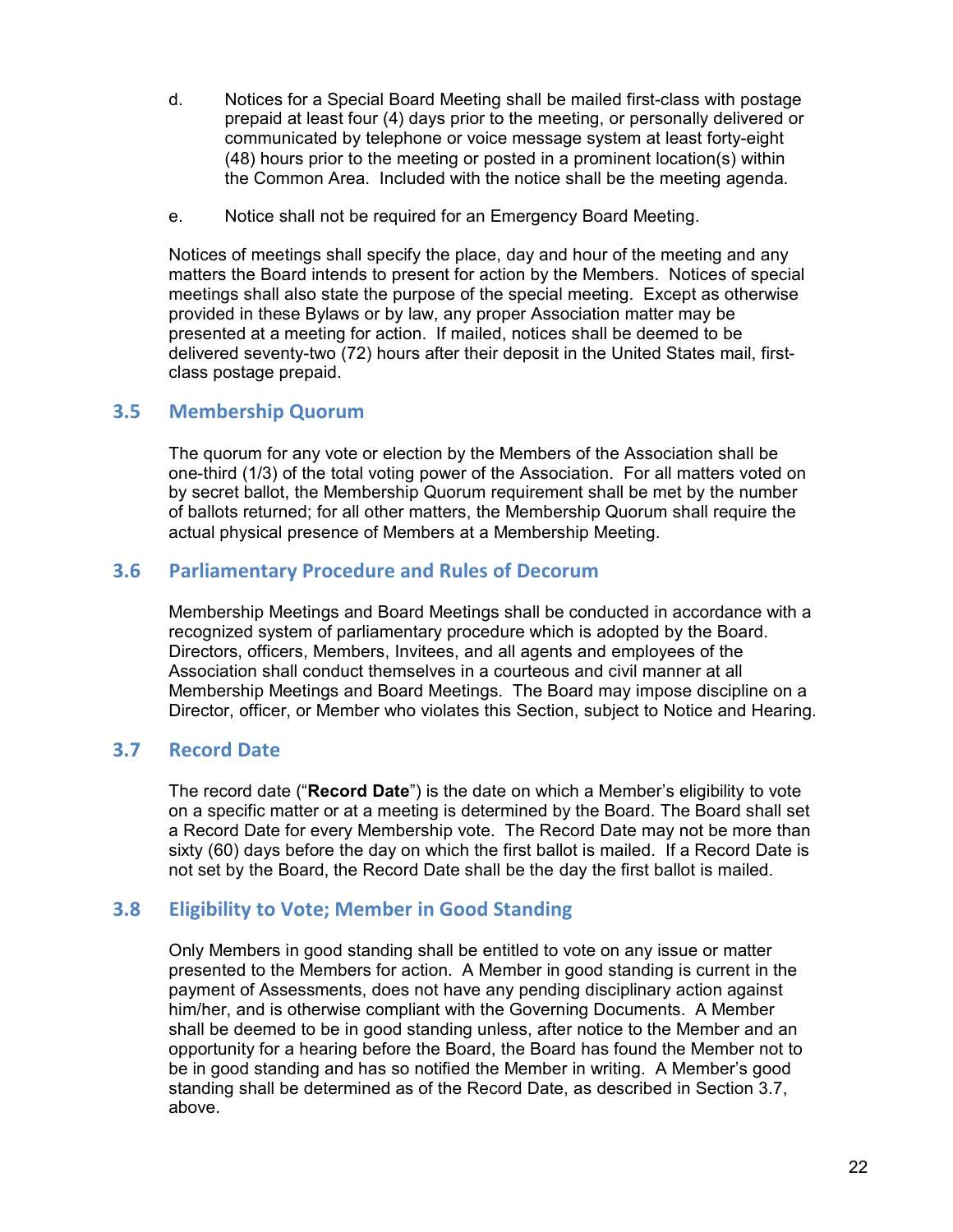# **3.9 Voting Procedures; Majority Vote**

Except for votes relating to Association Rules, all Membership votes shall be by secret written ballot and the deadline for returning a secret written ballot may be no less than fourteen (14) calendar days after the date they are mailed. Where the Governing Documents are silent regarding the number or percentage of Members required for approval, any action requiring the approval of Members shall require the affirmative vote of a majority of the total voting power of the Association.

#### **3.10 Mandatory 14-Day Balloting Votes**

For all matters which require a vote of the Members, secret written ballots must be distributed to all eligible Members at least fourteen (14) days prior to the date the secret written ballots must be received by the Election Committee in order to be counted.

#### **3.11 Secret Written Balloting Requirements**

All secret written ballots shall state on the face of the ballot, or in an accompanying notice, the date by which the ballot must be returned in order to be counted. The Election Committee may, in its discretion, extend the time to return secret written ballots if enough ballots have not been received for the vote to produce a valid result.

# **3.12 Use of Election Committee**

Whenever there is a Membership vote or election, the Board shall appoint a committee of impartial Members to serve on an election committee ("**Election Committee**"). The Board shall appoint Members to the Election Committee at an open meeting of the Board occurring before the deadline for returning ballots.

- a. Duties; Standard of Performance. The Election Committee shall do all of the following: (i) determine the eligibility of Members entitled to vote; (ii) receive secret written ballots and ensure they remain secured and unopened until counted; (iii) count and tabulate all votes at a properly noticed public Special Membership Meeting; and (iv) determine the results of the election or vote and provide a written report of the results to the Board. Any report made by the Election Committee shall be *prima facie* evidence of the facts stated therein. The Election Committee shall perform its duties impartially, in good faith, to the best of its ability, and as expeditiously as is practical.
- b. Who May Serve. Members serving on the Election Committee may be any persons the Board reasonably believes to be independent and impartial regarding the matter(s) or candidate(s) to be voted on. Members of the Association may be appointed and serve on the Election Committee, but may not be (i) a current Board Member, (ii) a candidate for election to the Board, or (iii) related to a current Board Member or to a candidate for election to the Board. Serving on the Election Committee shall not restrict a Member's right to vote in that vote or election. The Board may also appoint the Association's management company, legal counsel, accountant, or other agent to participate as a member of the Election Committee.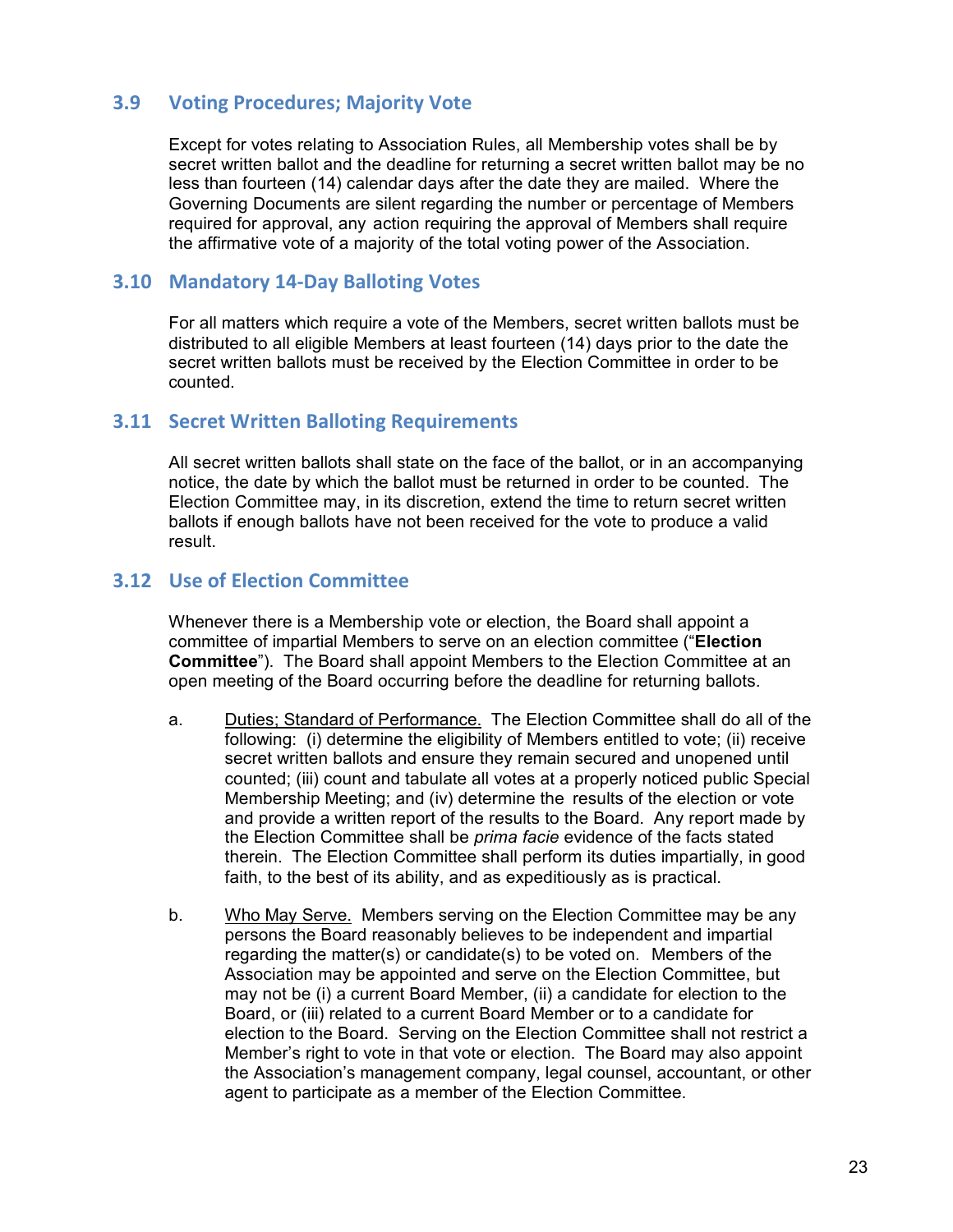- c. Appointment of Additional Persons. The Election Committee shall be entitled to appoint and oversee additional persons to assist in the counting and tabulation of votes, as the Election Committee deems appropriate.
- d. Replacement of Election Committee. If any Member of the Election Committee is, or becomes, unable or unwilling for any reason to perform the Election Committee duties, the Board shall have the power to appoint a replacement Member to the Election Committee to assume the responsibilities of the Election Committee in the vote or election in progress. A replacement Member of the Election Committee shall be entitled to rely on any act or decision already determined by the Election Committee (including any act or decision made by the outgoing Member of the Election Committee) with respect to that vote or election.

# **3.13 Balloting Materials**

Balloting materials consist of: (a) the secret written ballot, which should have no identifying information from or about the Member on it and (b) the return envelope, which should be addressed to the Election Committee at the specified address. In the upper left hand corner of the return envelope, space should be provided for the Member's name, signature, mailing address, including the Space number that entitles the Member to vote. Notwithstanding the foregoing, the Election Committee shall be entitled to count a ballot even if the Member places identifying information in or on the inside envelope or the ballot.

# **3.14 Receipt of Ballots Satisfies Membership Quorum Requirement**

In order for a vote or election to be valid, the Election Committee must receive enough secret written ballots to satisfy the Membership Quorum requirement set forth in Section 3.5, or as required by law.

# **3.15 Ballots Are Irrevocable**

Once a secret written ballot is received by the Election Committee, it cannot be rescinded or revoked.

# **3.16 Counting Ballots at Open Meeting**

Secret written ballots shall be opened, counted, and tabulated by the Election Committee in public at a properly noticed Special Membership Meeting or Board Meeting.

# **3.17 Member Attendance at Open Meeting**

Any Member, including any candidate for election to the Board (when applicable) may attend the meeting at which the ballots are tabulated.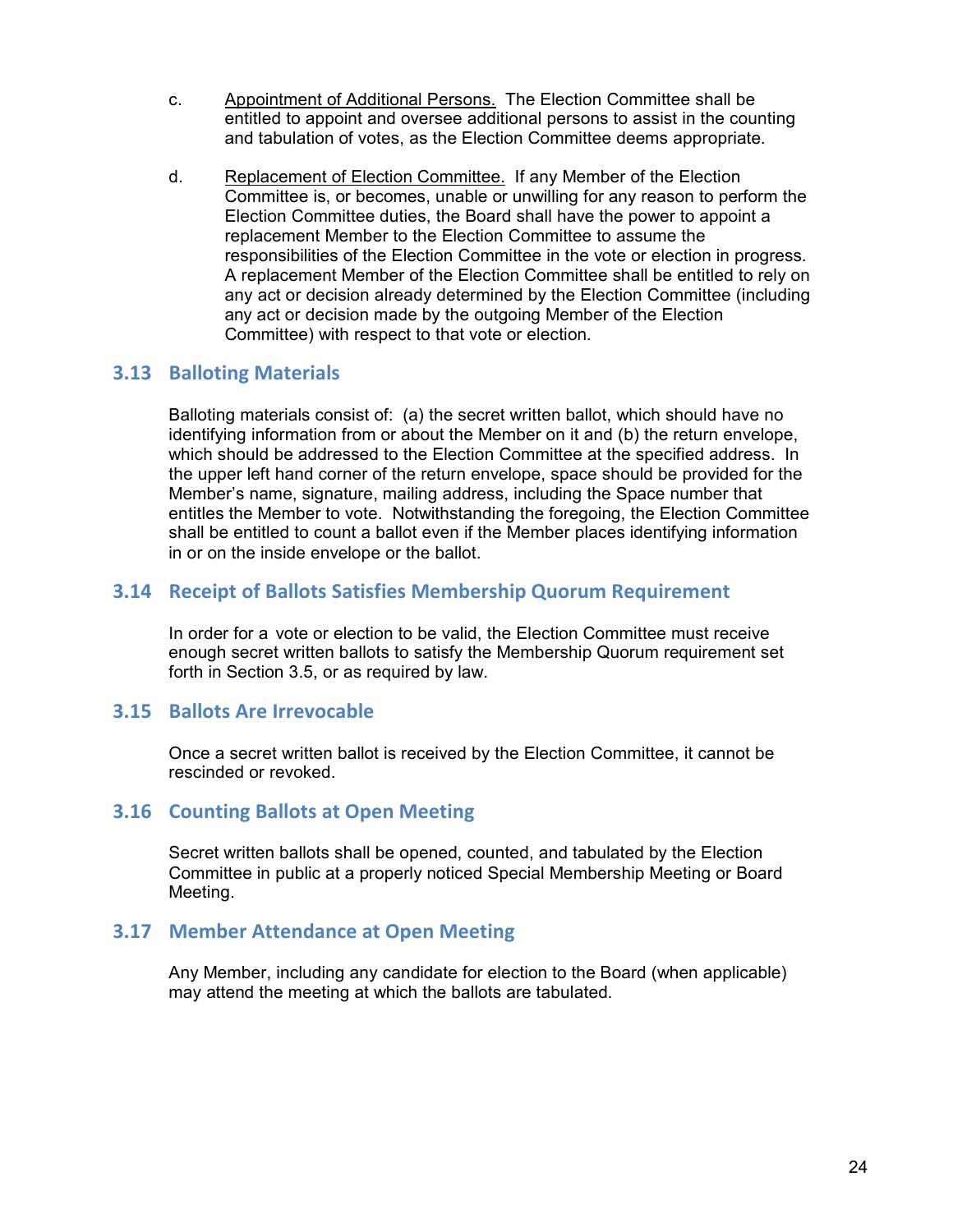# **3.18 Certification of Results**

The Election Committee shall certify the results of the voting and provide a written report of the results to the Board. The written report shall be kept in the Association records and shall be available for review by any Member.

# **3.19 Storage of Ballots before Tabulation**

All secret ballots received shall be kept sealed and unopened at a location designated by the Election Committee until they are tabulated by the Election Committee. The Election Committee shall be entitled to designate the Association's management company as the location for keeping ballots until tabulation. No person, including a Member, Director, or an employee of the management company, shall open or otherwise review any ballot prior to the time when the ballots are opened and tabulated by the Election Committee.

#### **3.20 Storage of Ballots after Tabulation**

After the Election Committee has tabulated the result of the election or vote, the Election Committee shall place all ballots and envelopes in a container, label and seal it, and sign across the seal to ensure that any tampering with the contents is evident. The materials should be kept in the Association records for safekeeping until at least twelve (12) months after the date when the ballots were tabulated.

#### **3.21 Record Results in Board Minutes**

The results of the election or vote shall be recorded in the minutes of the next open Board Meeting.

#### **3.22 Notice to Members of Results**

Within fifteen (15) days after the Election Committee certifies the results of the election or vote, the Board shall publish the results by posting a notice in the Common Area, mailing a notice to all Members, or by any other means of communication reasonably designed to provide actual notice to Members.

#### **3.23 Proxy Voting**

Use of proxies in connection with Membership votes and elections is expressly prohibited.

#### **3.24 Cumulative Voting**

Cumulative voting shall not be permitted.

#### **3.25 Membership Voting Topics; Association Rules**

Members shall vote to (a) elect and remove Directors; (b) adopt, amend, or reverse Association Rules; (c) amend the Bylaws; or (d) amend the Articles of Incorporation. Association Rules may: (i) regulate the management and operation of the Park and/or business affairs of the Association; and/or (ii) regulate the use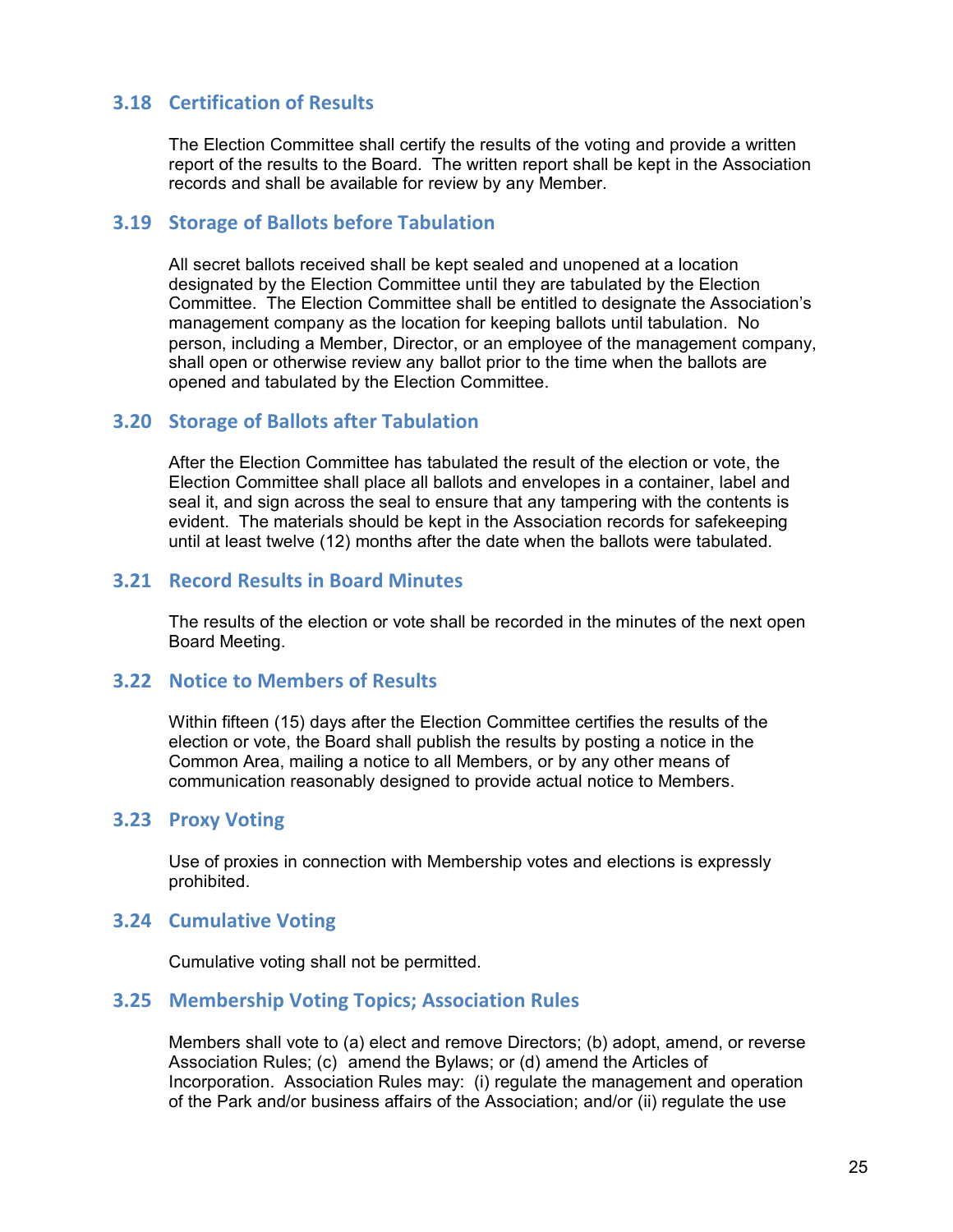and enjoyment of the Park. Association Rules must be consistent with the Governing Documents and then-current applicable law. Except for votes relating to Association Rules, all Membership votes shall be by secret written ballot. All matters relating to Association Rules shall be voted on at a properly noticed Board Meeting and approved only if there is a Membership Quorum present and at least a majority of the Members present at the Meeting vote to approve the Association Rule.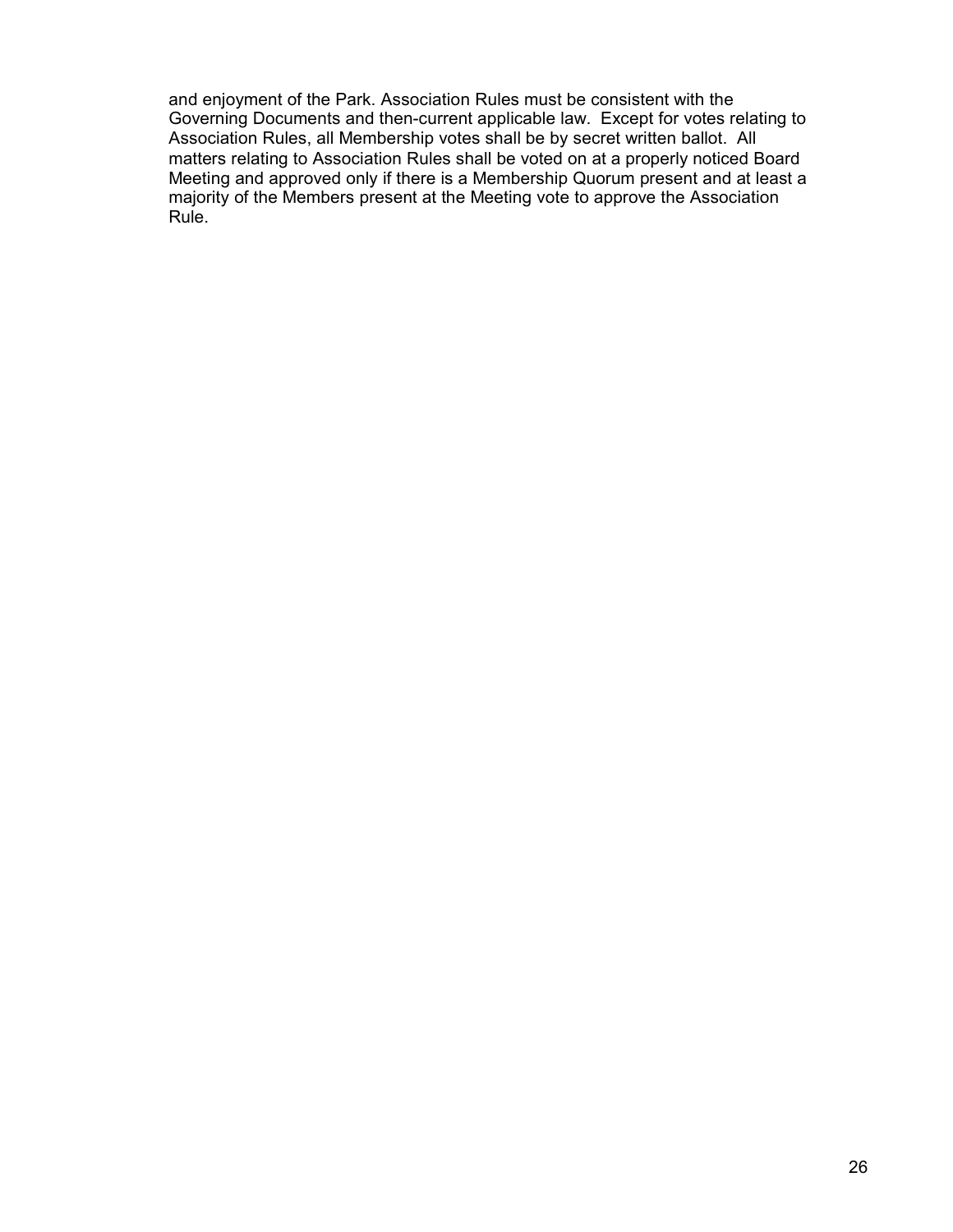# **ARTICLE 4: BOARD OF DIRECTORS and BOARD MEETINGS**

# **4.1 Governing Body**

The affairs of the Association shall be managed by a Board of seven (7) Directors who shall be elected and hold office as provided in this Article. The Officers of the Association shall be a President, a Vice President, a Secretary, and a Chief Financial Officer (Treasurer).

#### **4.2 Powers and Duties of Board**

Except for the powers specifically reserved to the Members by the Governing Documents and except as limited by law, the Board shall have the authority to exercise all powers and undertake all duties of the Association. The Board may delegate any of its powers to any committee, officer, agent, or employee as the Board deems necessary and proper except for those actions listed in Section 1.4(d) and for the following.

- a. Restrictions on Delegation of Powers to Committees. No committee shall be delegated the power by the Board to: (i) approve any action which requires the approval of the Members as provided in the Governing Documents; (ii) fill vacancies on the Board or any committee; (iii) amend or repeal these Bylaws or adopt new Bylaws; (iv) amend or repeal any resolution of the Board; or (v) appoint Directors, committees of the Board, or members thereof.
- b. Restrictions on Delegation of Powers to Manager. The Board may also appoint or hire any qualified person or entity as manager of the Park. Except as expressly prohibited, the Board may delegate to the manager of the Park any of its duties, powers, or functions, including the authority to deposit or withdraw funds from the accounts of the Association, but excluding the responsibility to fix the amount of and levy Assessments; to hold hearings; to decide whether or not to commence alternative dispute resolution (mediation or arbitration); to decide whether or not to commence litigation; to decide whether or not to record a lien; to decide whether or not to foreclose a lien; or to make capital expenditures on behalf of the Association.

# **4.3 Association Books and Records**

The Board shall cause a complete record of all of its acts and corporate affairs to be kept. The Membership register, including mailing addresses and telephone numbers and all accounting books and records of the Association, and the Governing Documents shall be available for inspection and copying by any Member or duly appointed representative of a Member during reasonable business hours if the purposes are related to the Member's interest as a Member. The Board shall establish rules regarding (a) notice to be given to the custodian of the records by a Member desiring to make the inspection; (b) hours and days of the week when an inspection may be made; and (c) payment for costs of making copies of documents requested by a Member. Every Director shall have the absolute right to inspect all books, records and documents of the Association at any reasonable time. Notwithstanding the foregoing sentence, Members' files may not be inspected,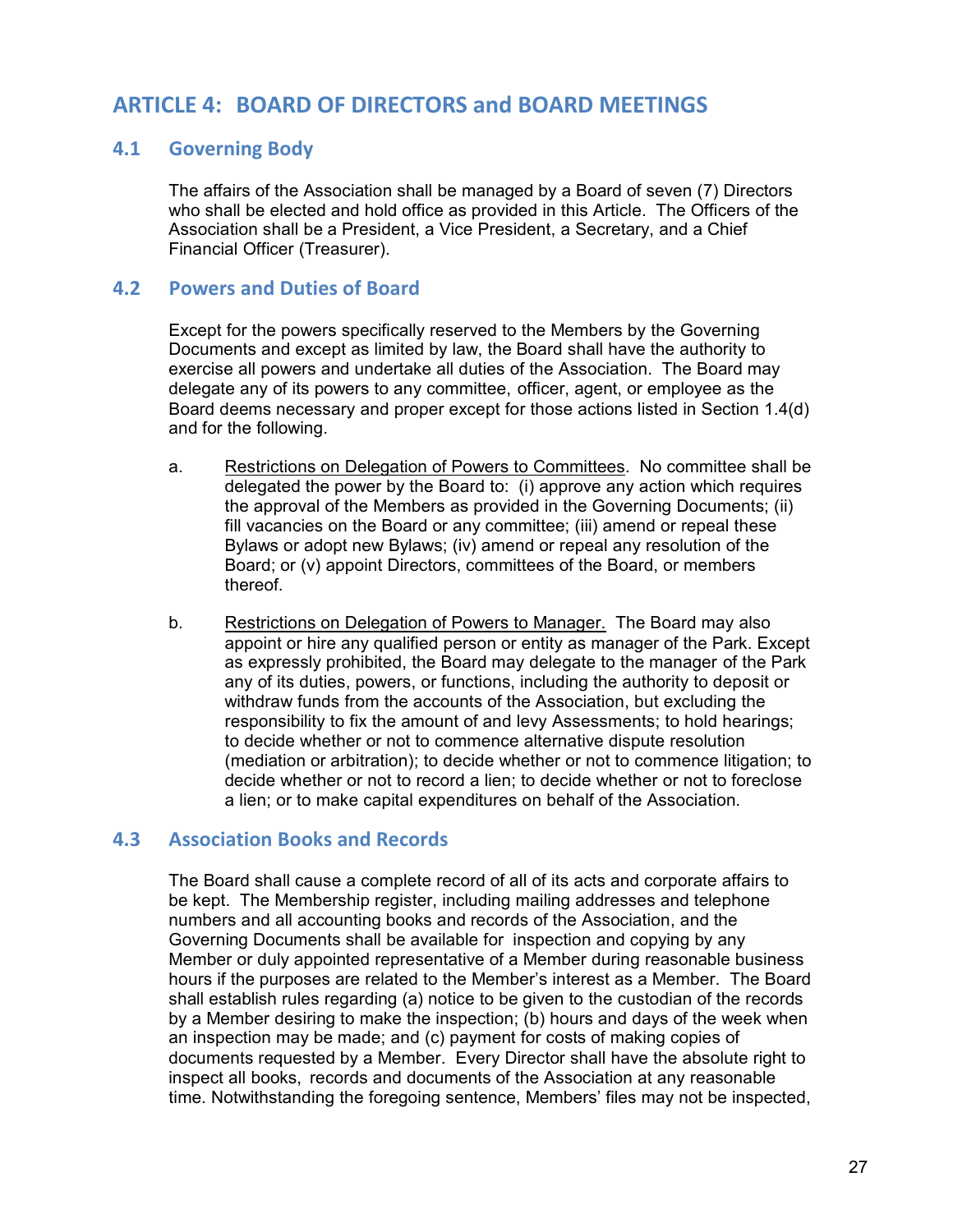nor copies or extracts made, except where unanimous Board written consent is first obtained and such access is related to the Member's interest as a Member, or to the Director's interest as a Director. Otherwise, a Director is entitled to make extracts and copies of all Association records.

# **4.4 Board Meeting Minutes**

All minutes of meetings of the Board, or a summary of the minutes (other than minutes of an executive session) shall be available for inspection and copying by any Member or duly appointed representative of a Member within thirty (30) days of the meeting. If the minutes have not been approved by the Board within the thirty (30) day period, then the minutes shall be marked "proposed but not yet adopted" or "draft" and shall be available for inspection and copying. Minutes of meetings of Members and committees of the Association, when adopted, shall also be available for inspection and copying by any Member or duly appointed representative of a Member. Minutes of Board executive sessions shall not be available to Members for inspection or copying. The right to review and copy shall be limited to reasonable business hours and shall be conducted in accordance with the same procedures applicable to the inspection of accounting books and records. All minutes (or summaries of minutes or proposed minutes, as the case may be) shall be distributed to any Member upon request and upon reimbursement of the costs incurred by the Association in making that distribution.

# **4.5 Filing of Tax-Exempt Papers**

The Board shall file, or cause to be filed, any annual election for tax-exempt status as may be required under federal or State law, and shall undertake to cause the Association to comply with the statutes, rules and regulations which have been or shall be adopted by federal and State agencies pertaining to such exemptions.

# **4.6 Director Qualifications**

Candidates for the Board must be Members in good standing of the Association, consistent with Section 3.8, above, and who, consistent with California *Corporations Code* Section 7221(a), has not (a) been declared of unsound mind by a final order of court or (b) been convicted of a felony. No more than one (1) Member per Space may serve at any one time on the Board. No employee of the Association may serve as a Director.

# **4.7 Term of Office**

Each Director shall be elected for a term of two (2) years. Four (4) Directors shall be elected in odd-numbered years; three (3) Directors shall be elected in evennumbered years. The term of office of each Director begins at the close of the meeting at which the Election Committee certifies the election results. Each Director, including a Director selected to fill a vacancy, shall hold office until that term expires.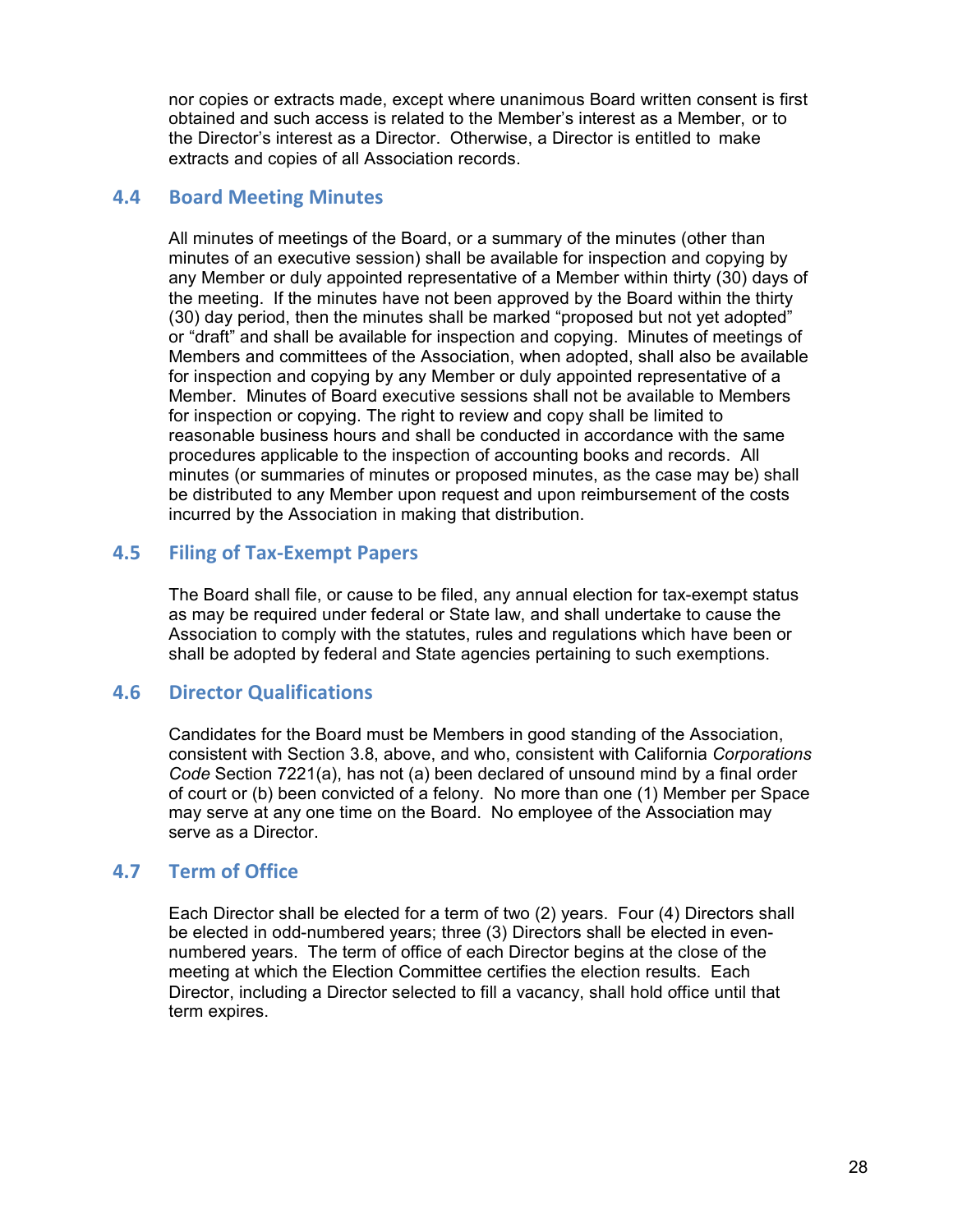# **4.8 Nomination Procedures**

Members meeting the Director qualifications described in Section 4.6, above, may self-nominate or nominate other Members who meet said qualifications as candidates for election to the Board. The Board shall solicit candidates for the Board by publishing or posting a notice to all Members indicating that nominations will be accepted until the deadline for receipt of nominations stated in the notice. Any Member who satisfies the candidate qualifications may place his/her name in nomination for the Board by giving written notice to the Board before the published deadline for receiving nominations. The Board may establish a Nomination Committee and delegate the duties described in this Section to the members of said committee.

#### **4.9 Election by Acclamation**

If, as of the published deadline for receiving nominations, and if there are no nominations from the floor as authorized in Section 3.2 above, the number of qualified candidates for the Board election is not more than the number of Directors to be elected, then the qualified candidates shall, upon the affirmative vote of a majority of the total voting power of the quorum of Members in attendance at the Annual Meeting, be declared elected, and written notice of the election shall be given to the Members.

# **4.10 Regular Board Meetings**

At the first Regular Board Meeting of the year, new Directors shall elect officers and transact other business. Regular Board Meetings shall be held at least monthly at such time and at such place within the Park as may be fixed from time to time by resolution of the Board. If the time, date, and place of a Regular Board Meeting are not fixed by Board Resolution, notice must be given as provided in Section 3.4, above. Regular Board Meetings shall be conducted consistent with Section 3.6, above.

# **4.11 Special Board Meetings**

Special Board Meetings shall be held when called by the President, or by any two (2) Directors, upon notice as provided in Section 3.4, above. Special Board Meetings shall be conducted consistent with Section 3.6, above.

#### **4.12 Emergency Board Meetings**

Emergency Board Meetings may be called by the President, or by any two (2) Directors other than the President, (a) if there are circumstances that could not have been reasonably foreseen which require immediate attention and possible action by the Board and (b) which, of necessity, make it impracticable to provide notice to Members in accordance with the provisions of Section 3.4, above. Unless mailed first-class with postage prepaid, an explanation of the action taken at an Emergency Board Meeting must be posted after the Emergency Board Meeting in a prominent location(s) within the Common Area within three (3) days after the Board takes action; or, by other means reasonably designed to provide actual notice to Members. Any action taken by Emergency Board Meeting shall have the same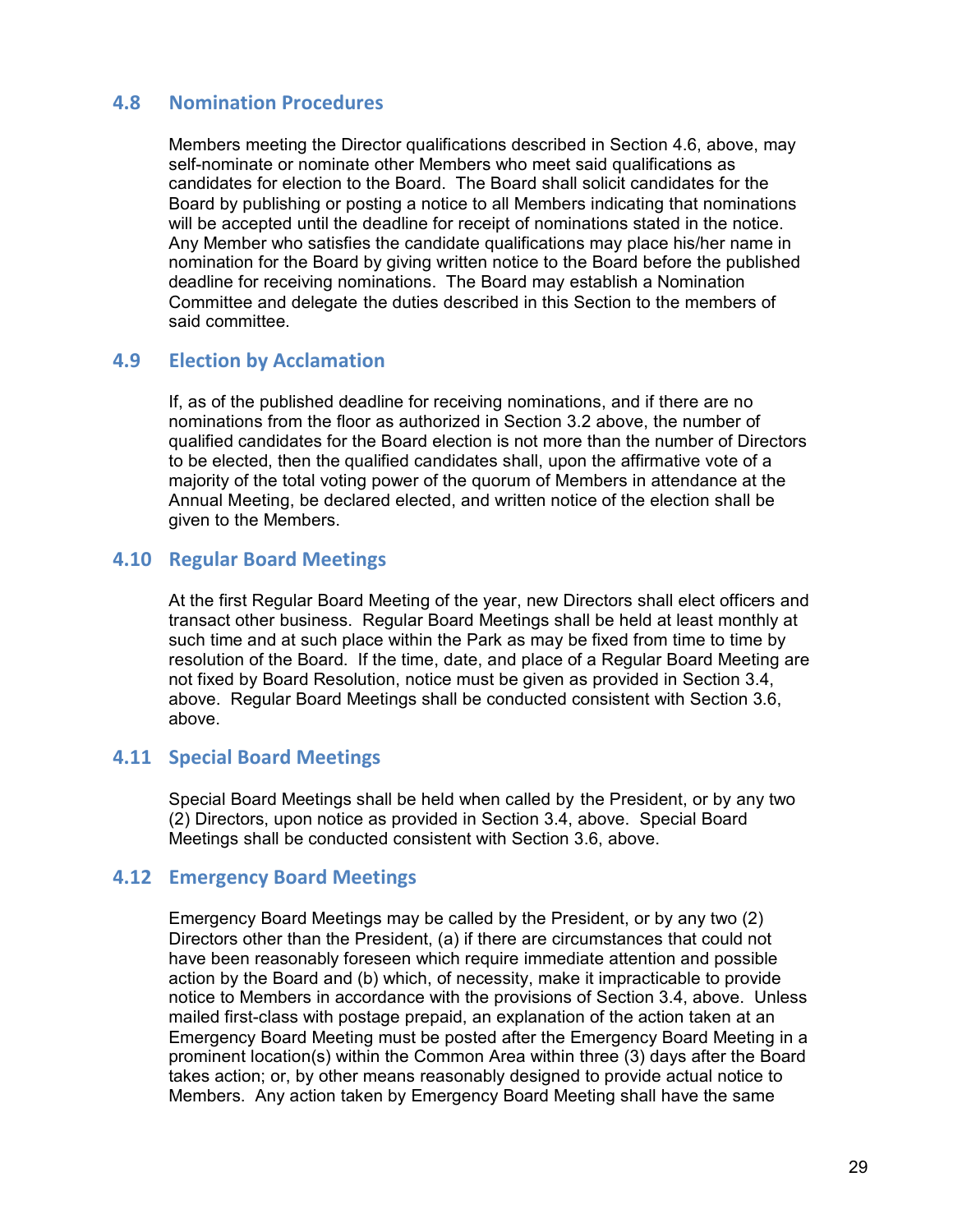effect as if it were taken at a duly noticed Board Meeting. Emergency Board Meetings shall be conducted consistent with Section 3.6, above.

# **4.13 Notice to Directors of Board Meetings**

- a. Regular Board Meetings. Regular meetings of the Board may be held without notice to the Directors if the time and place of the meetings are fixed by the Board. A notice of a Regular Board Meeting does not need to be given to any Director who signs a waiver of notice or a written consent to the holding of such meeting. Otherwise, notice of any Regular Board Meeting shall be communicated to each Director either (i) not less than four (4) days prior to the date fixed for such meeting, if notice is by mail, or (ii) not less than forty-eight (48) hours' prior to the date fixed for such meeting, if notice is delivered personally, by telephone, including a voice messaging system, or by electronic transmission. The notice shall specify the time, place and purpose(s) of the meeting. If the notice is mailed, it shall be deemed to be delivered seventy-two (72) hours after deposit in the United States mail with first-class postage prepaid. If notice is given by facsimile or electronic mail, notice shall be deemed to be delivered when transmitted. The attendance of a Director at the meeting shall constitute a waiver of notice of such meeting, except where a Director attends a meeting for the express purpose of objecting to the transaction of business because the meeting is not lawfully called or convened.
- b. Special Board Meetings. Notice of Special Board Meetings shall be communicated to each Director either (i) not less than four (4) days prior to the date fixed for such meeting, if notice is by mail, or (ii) not less than fortyeight (48) hours' prior to the date fixed for such meeting, if notice is delivered personally, by telephone, including a voice messaging system, or by electronic transmission. The notice shall specify the time, place and purpose(s) of the meeting. If the notice is mailed, it shall be deemed to be delivered seventy-two (72) hours after deposit in the United States mail with first-class postage fully prepaid. If notice is given by facsimile or electronic mail, notice shall be deemed to be delivered when transmitted. The attendance of a Director at the meeting shall constitute a waiver of notice of such meeting, except where a Director attends a meeting for the express purpose of objecting to the transaction of business because the meeting is not lawfully called or convened.

# **4.14 Board Quorum**

A majority of the Directors then in office shall constitute a quorum for the transaction of business. Every action taken and every decision made by the Directors present at a duly held meeting at which a quorum is present shall be regarded as the act of the Board. A meeting at which a quorum is initially present may continue to transact business notwithstanding the withdrawal of Directors, if any action taken is approved by at least a majority of the required quorum for the meeting, and any such action shall be regarded as the act of the Board.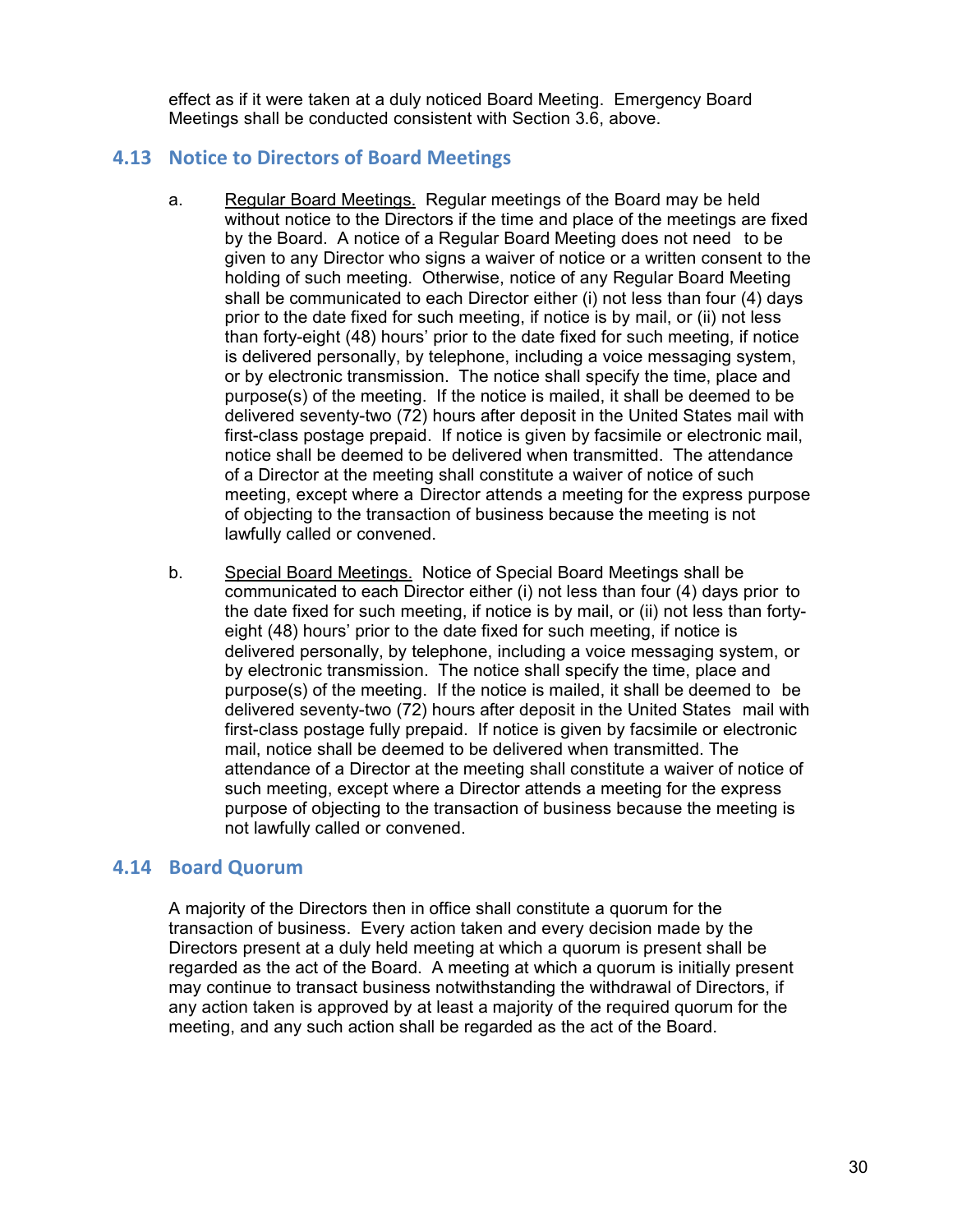#### **4.15 Director Participation in Board Meetings**

Directors may participate in a Board Meeting using any means permitted under California *Corporations Code* Section 7211(a)(6). If any meeting of Directors exclusively utilizes conference telephone, electronic video screen communication, or electronic transmission by and to the Association, reasonable arrangements must be in place that allow all Directors to participate in the meeting. Any such meeting of Directors shall be considered to be conducted at the same time and place at the principal office of the Association.

#### **4.16 Member Participation in Board Meetings**

Board Meetings shall be open to all Members except when the Board adjourns to executive session. Members may speak at any meeting they are entitled to attend subject to reasonable time limits established by the Board.

# **4.17 Executive Session**

With the approval of a Board Quorum, the Board may adjourn a Board Meeting and reconvene in executive session to consider litigation, matters relating to the formation of contracts with third parties, personnel matters, and Member discipline. Upon request of a Member being disciplined, the Board shall meet in executive session and the Member shall be entitled to attend that portion of the executive session addressing the disciplinary action. The nature of the business to be considered in executive session shall first be announced in open session.

# **4.18 Director Seat Vacancies; Resignation of Director; Appointment of Replacement**

A Director may resign at any time, effective upon giving written notice to the President, to the Secretary, or to the full Board, unless the notice specifies a later time for the resignation of a Director to be effective. If any Director ceases to be a Member, Membership on the Board shall terminate immediately and his/her Director seat shall be declared vacant. The vacancy created by the resignation or termination of Membership may be filled by a majority vote of the Board. However, if the number of Directors remaining after the resignation is less than a Board Quorum, the vacancy may be filled only by the unanimous written consent of all Directors then holding office. If a Director seat remains vacant for more than sixty (60) days, the Members may elect a Director to fill the vacancy. A vacant Director seat can only be filled by a candidate who satisfies the Director qualifications, as described in Section 4.6, above.

#### **4.19 Removal of Director; Election of Replacement**

As provided in California *Corporations Code* Section 7222, a Director may be removed from the Board, with or without cause, by the vote of a majority of a Membership Quorum. Cumulative voting shall be prohibited. A Director removed by the Members shall be replaced by the vote of the Members.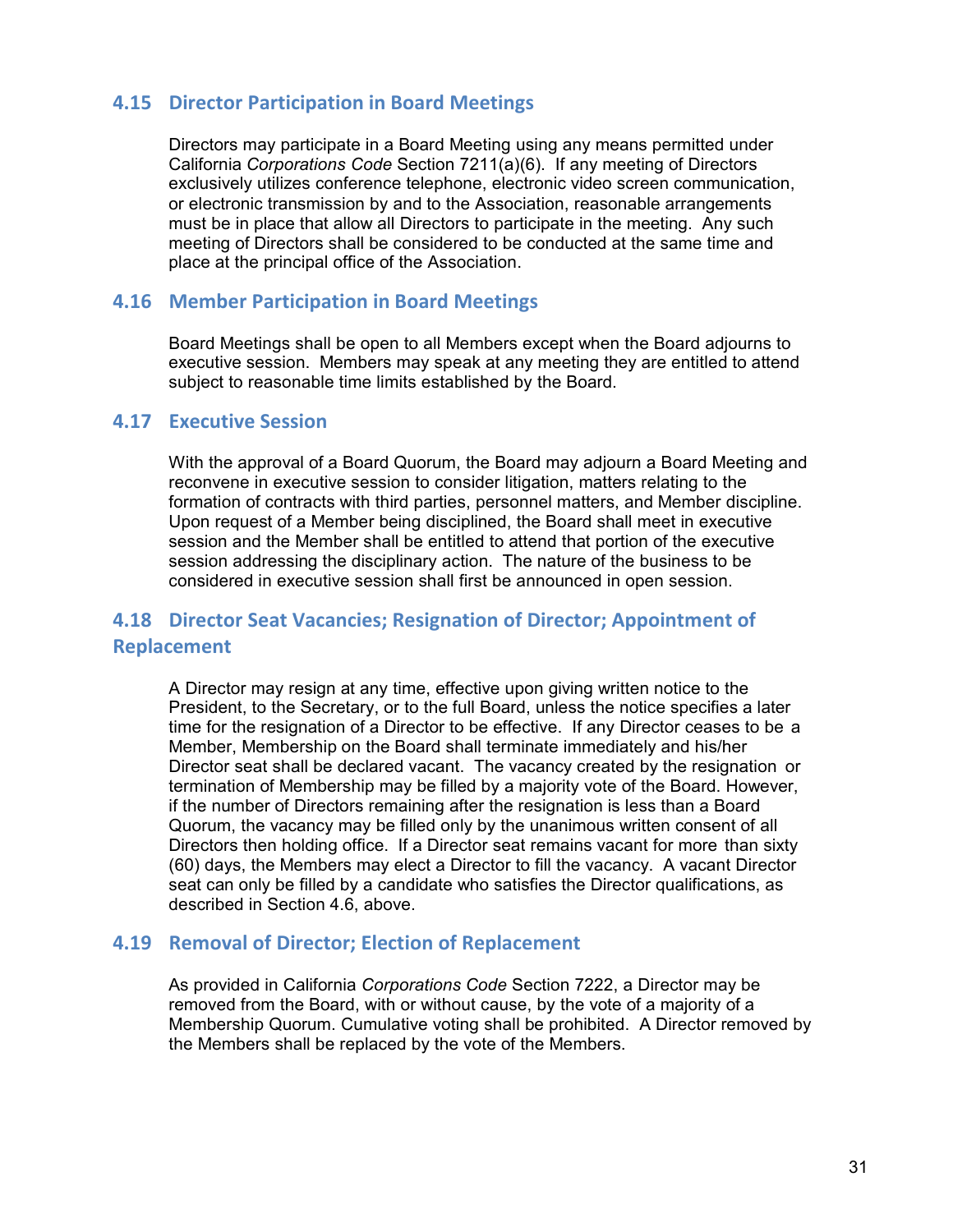# **4.20 Removal of Director for Cause; Appointment of Replacement**

If any Director (a) has been declared of unsound mind by a final order of court; (b) has been convicted of a felony; or (c) has been found by a final order or judgment of any court to have breached any duty under California *Corporations Code* Section 7222 (relating to the standards of conduct of Directors), Membership on the Board shall terminate immediately and his/her Director seat shall be declared vacant. If any Director ceases to remain a Member in good standing, as described in Section 3.8, or no longer satisfies the Director qualifications, as described in Section 4.6, during his/her tenure on the Board, the other Board Members may, by majority vote, remove said Director and declare such Director's seat vacant. Upon declaration of a vacancy, the Board shall be entitled to select and appoint a replacement Director who shall serve out the remainder of the replaced Director's term of office. A vacant Director seat can only be filled by a candidate who satisfies the Director qualifications, as described in Section 4.6, above.

# **4.21 Board Officers**

Officers shall be elected by the Board at the first Regular Board Meeting to occur after the election of Directors. The terms of office for Officers shall be prescribed by the Board. Each Officer shall hold office until a successor is elected unless the Officer resigns, is removed or otherwise is disqualified from serving.

- a. President. The President shall (i) preside at all meetings of the Board and of the Members; (ii) see that orders and resolutions of the Board are carried out; and (iii) sign all leases, mortgages, deeds, promissory notes and other written instruments. The President shall also supervise all Association employees, unless a different supervisor is chosen by the Board, using job descriptions and an evaluation process adopted by the Board.
- b. Vice President. The Vice President shall act in the place and stead of the President in the event of the President's absence, inability, or refusal to act, and shall exercise and discharge such other duties as may be required by the Board or the President.
- c. Secretary. The Secretary shall (i) record the votes and keep the minutes of all meetings and proceedings of the Board and the Association; (ii) serve notice of meetings of the Board and the Association; and (iii) keep appropriate current records showing the Members together with their addresses.
- d. Chief Financial Officer (Treasurer). The Chief Financial Officer shall (i) oversee and/or receive and deposit into appropriate bank accounts all monies of the Association; (ii) disburse funds as directed by resolutions of the Board; (iii) keep proper books of account; and (iv) prepare or cause to be prepared all budgets and financial statements.

# **4.22 Officer Obligations Related to Legal Documents, Bank Accounts**

Except as otherwise specifically authorized by the Board, all contracts, leases, mortgages, deeds and other written instruments entered into in the name of the Association shall require the signatures of two (2) Board officers, namely, the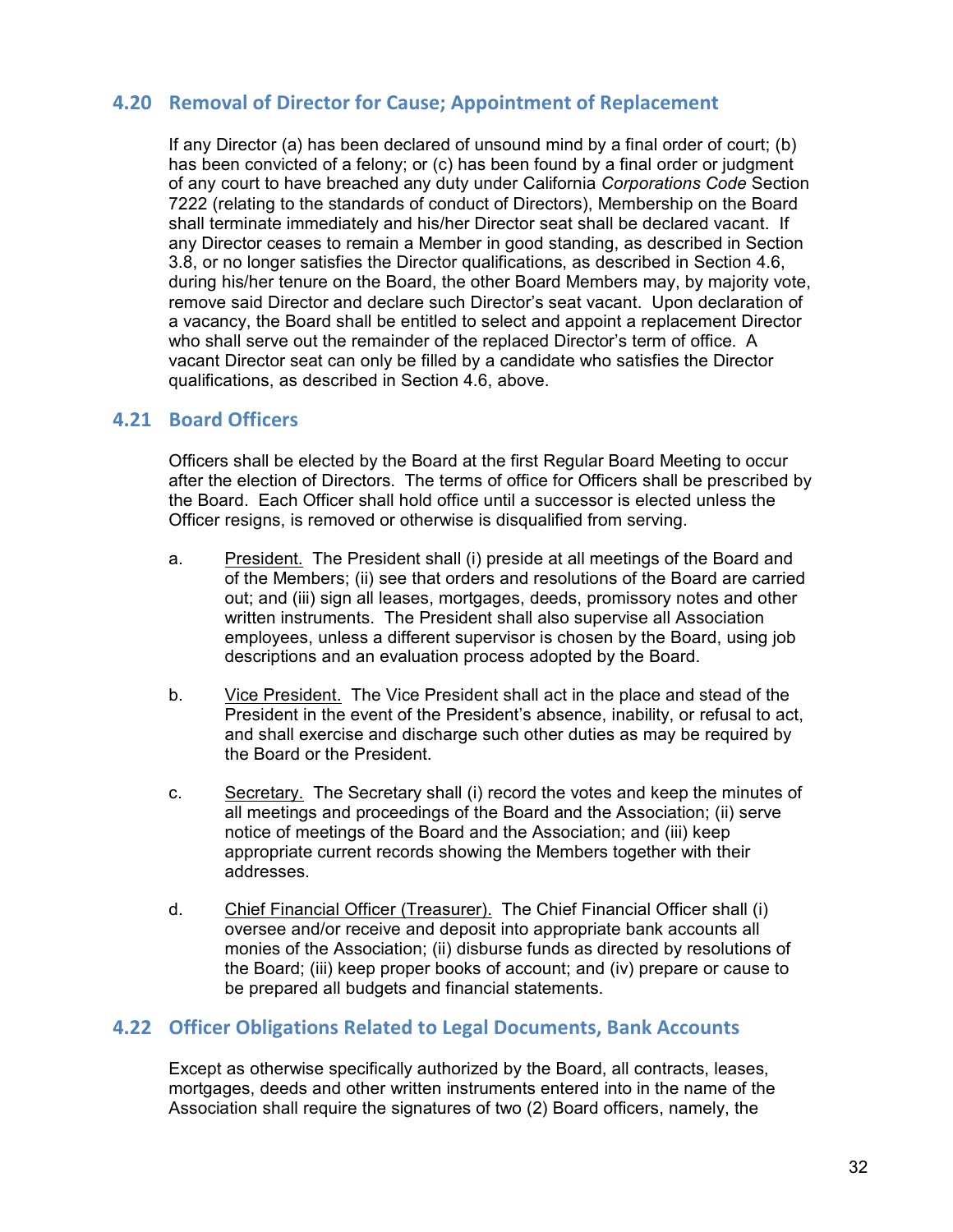President or, in his absence, inability, or refusal to act, the Vice President, and any other officer of the Association. All checks, drafts, notes or other evidences of indebtedness issued in the name of, or payable by, the Association shall be signed or endorsed by any two (2) officers of the Association, except as otherwise specifically authorized by the Board.

# **4.23 No Director Compensation**

The Board shall not pay compensation to Directors or officers of the Association for their services as Directors or as officers. This limitation does not apply to reimbursements of reasonable expenses actually incurred by a Director or officer in carrying on the business of the Association.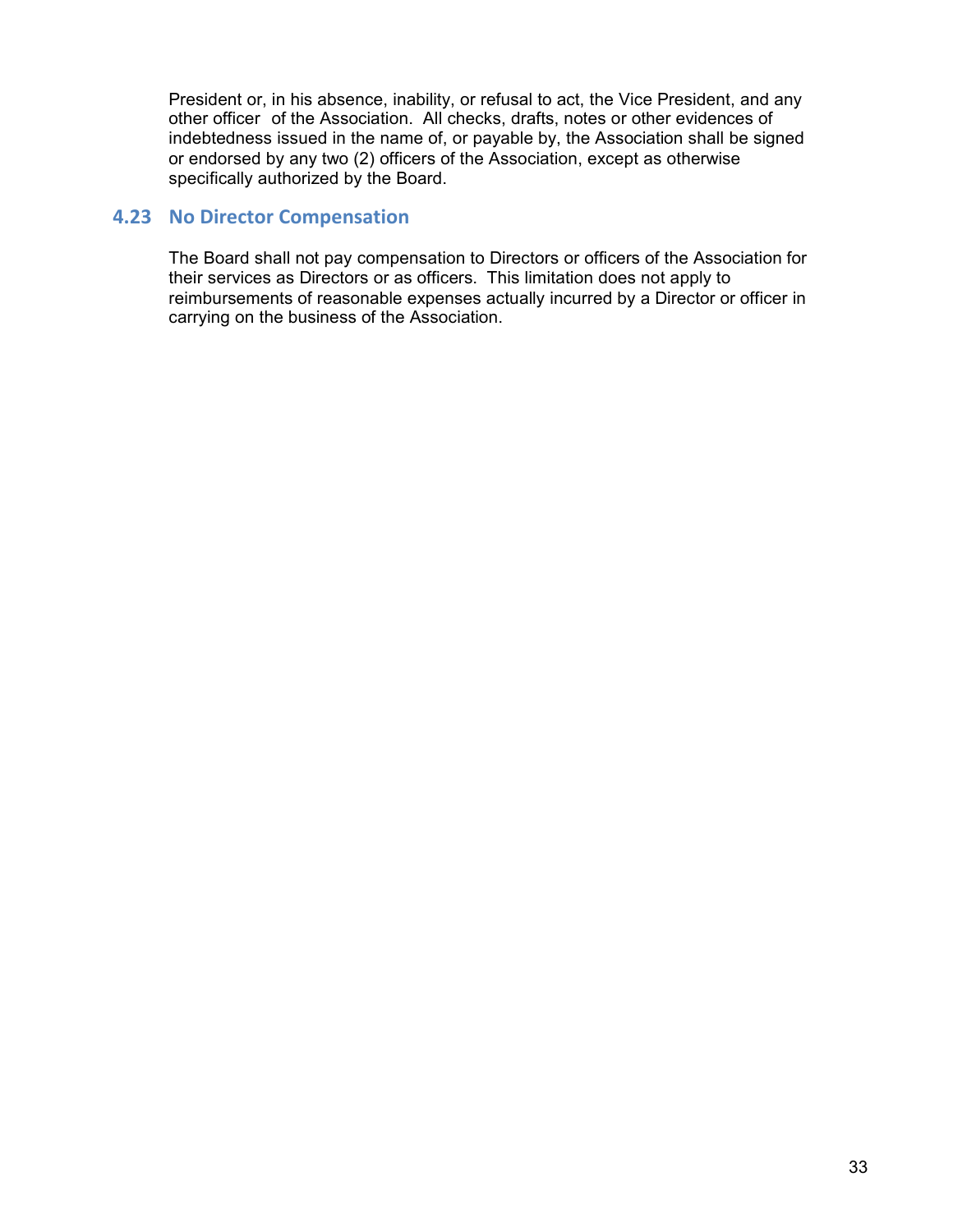# **ARTICLE 5: INDEMNIFICATION OF DIRECTORS, OFFICERS, AND AGENTS**

# **5.1 Indemnity Generally**

A Director, Officer, committee member, employee or other agent of the Association (collectively, "**Agent**") who is a party to or is threatened to be made a party to any proceeding (including a proceeding by or on behalf of the Association) by reason of the fact that such Agent is or was an agent of the Association shall be indemnified by the Association against all expenses and liabilities actually and reasonably paid or incurred in connection with the proceeding to the maximum extent permitted by the California Nonprofit Mutual Benefit Corporation Law (California *Corporations Code* Section 7110 *et seq*.). To the fullest extent permitted by law, and except as may be limited by California *Corporations Code* Section 7236, no Agent shall be liable to any Member or to the Association or any other party for any damage, loss, claim, liability or prejudice suffered or claimed as a result of any decision, approval, disapproval, course of action, act, inaction, omission, error, or negligence which was made in good faith and reasonably believed by such Agent to be within the scope of such Agent's duties as a Director, Officer, or committee member.

# **5.2 Board Approval**

Upon written request to the Board by any Agent seeking indemnification, the Board shall promptly determine whether the applicable standard of conduct set forth in the California Nonprofit Mutual Benefit Corporation Law has been met. If so, the Board shall authorize indemnification. If pursuant to limitations imposed by California *Corporations Code* Section 7237 the Board cannot authorize indemnification because more than fifty percent (50%) of the Directors are parties to the proceeding for which indemnification is sought, the Board shall promptly call a Special Membership Meeting. At the meeting, the Members shall determine whether the applicable standard of conduct set forth in the California Nonprofit Corporation Law has been met. If so, the Members shall authorize indemnification. Members or other persons seeking to be indemnified shall not be entitled to vote on the question of indemnification.

# **5.3 Advancement of Costs**

To the fullest extent permitted by law and except as is otherwise determined by the Board in a specific instance, expenses incurred by an Agent seeking indemnification shall be advanced the costs of defense by the Association prior to the final disposition of such proceedings if the Agent (a) agrees to reimburse the Association and (b) provides assurances of the Agent's ability to reimburse the Association. At the final disposition of the proceeding, the Agent shall reimburse the Association unless it was determined that the Agent is entitled to be indemnified by the Association.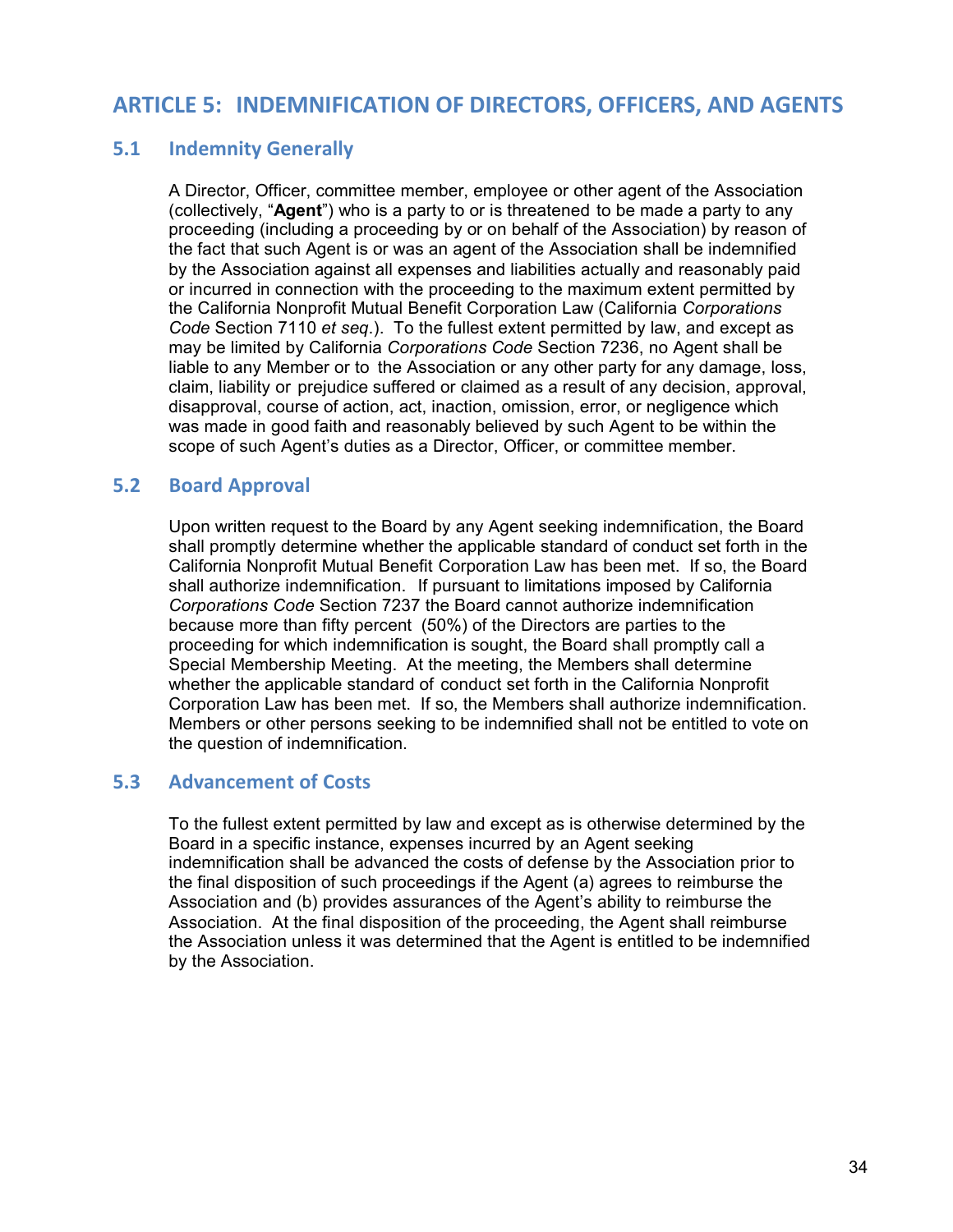# **ARTICLE 6: COMMITTEES**

# **6.1 Committees**

The Board may, by resolution adopted by a majority of the Directors, establish committees as deemed appropriate by the Board, to assist in the carrying out of its duties and obligations. Committee members shall be appointed by majority vote of the Board. Consistent with *Corporations Code* 5212, there are two (2) types of committees:

- a. Committees with Board Authority. Committees which have the authority of the Board must be comprised of at least two (2) Directors and non-Director Members may not serve on such committees.
- b. Advisory Committees. Committees formed with Members who are not Directors are permissible, but do not and shall not have the authority of the Board.

# **6.2 Restrictions on All Committees**

No committee shall be delegated the power by the Board to: (a) approve any action which requires the approval of the Members as provided in the Governing Documents; (b) fill vacancies on the Board or any committee; (c) amend or repeal these Bylaws or adopt new Bylaws; (d) amend or repeal any resolution of the Board; or (e) appoint Directors, committees of the Board, or Members thereof.

# **6.3 Notice of Committee Meetings**

Notice of committee meetings to the Members shall be provided in accordance with the provisions of Sections 3.4(c) and 3.4(d), above. Notice of committee meetings to the committee members shall be provided in accordance with the provisions of Section 4.15. All committees shall record meeting minutes or draft and submit a report, which shall be retained as part of the Association records.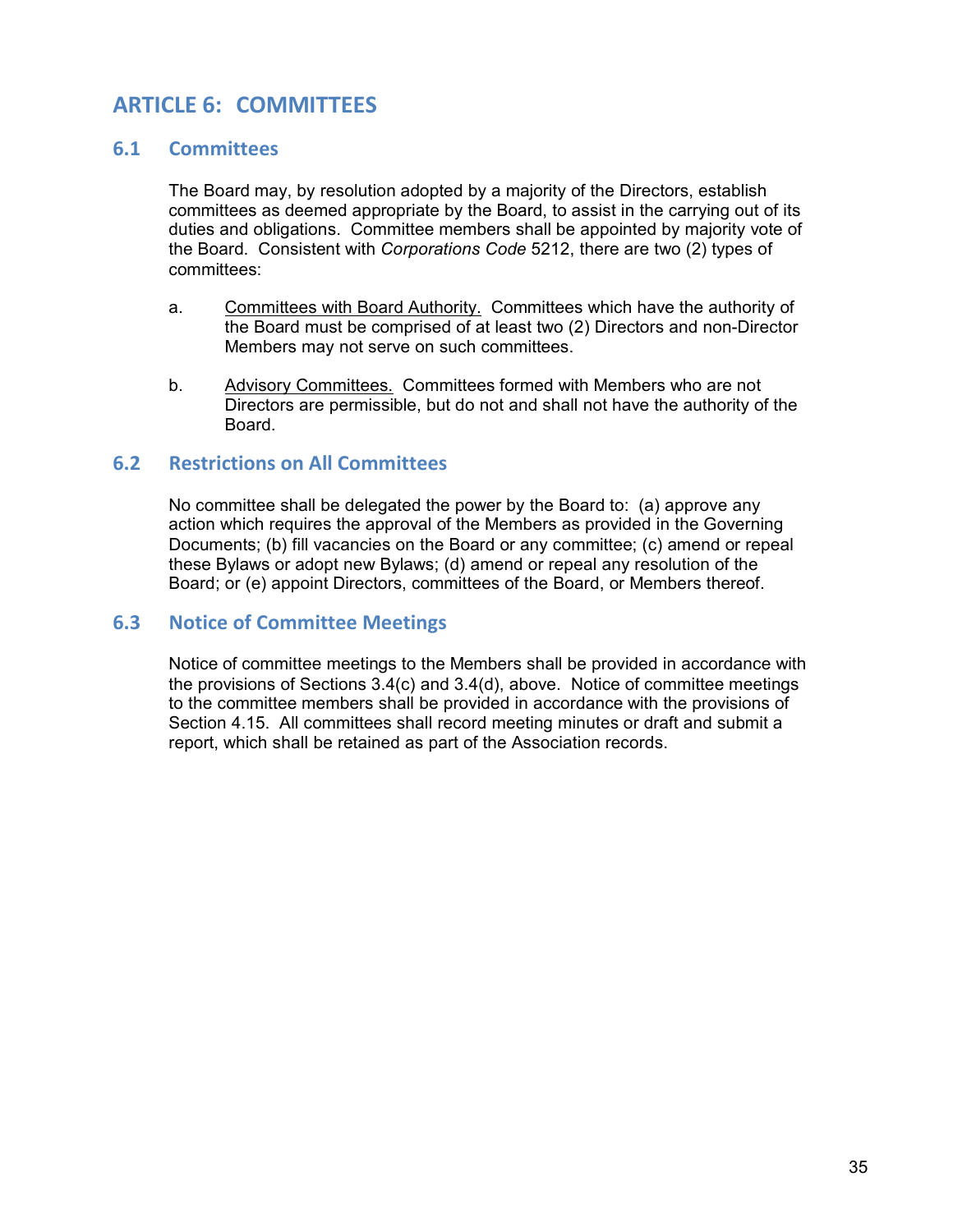# **ARTICLE 7: ASSESSMENTS**

#### **7.1 Purpose of Assessments**

The assessments ("**Assessments**") collected by the Association shall be held by the Association in trust for the benefit of, and on behalf of, each Member, and shall be used solely to operate and maintain the Park as provided in these Bylaws.

#### **7.2 Covenant to Pay**

Each Member, by execution of an Occupancy Agreement, covenants and agrees to pay to the Association (a) Regular Assessments, (b) Special Assessments, and (c) Individual Special Assessments. Each such Assessment shall be established and collected as provided in this Article.

# **7.3 No Offsets or Avoidance of Assessment Obligations**

No offsets against any Assessment shall be permitted for any reason, including, without limitation, any claim that the Association is not properly discharging its duties. No Member, by non-use of the Common Area, abandonment of the Member's Space or Residence thereon, or otherwise may avoid the burdens and obligations imposed on such Member by the Governing Documents, including, without limitation, the payment of Assessments levied against the Member and his/her/their Space.

#### **7.4 Personal Obligation**

All Assessments, together with any costs, fees, changes and expenditures, including, without limitation, attorneys' fees, late charges, interest and recording and filing fees actually incurred by the Association in collecting and/or enforcing payment of Assessments, (collectively, "**Additional Charges**"), shall be a debt and a personal obligation of the person(s) or entity(ties) who was/were the Member at the time the Assessment was levied. Each Member who subsequently acquires the right to occupy a Space within the Park (whether at judicial sale, trustee's sale, or otherwise) shall be personally liable only for Assessments attributable to the Space which become due and payable after the date of such transfer, and shall not be personally liable for delinquent Assessments of prior Members unless the new Member expressly assumes the personal liability. Any unpaid Assessment of a previous Member shall remain the debt of such previous Member against whom assessed. However, if the acquired Space is conveyed subject to a valid lien for delinquent Assessments (and related Additional Costs), the Association may continue to exercise its foreclosure remedies against the Space, regardless of the change of occupants, and/or the Association may pursue its collection remedies against the prior Member individually, and/or the Association may pursue its right to terminate the Member's Membership and occupancy right by unlawful detainer proceedings.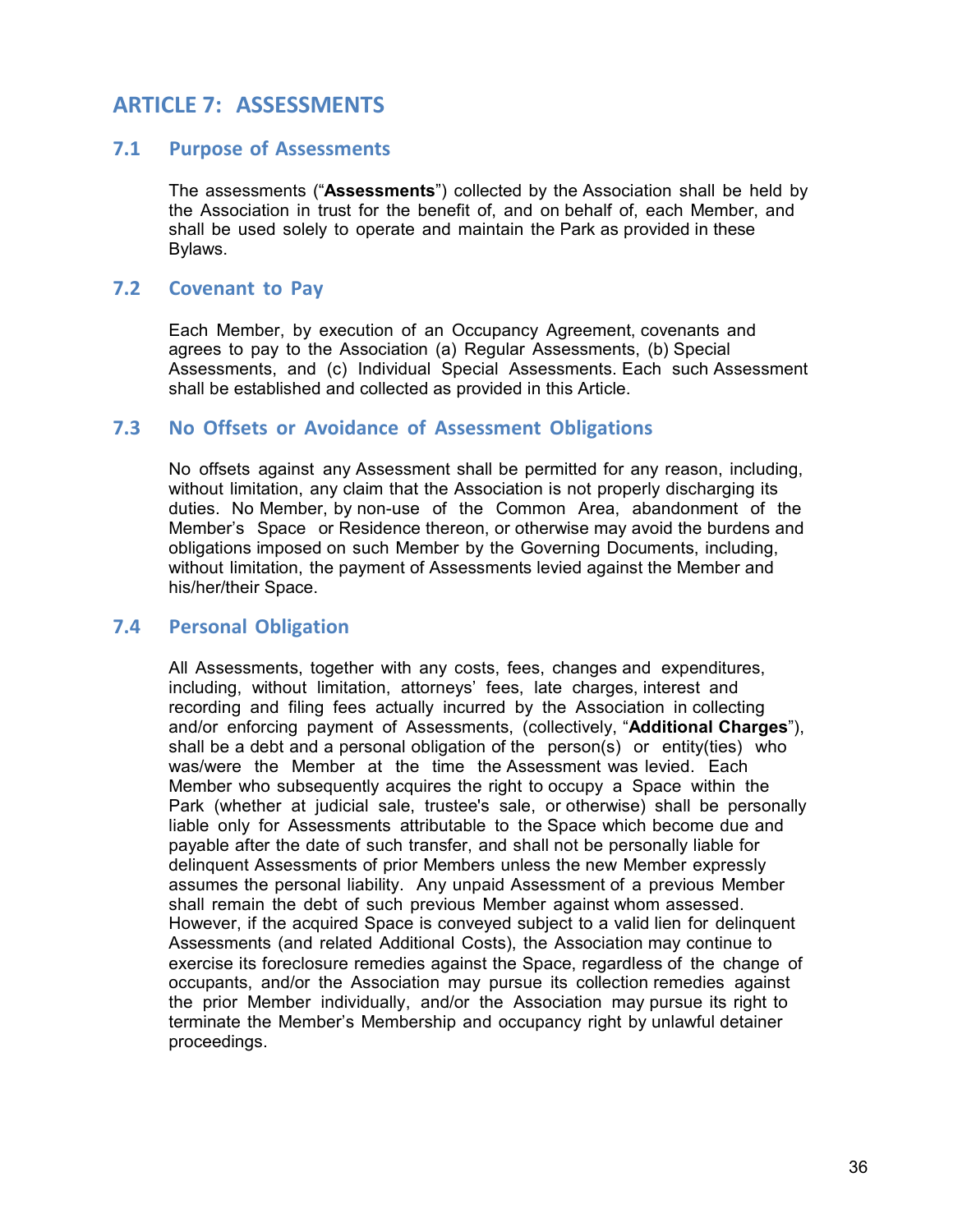# **7.5 Establishment of Assessment Lien**

Each Assessment levied shall constitute a separate Assessment and shall also be a separate, distinct, and personal obligation of the Member at the time when the Assessment was levied and shall bind the Member's heirs, devisees, personal representatives, and assigns. All Assessments, together with all Additional Charges, shall be a continuing lien upon the Space and Membership against which such Assessment is made. Any lien for unpaid Assessments created pursuant to the provisions of this Article may be subject to foreclosure, as described in Section 7.11, below.

#### **7.6 Regular Assessments**

- a. Purpose and Establishment of Amount. Regular Assessments are levied to pay for the anticipated Association expenses for each fiscal year. Regular Assessments for each fiscal year shall be established when the Board approves the budget for that fiscal year. If, for any reason, the Board fails to fix the amount of Regular Assessments for any fiscal year, then the Regular Assessment made for the preceding year, together with any Special Assessment levied pursuant to Section 7.7, below, for that year, shall be assessed against each Member and his/her Space and shall be payable on the regular payment dates established by the Board.
- b. Allocation of Regular Assessments. Regular Assessments shall be allocated, charged, and divided among the Spaces equally.
- c. Due Date. Regular Assessments shall be levied on a fiscal year basis; however, each Member shall be entitled to pay the Regular Assessment in twelve (12) equal monthly installments, one installment payable on the first  $(1<sup>st</sup>)$  day of each calendar month during the fiscal year, as long as the Member is not delinquent in the payment of any monthly installment. Installments of Regular Assessments shall be delinquent if not paid within ten (10) days of the date the Assessment is due. If a Member fails to pay any monthly installment, the Board may terminate that Member's right to pay the Regular Assessment in monthly installments and declare the then unpaid balance of the Regular Assessment for that year immediately due and payable.

#### **7.7 Special Assessments**

a. Purpose and Establishment of Amount; Limitation on Increases. The Board may levy Special Assessments in addition to Regular Assessments for the following purposes: (i) constructing capital Improvements not in existence as of the date these Bylaws are certified by the Secretary and which are unrelated to repairs for damage to, or destruction of, existing Common Area Improvements, and (ii) correcting an inadequacy in the amount of the Regular Assessment due to extraordinary expenses. The amount of a Special Assessment shall be determined as the facts and circumstances dictate.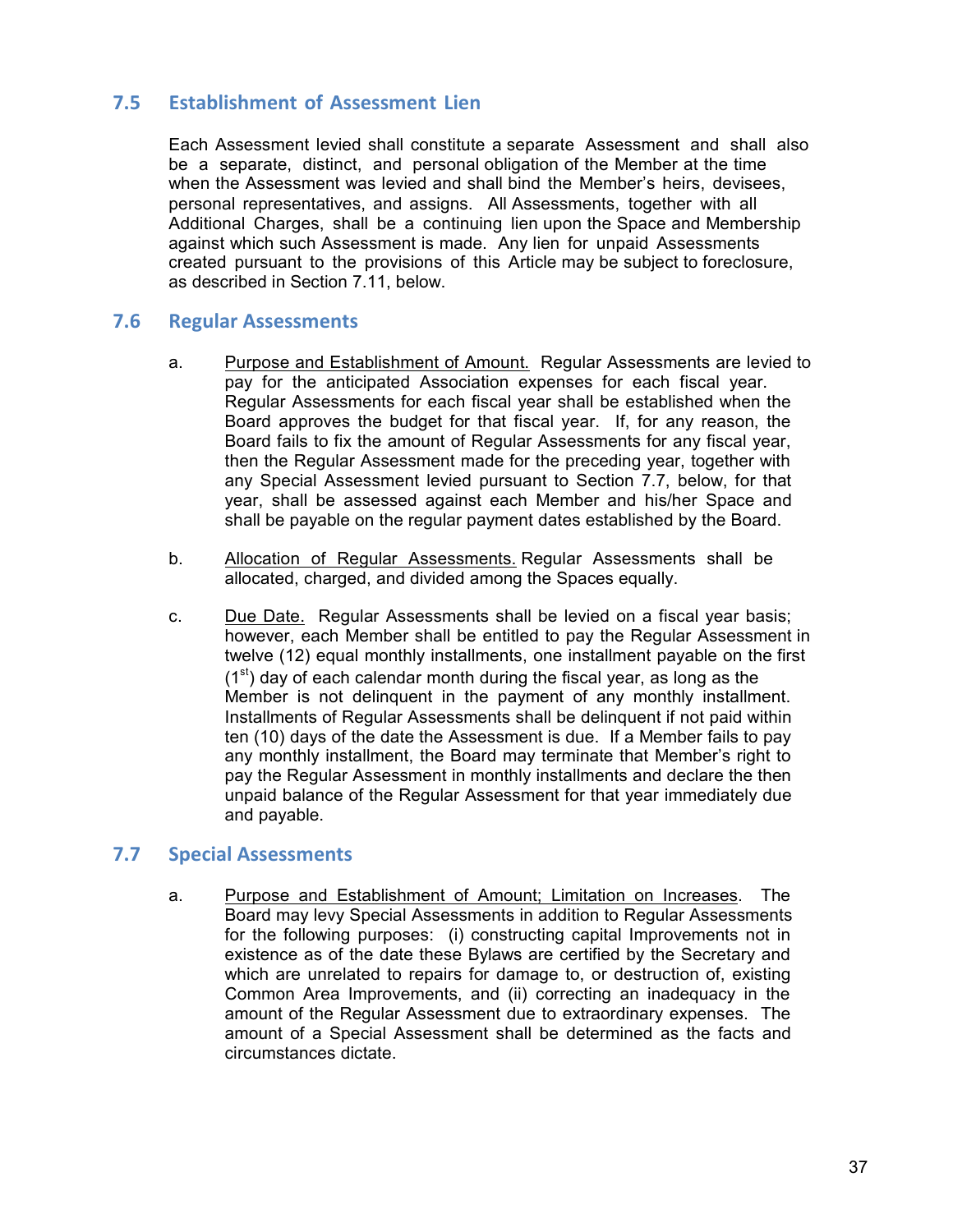- b. Allocation of Special Assessments. Special Assessments shall be allocated, charged, and divided among the Members in the same manner as for Regular Assessments, as described in Section 7.6(b), above.
- c. Due Date. Special Assessments shall be due and payable when levied. The Board may, in its discretion, allow Members to pay a Special Assessment over a period of time, in which case, the Board shall establish a payment schedule and each installment shall be payable on the first  $(1<sup>st</sup>)$  day of each calendar month, as long as the Member is not delinquent in the payment of any monthly installment. Special Assessments shall be delinquent if not paid within ten (10) days of the date the Assessment is due. If a Member fails to pay any monthly installment, the Board may terminate that Member's right to pay the Special Assessment in monthly installments and declare the then unpaid balance of the Special Assessment immediately due and payable.

# **7.8 Individual Special Assessments**

- a. Purpose and Establishment of Amount. The Board may levy an Individual Special Assessment in an amount determined by the Board, in its discretion, as the facts and circumstances dictate, solely to and against a Member and his/her/their Space for any of the following purposes:
	- (i) Damage to Common Area or Space. To reimburse the Association for expenditures made by the Association to repair, replace, and/or restore any damage or destruction to the Common Area or any portion of a Space for which the Association is responsible for maintaining, which is caused by a Member, or a Member's Invitee;
	- (ii) Expenses Incurred Collecting Assessments. To reimburse the Association for expenditures made by the Association to accomplish the payment of delinquent Assessments, including, without limitation, all Additional Costs;
	- (iii) Compliance with Governing Documents. To reimburse the Association for expenditures made by the Association to accomplish (A) any maintenance to a Member's Space or Residence that the Member has failed to undertake or complete in a timely fashion, and/or (B) to otherwise bring the Member and/or his/her/their Space and/or Residence into compliance with any provision of the Governing Documents.
- b. Additional Costs. An Individual Special Assessment may also include expenditures made by the Association including, without limitation, attorneys' fees, court costs, title company fees, accounting fees, as well as all reasonable fines and penalties imposed in accordance with the Governing Documents.
- c. Due Date. Individual Special Assessments shall be due and payable when levied.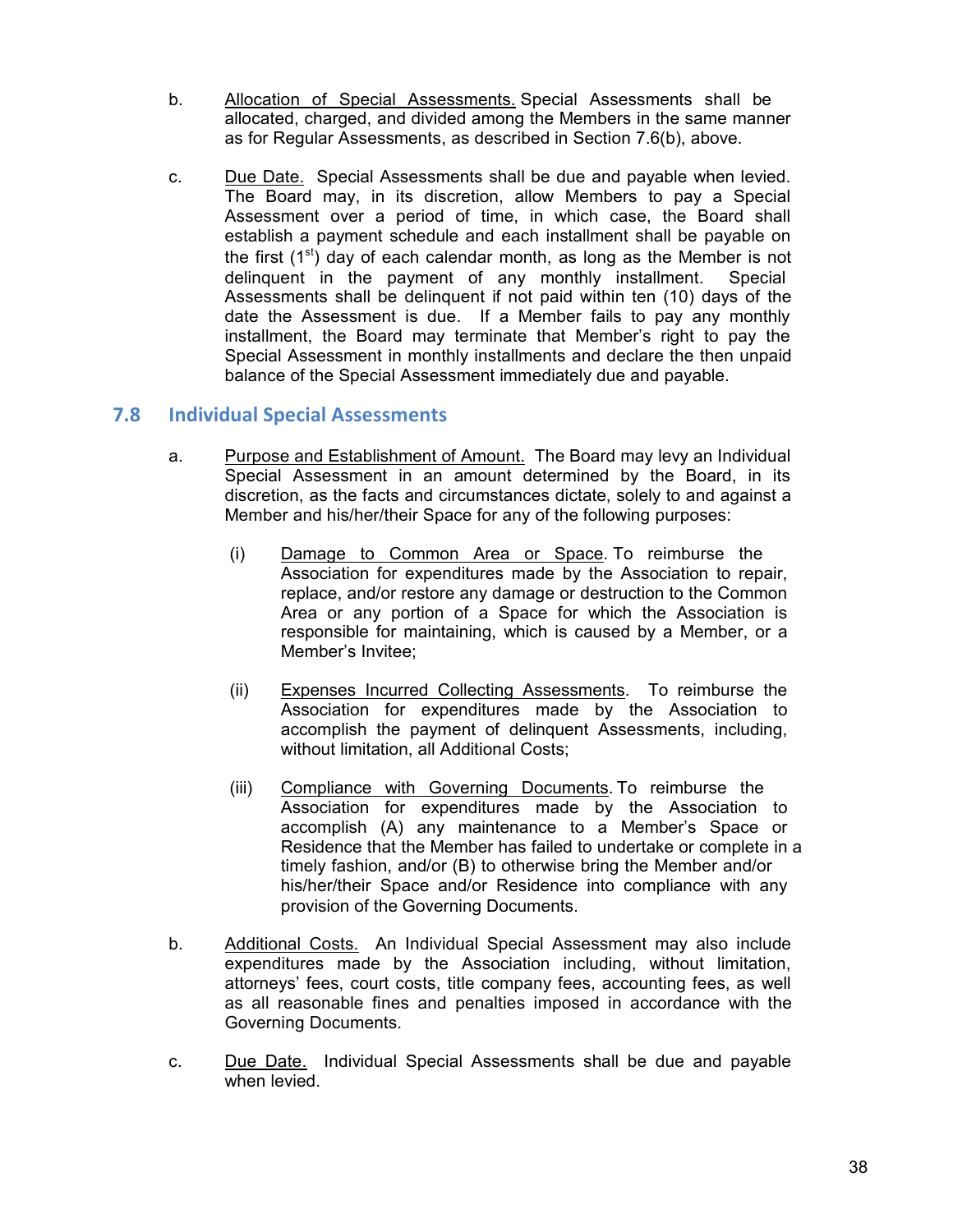d. Enforcement by Lien. Except as provided below, Individual Special Assessments shall be recoverable through the imposition of a lien against the Member's Membership interest enforceable through foreclosure or other legal means. Individual Special Assessments relating to delinquent Assessments shall be subject to imposition of a lien and enforceable through foreclosure or sale under a power of sale for failure of a Member to pay such Assessment, all as more particularly provided in Section 7.11, below.

# **7.9 Assessment Fund Accounts**

Assessments collected by the Association shall be promptly deposited into one (1) or more accounts with a responsible, federally insured financial institution selected by the Board which has offices located within the State of California. The Board shall deposit those portions of the Assessments collected for current maintenance and operation into the current operation account and shall deposit those portions of the Assessments collected as reserves for replacement and deferred maintenance of major components which the Association is obligated to maintain into the reserve account, which may include prudent investment of such monies in insured certificates of deposit, money market funds, or similar investments consistent with the investment standards normally observed by trustees. The Board shall have exclusive control of said account(s) and investments and shall be responsible to the Members for the maintenance of accurate records for said account(s) and investments. Withdrawal of funds from Association accounts shall require the signatures of an Association officer and another Director or Board designee.

# **7.10 Allocation of Property Taxes, Other Taxes**

Santa Cruz County sends the Park a single Property Tax bill each year. The costs of this bill are re-allocated among all of the Spaces.

- a. Property Tax. Each Space's Property Tax is calculated depending on the County's assessed value for that Space. The County provides the tax due for each Space, and the monthly portion of the tax due is added to the Regular Assessment.
- b. County Fees. The annual Property Tax bill also includes a total for sewer fees, parcel tax, library, parks, and other fees. This total is allocated equally among all of the Spaces, and the monthly portion is included as part of the Regular Assessment.

# **7.11 Collection of Delinquent Assessments**

a. Right to Enforce. The right to collect and enforce Assessments is vested in the Association, which shall have the authority to delegate the exercise of such right to an agent, including a management company, collection agency, or representative thereof. The Association or its authorized agent or representative acting on behalf of the Association can enforce the obligation of the Members to pay Assessments provided for herein by commencement and maintenance of a suit at law or equity or the Association may impose a lien and pursue its lien foreclosure and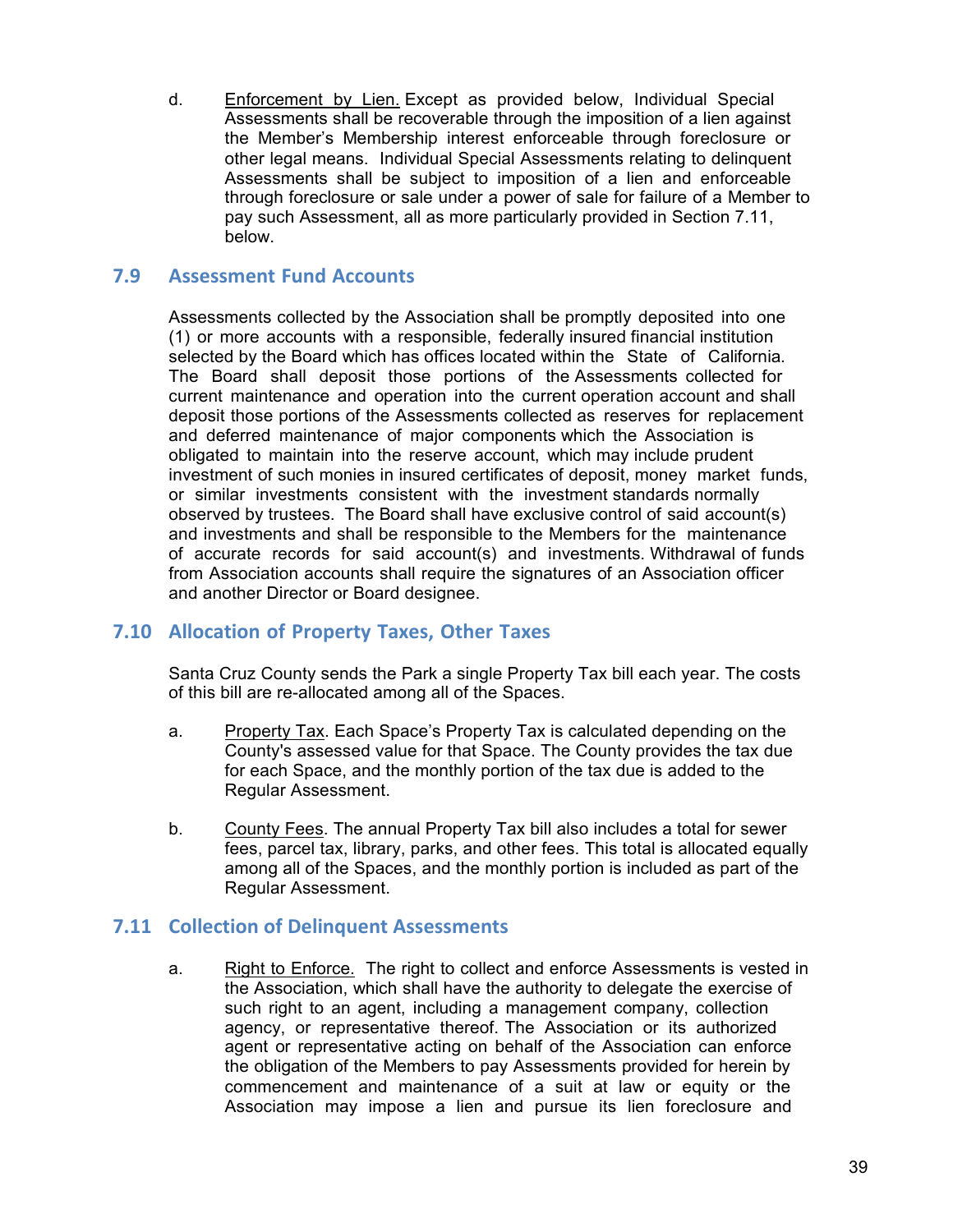enforcement rights as described in this Article. A suit to recover a money judgment for unpaid Assessments, together with all Additional Charges, shall be maintainable without foreclosing or waiving the Association's lien rights. The Association shall have the right to attach, to seek appointment of a receiver, or to pursue any other remedy permitted by law in connection with any action to collect a delinquent Assessment or to foreclose its lien.

- b. Delinquent Assessments. If any installment payment of a Regular Assessment or lump sum or installment payment of any Special Assessment or any Individual Special Assessment assessed to any Member is not paid within ten (10) days after the same becomes due, such payment shall be delinquent and the amount thereof may, at the Board's election, bear late charges and interest at the rate of eight percent (8%) per annum.
- c. Notice to Delinquent Member; "Pre-Lien" Letter. At least thirty (30) days before recording a lien against a Member and his/her/their Membership, the Association shall notify the Member in writing by certified mail of the following: (i) an itemized statement of the charges owed by the Member, including delinquent Assessments and Additional Charges; (ii) a copy of the Association's delinquent Assessment policy; and (iii) a statement that the Member shall not be liable to pay the charges, interest, and costs of collection, if it is determined the Assessment(s) was paid on time to the Association.
- d. Creation of Lien. The amount of any delinquent Regular Assessment, Special Assessment, or Individual Special Assessment, together with any Additional Charges, shall, to the extent permitted by law, become a lien upon the Member's Space so assessed only when the Association causes to be recorded in the Office of the County Recorder, a *Notice of Delinquent Assessment* executed by an authorized representative of the Association following a vote of the Board at an open meeting, setting forth: (i) the amount of the delinguent Assessment(s) and other sums duly imposed pursuant to this Article; (ii) the legal description of the Member's Membership interest against which the Assessments and other sums are levied; (iii) the name of the Member(s) of record of such Space, (iv) the name and address of the Association, and (v) if initiating nonjudicial foreclosure, the name and address of the trustee authorized by the Association to enforce the lien by sale.

A copy of the recorded *Notice of Delinquent Assessment* must be mailed to the Member(s) of record no later than ten (10) calendar days after the Notice is recorded, consistent with California *Civil Code* Section 2924b. Upon payment in full of the sums specified in the *Notice of Delinquent Assessment*, the Association shall cause to be recorded a further notice stating the satisfaction and release of the lien within twenty one (21) days of the payment of the sums specified therein and shall provide a copy of such release to the Member

e. Enforcement Options. The Association may (i) terminate the Member's Membership and right of occupancy, through unlawful detainer (eviction)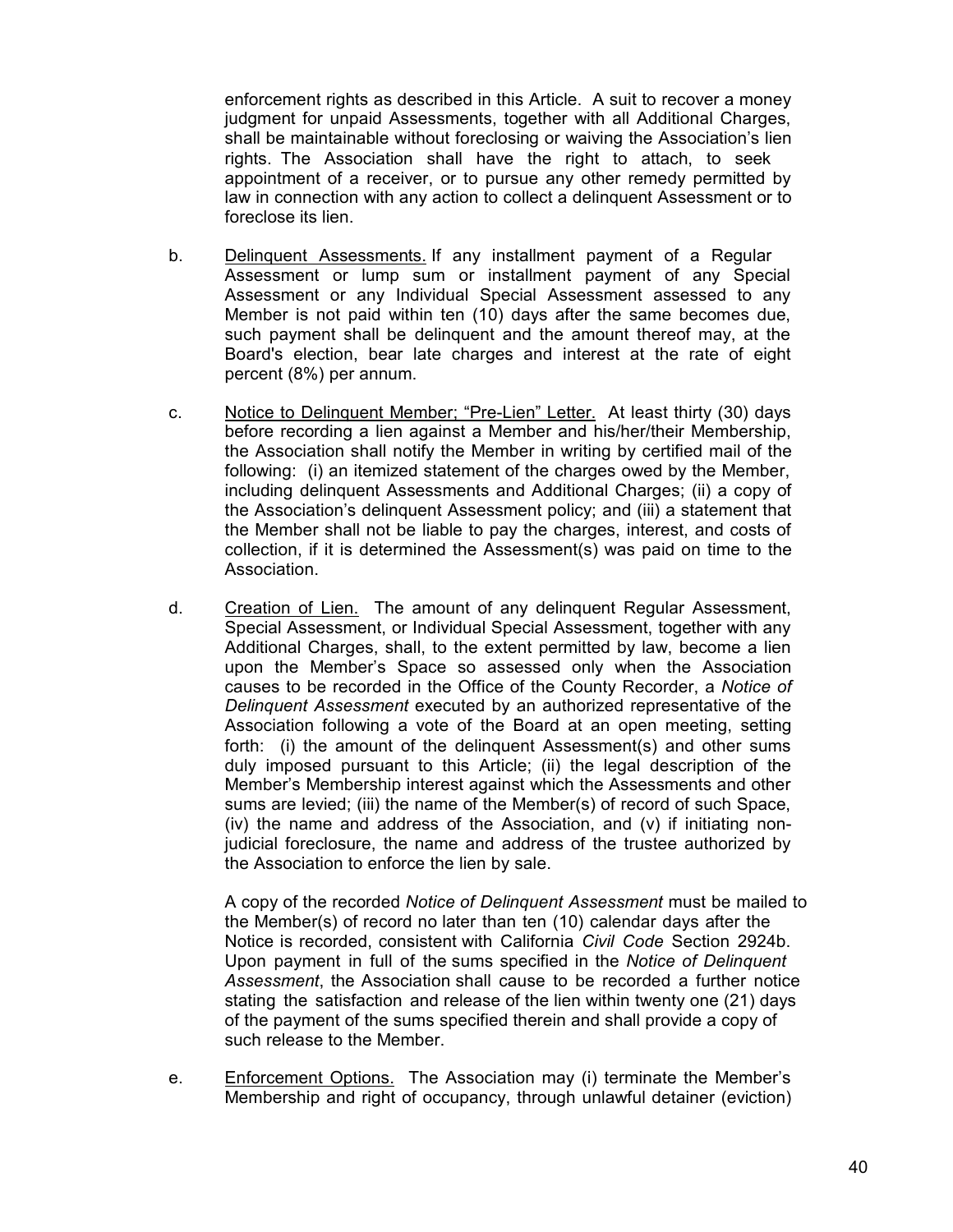or other lawful proceedings, and repossess the Space, consistent with Sections 2.11, 2.12, and 2.13, above; (ii) initiate a legal action against the Member personally obligated to pay the delinguent Assessment; or (iii) foreclose its lien against the Member's Space and Membership interest. The Association may foreclose on its lien by judicial foreclosure or by non-judicial foreclosure by the trustee designated in the *Notice of Delinquent Assessment* or by a trustee substituted pursuant to California *Civil Code* Section 2934a. Any sale of a Space by a trustee acting pursuant to this Article shall be conducted in accordance with California *Civil Code* Sections 2924, 2924b and 2924c applicable to the exercise of powers of sale in mortgages or deeds of trust.

f. Notice of Default; Foreclosure. Non-judicial foreclosure shall be commenced by the Association by recording in the Office of the County Recorder a *Notice of Default*, which shall state all amounts which have become delinquent with respect to the Member's Space and all Additional Charges, the amount of any Assessment which is due and payable although not delinquent, a legal description of the property with respect to which the delinquent Assessment is owed, and the name of the Member of record. The Notice of Default shall state the election of the Association to sell the Space and shall otherwise conform with the requirements described in California *Civil Code* Section 2924c. The *Notice of Default* may not be recorded until thirty (30) days have elapsed since the recording of the lien.

# **7.12 Priority of Lien**

When a *Notice of Delinquent Assessment* has been recorded, such *Notice* shall constitute a lien on the Space prior and superior to all other liens or encumbrances recorded subsequently, except (a) all taxes, bonds, assessments and other levies which, by law, would be superior thereto, and (b) the lien or charge of any first mortgage made in good faith and for value, provided that such subordination shall apply only to the Assessments which have become due and payable prior to the transfer of such property pursuant to the exercise of a power of sale or a judicial foreclosure involving a default under such first mortgage or deed of trust, or other prior encumbrance.

# **7.13 Association Rights after Transfer of Foreclosed or Sold Space**

- a. Lien Extinguished. The Association's Assessment lien shall be extinguished as to all delinquent sums and Additional Charges incurred before the sale or transfer of a Space under a foreclosure or exercise of a power of sale by the holder of a first mortgage or other mortgage recorded before the Association's Assessment lien was recorded. Any Assessments and Additional Charges that are lost as a result of such a sale or transfer shall be deemed to be a common expense collectible from all of the Members, including the person who acquires the Space and his/her/their successors and assigns.
- b. Personal Obligation of Prior Member. No sale or transfer of a Space as the result of foreclosure, exercise of a power of sale, or otherwise, shall affect the Association's right to maintain an action against the Member of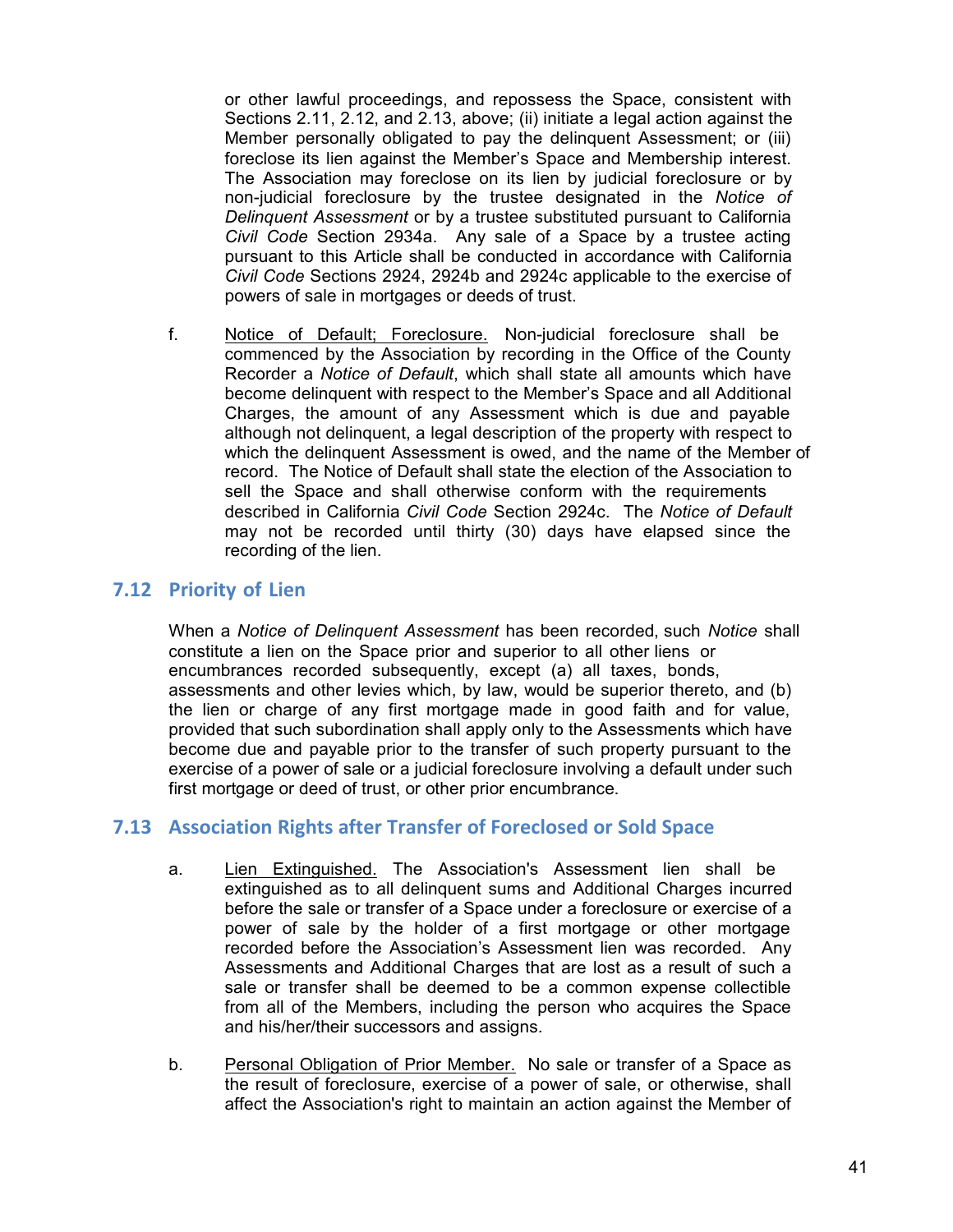the Space personally to collect the delinquent Assessments and Additional Charges incurred by that prior Member before the sale or transfer.

c. Subsequent Member. No sale or transfer of a Space as the result of foreclosure, exercise of a power of sale, or otherwise by the prior Member shall relieve the new Member and occupant of that Space from liability for any Assessments thereafter becoming due.

# **7.14 Waiver of Homestead Exemption**

Each Member hereby waives, to the extent permitted by law, the protections of any declared homestead or homestead exemption or redemption laws under the laws of California as applied to any action to enforce or collect Assessments levied by the Association.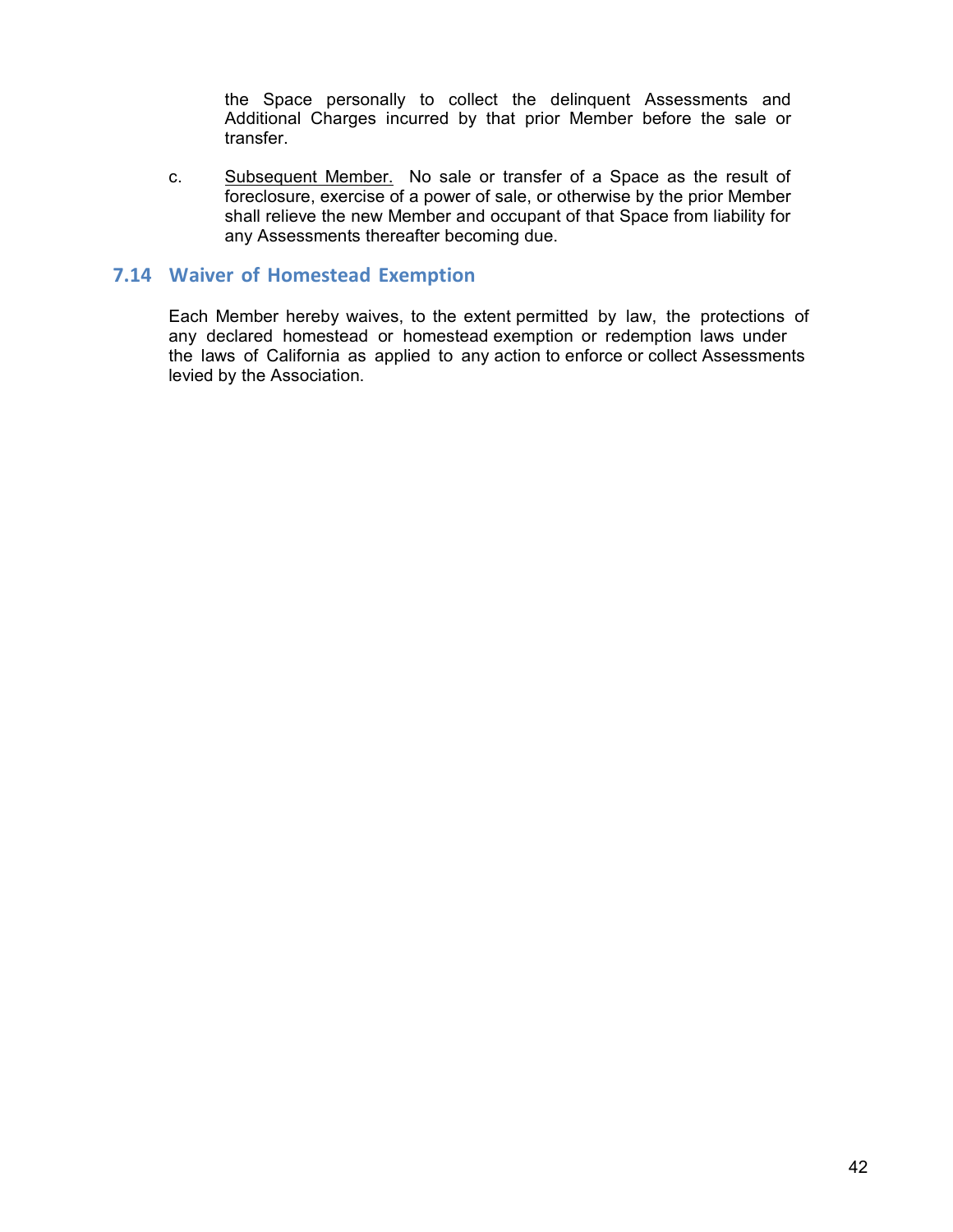# **ARTICLE 8: MISCELLANEOUS PROVISIONS, CONDEMNATION, AMENDMENT**

# **8.1 Amendment**

Unless otherwise specifically provided by law or as otherwise indicated in these Bylaws, these Bylaws, or any provision thereof, may be amended or revoked in any respect by the affirmative vote of Members holding a majority of the total voting power of the Association; provided that the requisite Membership Quorum, has also been met. Whenever an amendment or a new Bylaw is adopted, it shall be added in the appropriate place in the Association's minute book. If any Bylaw repeals any portion of these original Bylaws, either the date of the meeting at which the Bylaws, or portion thereof, was repealed or the date written consent was filed with the Secretary shall be written on the original Bylaws retained in the Association's minute book.

# **8.2 Condemnation**

If all or any portion of the Park is taken for any public or quasi-public use under any statute, by right of eminent domain or by purchase in lieu of eminent domain, the Association shall allocate and distribute the proceeds of any condemnation award according to following procedures: (a) first, the Association shall pay any and all mortgagees of the Association of amounts due pursuant to any mortgage or promissory note; (b) second, if there are any excess proceeds, the Association shall establish a separate bank account and utilize said funds to repair or restore any portion of the Park adversely affected by the taking; (c) third, if there are any excess proceeds, the Association shall purchase the Membership interests of all affected Members whose Spaces were partially or completely taken; or, if there are insufficient proceeds, the Association shall distribute the remaining proceeds in equal proportions among the affected Members. Any remaining proceeds shall be placed in the Association's reserve account.

# **8.3 Conflicting Provisions**

In the case of any conflict between the Articles and these Bylaws, the Articles shall control. In the case of any conflict between the Association Rules and these Bylaws, the Bylaws shall control.

#### **8.4 Gender, Number, and Headings**

As used herein, the singular includes the plural and masculine pronouns include feminine pronouns, where appropriate. The title and captions of each paragraph hereof are not a part thereof and shall not affect the construction or interpretation of any part hereof.

# **8.5 Severability**

The provisions hereof shall be deemed independent and severable, and the validity or enforceability of any one provision will not affect the validity or enforceability of any other provision hereof.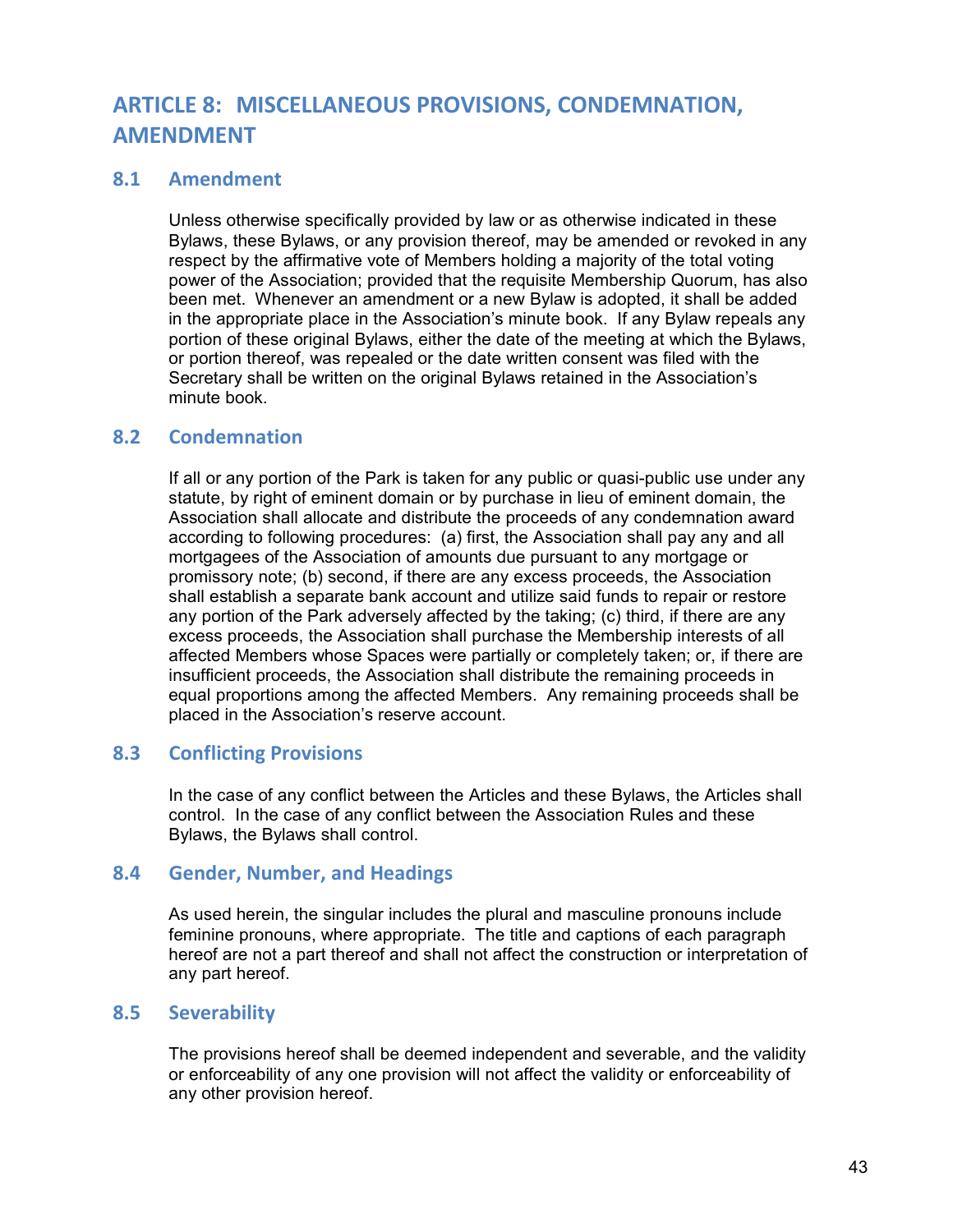# **8.6 Superseding Statutes**

Any reference herein to a statute will be deemed a reference to any amended or successor statute.